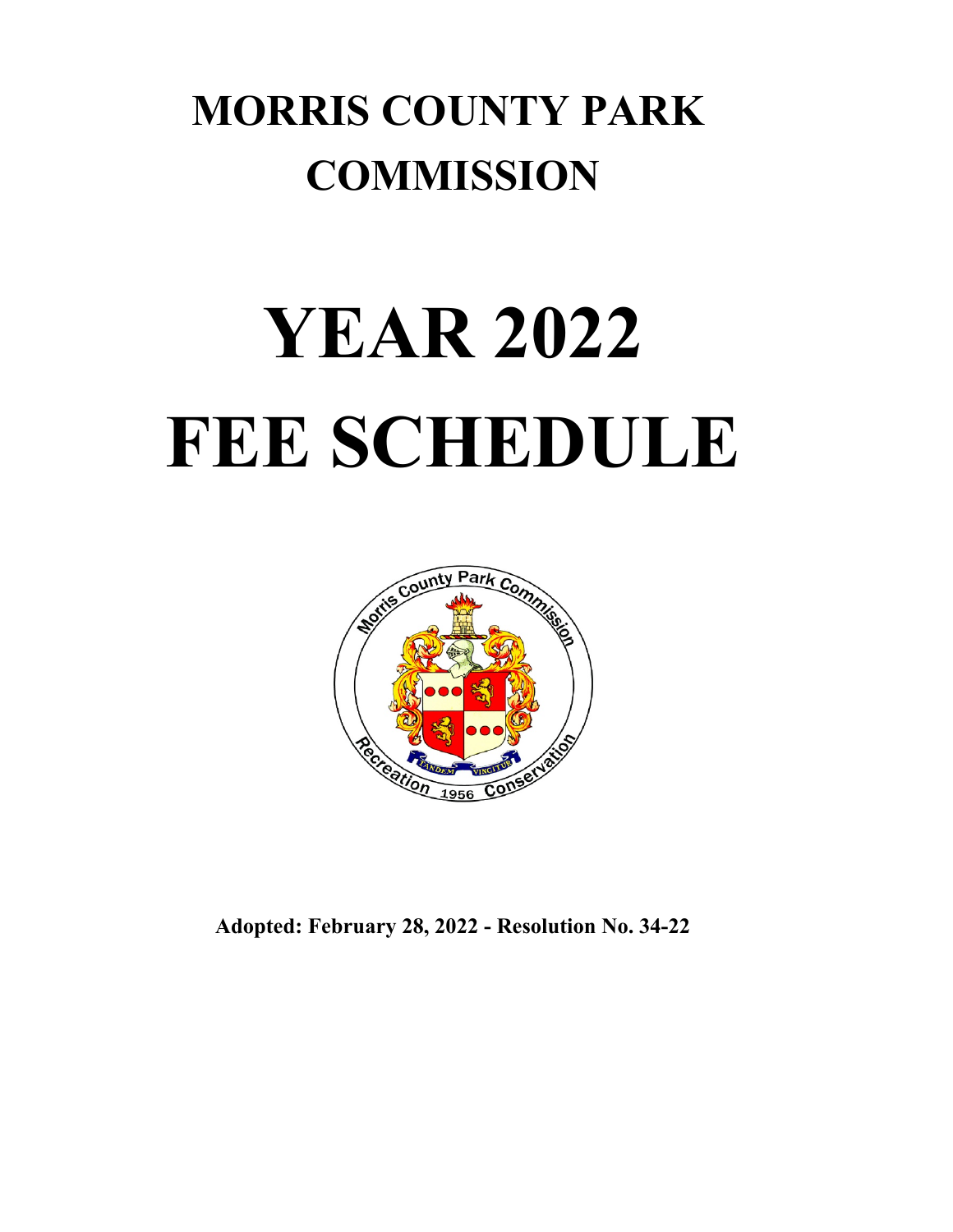### **2022 FEE SCHEDULE MORRIS COUNTY PARK COMMISSION**

| <b>PAGE</b>  | <b>AREA</b>                                   |
|--------------|-----------------------------------------------|
| $\mathbf{1}$ | <b>ADMINISTRATIVE FEES</b>                    |
| $2 - 3$      | <b>GENERAL FEES</b>                           |
| 4            | <b>DEER MANAGEMENT PROGRAM</b>                |
| 5            | <b>ATHLETIC FIELDS</b>                        |
|              | <b>GOLF COURSES</b>                           |
| $6 - 7$      | <b>BERKSHIRE VALLEY</b>                       |
| $8 - 9$      | <b>FLANDERS VALLEY</b>                        |
| $10 - 11$    | <b>PINCH BROOK</b>                            |
| $12 - 13$    | <b>SUNSET VALLEY</b>                          |
| 14           | <b>CULTURAL &amp; ENVIRONMENTAL RESOURCES</b> |
| $15 - 16$    | <b>ENVIRONMENTAL EDUCATION</b>                |
| $17 - 18$    | <b>HISTORIC SITES</b>                         |
| 19           | <b>HORTICULTURE</b>                           |
| $20 - 26$    | <b>INDOOR FACILITY RENTAL FEES</b>            |
| 27           | <b>LEE'S COUNTY PARK MARINA</b>               |
| $28 - 29$    | <b>LEWIS MORRIS COUNTY PARK</b>               |
| 30           | <b>MAHLON DICKERSON RESERVATION</b>           |
| $31 - 32$    | <b>MENNEN SPORTS ARENA</b>                    |
| $33 - 36$    | <b>OUTDOOR FACILITY RENTAL FEES</b>           |
| 37           | <b>SEATON HACKNEY STABLES</b>                 |
| 38           | <b>SHOWMOBILE</b>                             |

 $0\backslash$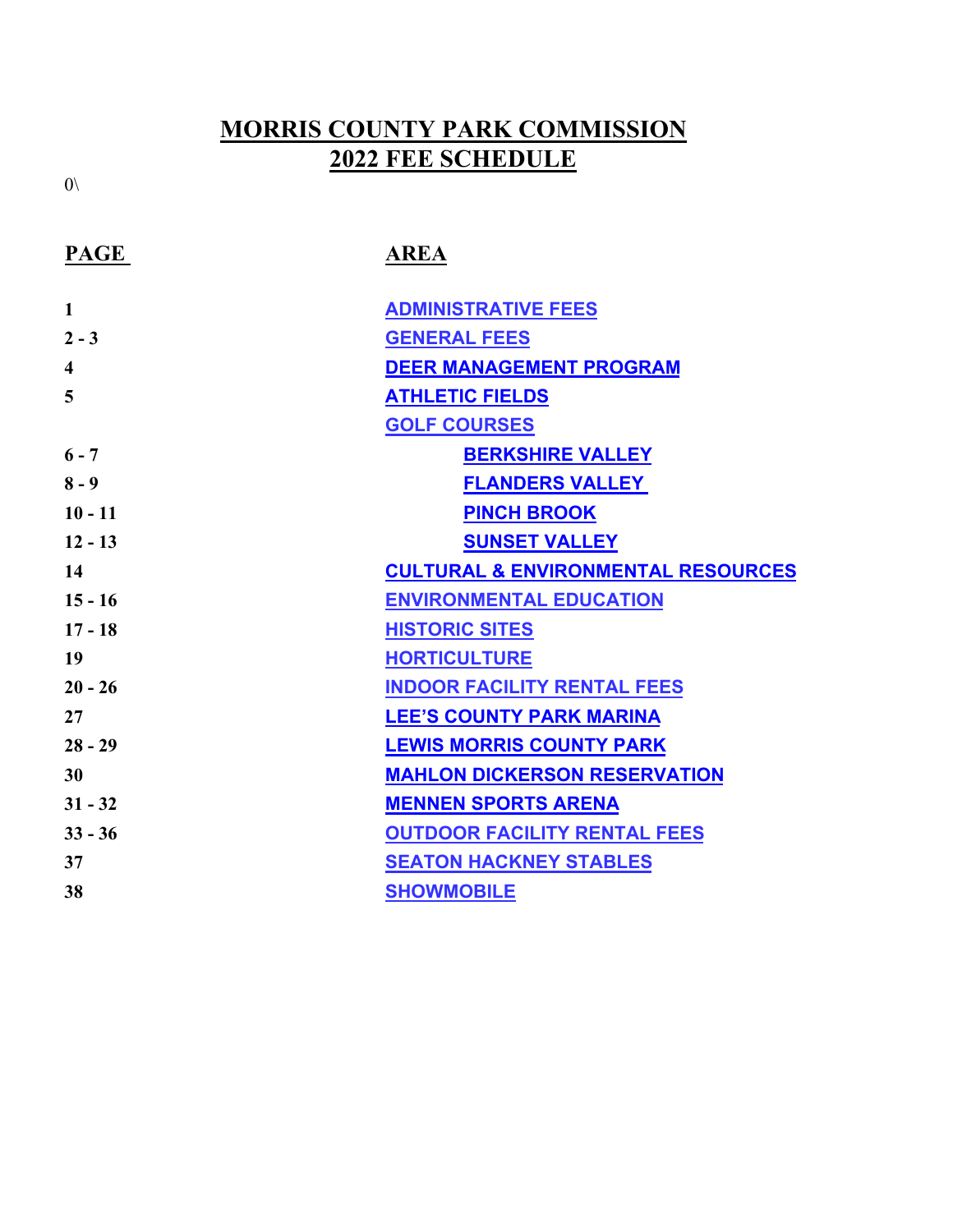### **ADMINISTRATION FEES**

|  |  |  | 2022 Fee Schedule |
|--|--|--|-------------------|
|--|--|--|-------------------|

| Copies (pursuant to N.J.S.A. 47:1A-1et seq) of documents                                                                                       |                                                                                                   |
|------------------------------------------------------------------------------------------------------------------------------------------------|---------------------------------------------------------------------------------------------------|
| Letter size page                                                                                                                               | \$.05 per page                                                                                    |
| Legal or Ledger Size                                                                                                                           | \$.07 per page                                                                                    |
| 24" x 36" Drawings                                                                                                                             | \$3.00 per page                                                                                   |
| Subscription requests for meeting notices.                                                                                                     | \$25.00 per annum                                                                                 |
| Subscription for Pathways                                                                                                                      | \$15.00 per annum                                                                                 |
| <u>Plan Review Fees for permanent interests in parkland:</u>                                                                                   |                                                                                                   |
| Conceptual Review                                                                                                                              | \$500.00                                                                                          |
| Technical Review                                                                                                                               | $$1,250.00*$                                                                                      |
| Diversion Fees                                                                                                                                 |                                                                                                   |
| First Meeting                                                                                                                                  | \$500.00                                                                                          |
|                                                                                                                                                | \$500.00 plus reimbursement of Park Commission                                                    |
| Additional Meetings                                                                                                                            | staff expenses                                                                                    |
| *Escrow Deposit. Any materials, reviews with legal counsel, consulting professionals, etc. will be billed at actual cost<br>plus 15% overhead. |                                                                                                   |
|                                                                                                                                                |                                                                                                   |
| <u>Hearing Fee</u>                                                                                                                             |                                                                                                   |
| Off-Site (other than the Morris County Park Commission                                                                                         |                                                                                                   |
| Headquarters)                                                                                                                                  | \$2,750.00                                                                                        |
| <b>Access Agreements (Temporary)</b>                                                                                                           |                                                                                                   |
|                                                                                                                                                |                                                                                                   |
| Administrative preparation and processing fee for temporary access                                                                             |                                                                                                   |
| agreements applies to periods of less than one year                                                                                            | \$320.00/week or \$1,280.00/month                                                                 |
|                                                                                                                                                |                                                                                                   |
| *Escrow Deposit.  Any materials, reviews with consulting                                                                                       |                                                                                                   |
| professionals, etc. will be billed at actual cost plus 15% overhead.                                                                           |                                                                                                   |
| ** Additional fees for monthly access (Government, Non Public,                                                                                 |                                                                                                   |
| Commercial, Utility)                                                                                                                           |                                                                                                   |
|                                                                                                                                                |                                                                                                   |
| PHOTOGRAPHY AND FILMING                                                                                                                        |                                                                                                   |
| General Park Photography & Filming (Excluding Historic Sites)                                                                                  |                                                                                                   |
| Commercial Photography Fee                                                                                                                     |                                                                                                   |
| Maximum of 1 camera and 1 - 5 crew members                                                                                                     | \$100.00/hour                                                                                     |
| Use of 3 cameras and 6 - 30 crew members                                                                                                       | \$125.00/hour                                                                                     |
|                                                                                                                                                |                                                                                                   |
| Commercial Filming Fee<br>Maximum of 1 camera and 1 - 5 crew members                                                                           |                                                                                                   |
| Use of 2 or more cameras and 6 - 30 crew members                                                                                               | \$800.00/ 8 hour day<br>\$1,000.00/8 hour day                                                     |
|                                                                                                                                                |                                                                                                   |
| <b>Major Filming Motion Picture</b>                                                                                                            |                                                                                                   |
| Filming                                                                                                                                        | \$1,200.00/8 hour day<br>\$1,000.00                                                               |
| Refundable Maintenance Deposit<br>Additional fees will apply for Park Police and staff assignments, as                                         |                                                                                                   |
| well as other special requests with direct costs for photography and                                                                           |                                                                                                   |
| filming assignments.                                                                                                                           |                                                                                                   |
|                                                                                                                                                |                                                                                                   |
| Sheriff's Department<br>Minimum 4 hours                                                                                                        | \$82.00/ hour                                                                                     |
| Morristown Parking Authority                                                                                                                   | As dictated by Statute                                                                            |
| Use of Police Vehicle                                                                                                                          | \$10.00/hour                                                                                      |
|                                                                                                                                                |                                                                                                   |
| <b>Historic Sites Commercial Filming/Photography</b>                                                                                           |                                                                                                   |
| Standard photography/filming rates apply. A staff person must be with<br>the crew at all times for security purposes. The crew or models will  | \$65.00/hour overtime fee.                                                                        |
| not be allowed contact with the animals. Photography will only take                                                                            |                                                                                                   |
| place on days when the facility is closed to the public. No indoor                                                                             |                                                                                                   |
| commercial photography is permitted.                                                                                                           |                                                                                                   |
|                                                                                                                                                |                                                                                                   |
| <b>Mennen Sports Arena: Filming/Photography</b>                                                                                                |                                                                                                   |
|                                                                                                                                                |                                                                                                   |
| Standard photography/filming rates apply. Additional Arena Rental                                                                              |                                                                                                   |
| fees apply when photography/filming takes place on ice.                                                                                        | Refer to Mennen Sports Arena Fee Schedule.                                                        |
|                                                                                                                                                |                                                                                                   |
| <b>Community PowerPoint Presentations Evenings or weekend, offsite:</b>                                                                        |                                                                                                   |
| Groups of 25 people or more<br>Groups of less than 25 people                                                                                   | \$50.00 (Suggested Donation)<br>\$25.00 (Suggested Donation)                                      |
|                                                                                                                                                |                                                                                                   |
| <b>Access to/Reproduction of Historic Collections</b>                                                                                          |                                                                                                   |
| Research Request                                                                                                                               | 2 hrs of staff time - Free                                                                        |
| (request for MCPC staff to research or review materials)                                                                                       | \$25.00/hr. for additional time                                                                   |
|                                                                                                                                                |                                                                                                   |
| General Public Collection Access request                                                                                                       | Up to 20 photocopies/ low res scans- free<br>Any additional photocopies/low resolution scans will |
| (includes any member of the general public over 17 years of age)                                                                               | be charged according to the Park Commission's                                                     |
| (anyone under the age of 17 will need to be accompanied by an adult)                                                                           | current fee schedule                                                                              |
|                                                                                                                                                | Access and research requiring staff time in excess of                                             |
|                                                                                                                                                | 2 days - \$100 per day                                                                            |
|                                                                                                                                                |                                                                                                   |

Historic Image Reproduction Request

\$25.00 flat fee for items within the Park Commission's

Collection. Fee includes up to 5 images. \$5.00 each additional image.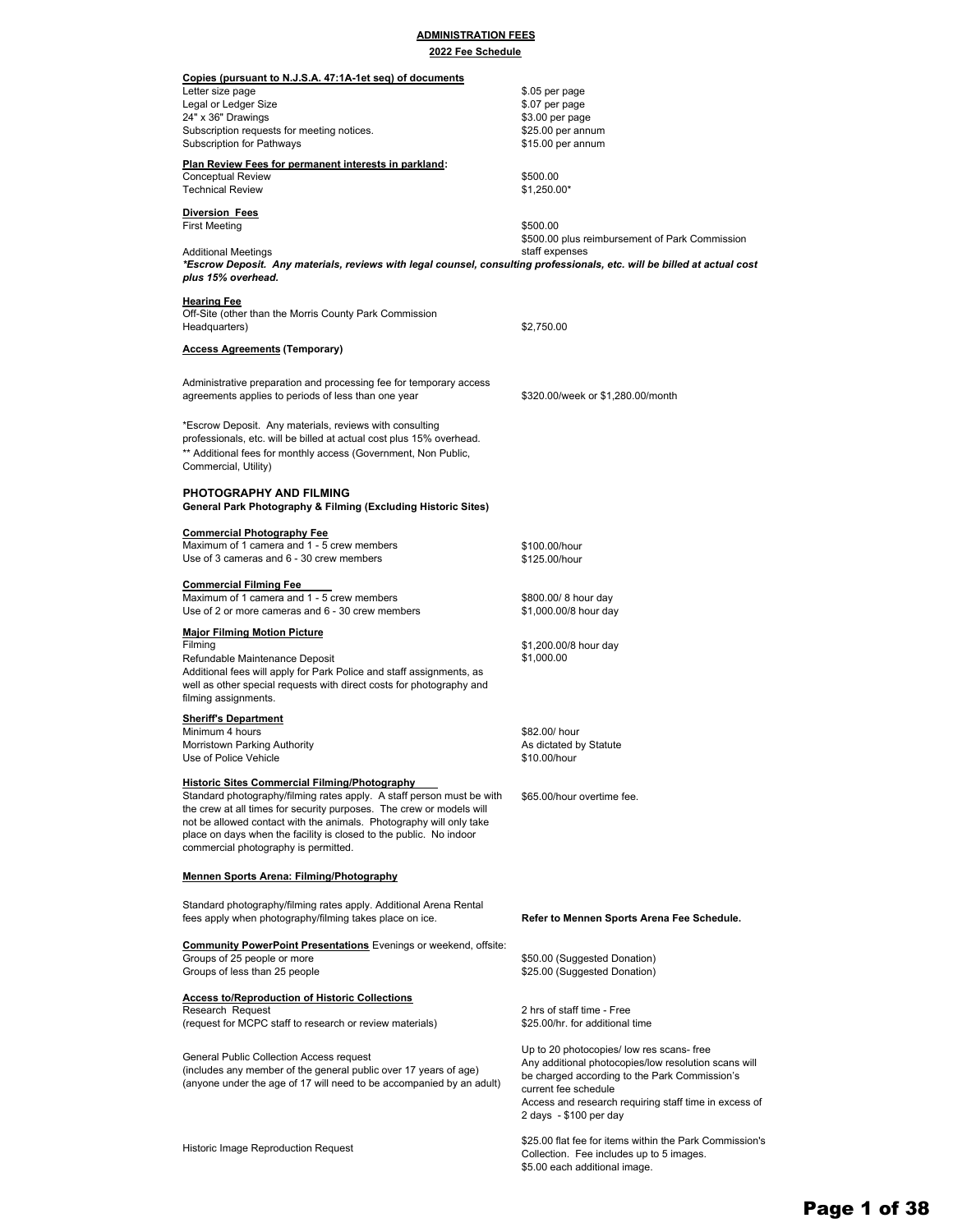| <b>2022 GENERAL FEES</b>                                                                        |                                                                  |
|-------------------------------------------------------------------------------------------------|------------------------------------------------------------------|
| <b>SERVICES</b>                                                                                 | <b>FEES</b>                                                      |
|                                                                                                 | \$25.00 w/ Family Picnic,<br>Non Profit, Government Reservations |
| Alcohol                                                                                         | \$30.00/League Athletics                                         |
|                                                                                                 | \$50.00/Groups up to 100                                         |
|                                                                                                 | \$100.00/Groups 100+                                             |
| Amplified Music-DJ and Band (Outdoor Use)                                                       | Park Police Fees Apply (See Administration Fees)                 |
| Amusements:                                                                                     |                                                                  |
| <b>Dunk Tank</b>                                                                                | \$275.00/2 hrs.                                                  |
| <b>High Striker</b>                                                                             | \$275.00/3 hrs.                                                  |
|                                                                                                 | Gov't/Public Schools/ NFP - \$25.00/hr.                          |
| Athletic Sports Camps (MCPC does not provide equipment/field marking)                           | Private Schools/Corporate/Commercial - \$40.00/hr.               |
|                                                                                                 | Non Resident/Corporate/Commercial - \$50.00/hr.                  |
| <b>Audio Visual Equipment</b>                                                                   | Related Non-Profit Group \$25.00/Item/Day                        |
|                                                                                                 | \$425.00/week                                                    |
| Day Camp Seasonal Use For Groups < 75 Campers                                                   | \$100.00/day                                                     |
| Day Camps > 75 Campers Will Be Charged An Additional Fee                                        | \$65.00/week<br>Additional 25 campers or less                    |
| Day Camp Refundable Security Deposit                                                            | \$50.00/week minimum of \$400.00                                 |
| Day Camps Location For Inclement Weather (If location is available)                             | \$100/week                                                       |
| Dog Shows/Car Rally Refundable Deposit (Excludes picnic site fees)                              | \$250.00                                                         |
| Dog Shows/Car Rally Fee:                                                                        |                                                                  |
| Up to 20 dogs/cars (Excludes Picnic Site Fees)                                                  | \$30.00                                                          |
| 21-50 dogs/cars (Excludes Picnic Site Fees)                                                     | \$55.00                                                          |
| 51-75 dogs/cars (Excludes Picnic Site Fees)                                                     | \$80.00                                                          |
| 76-100 dogs/cars (Excludes Picnic Site Fees)                                                    | \$100.00                                                         |
| Early Entrance Fee (Prior to Maintenance Staff Arrival)                                         | \$50.00/hr.                                                      |
| Events:                                                                                         |                                                                  |
| <b>Event Refundable Deposit</b>                                                                 | \$250.00 - \$1,500.00                                            |
| Athletic Event/Special Event (Tournaments, Festivals, Competitions, Walk-a-                     |                                                                  |
| thons, etc.) (Does not include Site(s) Reservation Fees) Multi day events charge rate for total |                                                                  |
| number of participants for event.<br>Up to 25 people                                            | \$75.00                                                          |
| 26-50 people                                                                                    | \$125.00                                                         |
| 51-250 people                                                                                   | \$250.00                                                         |
| 251-500 people                                                                                  | \$500.00                                                         |
| 501-1000 people                                                                                 | \$750.00                                                         |
| 1001-1500 people                                                                                | \$1,000.00                                                       |
| 1501-2000 people                                                                                | \$1,500.00                                                       |
| 2001-3500 people                                                                                | \$2,500.00                                                       |
| 3501-5000 people<br>5001 people +                                                               | \$3,500.00<br>\$5,000.00                                         |
| For each additional 500 people                                                                  | \$2,000.00                                                       |
| Rates for groups over 250 will be charged an additional hourly fee for Park                     |                                                                  |
| Maintenance & Park Police for a minimum of 4 hours                                              |                                                                  |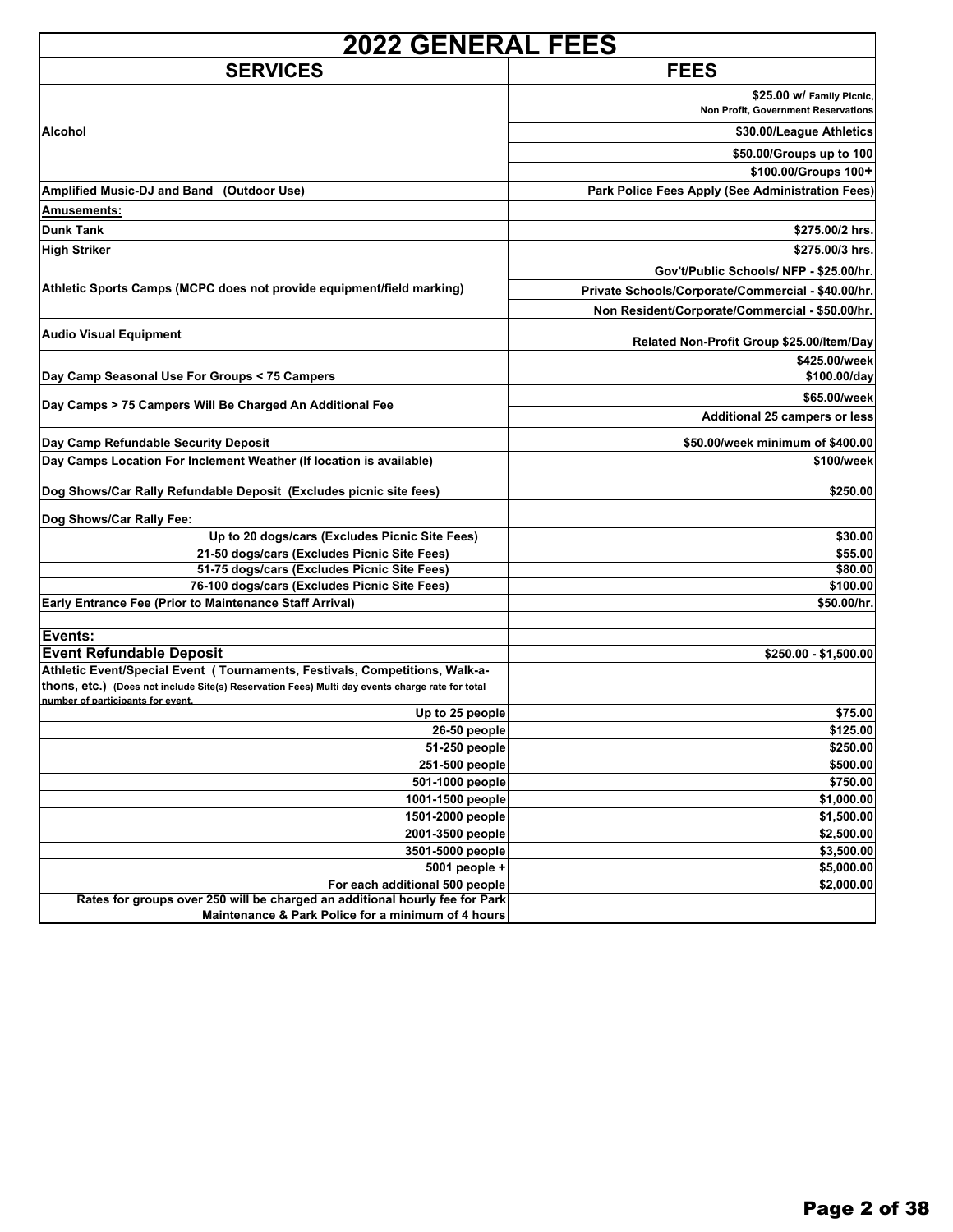| <b>2022 GENERAL FEES</b>                                                                                                                                  |                                          |
|-----------------------------------------------------------------------------------------------------------------------------------------------------------|------------------------------------------|
| <b>SERVICES</b>                                                                                                                                           | <b>FEES</b>                              |
| Hobby Groups - Annual Use of Specific Area (Does not include hard costs, i.e.<br>port-o-johns)                                                            | \$500.00 Minimum Donation                |
| Private Classes (Fitness, Art, etc.)                                                                                                                      |                                          |
| up to 5 people                                                                                                                                            | \$25.00/class                            |
| 6 - 15 people                                                                                                                                             | \$40.00/class                            |
| 16 - 25 people                                                                                                                                            | \$75.00/class                            |
| 26 - 50 people                                                                                                                                            | \$100.00/class                           |
| <b>Maintenance Fee/Set-Up</b><br>(Minimum of 4 hrs.)                                                                                                      | \$45.00/hr.                              |
| <b>Misuse of Services</b>                                                                                                                                 | \$150.00-\$300.00                        |
|                                                                                                                                                           | Resident Daily Use: \$36.00/3 hrs.       |
| Multi-Use Field at Schooley's Mountain Park & Old Orchard (Myers Recreation                                                                               | Non Resident Daily Use: \$72.00/3 hrs.   |
| Area)                                                                                                                                                     | Multi Day Use: \$200.00/Weekday          |
|                                                                                                                                                           | Multi Day Use: \$250.00/Weekend          |
|                                                                                                                                                           |                                          |
| Parking Lot Use (Other than Car Rallies) Plus the applicable picnic reservation for an<br>adjacent area as listed in the Outdoor Facilities Fee Schedule. | \$2.00 per parking space                 |
| Sheriff's Department Overtime (Minimum fee of 4 hours)                                                                                                    | \$82.00/ hour                            |
| Assignments outside the Park System requiring the use of a police vehicle<br>(additional to Sheriff's Department Overtime Rate)                           | \$10.00/hour                             |
| <b>Park Sites Designated for Multi-purposes</b>                                                                                                           | \$75.00/hr. (Resident)                   |
| (ex. ceremonies, private photos)                                                                                                                          | \$150.00/hr. (Non-Resident)              |
| Pony/Fair Style Rides Fee                                                                                                                                 | \$300.00 (Non-Refundable)                |
|                                                                                                                                                           | \$169.00 (Flushing)                      |
|                                                                                                                                                           | \$103.00 (ADA Accessible*)               |
| Port-a-John/Event                                                                                                                                         | \$71.00 (Regular*)                       |
|                                                                                                                                                           | \$20.00 (*additional cleaning)           |
|                                                                                                                                                           | \$150.00 Fall Cross Country Porto Access |
| <b>30 Yard Dumpster</b>                                                                                                                                   | \$753/container                          |
| Race Fee (Recreation 5k Races)                                                                                                                            | \$20.00 per person/Pre-Registration      |
|                                                                                                                                                           | \$25.00 per person/Day of Registration   |
| <b>Riser Rental/Day</b>                                                                                                                                   | \$75.00 (Resident)                       |
| <b>Tent/Dance Floor Fee</b>                                                                                                                               | \$100.00 (Non-Resident)<br>\$135.00      |
| Tent/Dance Floor Refundable Deposit                                                                                                                       | \$250.00                                 |
| Vendor Fee for Athletic/Special/Benefit events                                                                                                            | \$30.00/per vendor                       |
| Indoor Crowd Manager (1 manager for first 1,000 guest, 1 additional for every                                                                             |                                          |
| additional 250 quest)                                                                                                                                     | \$15.00 per hour per Crowd Manager       |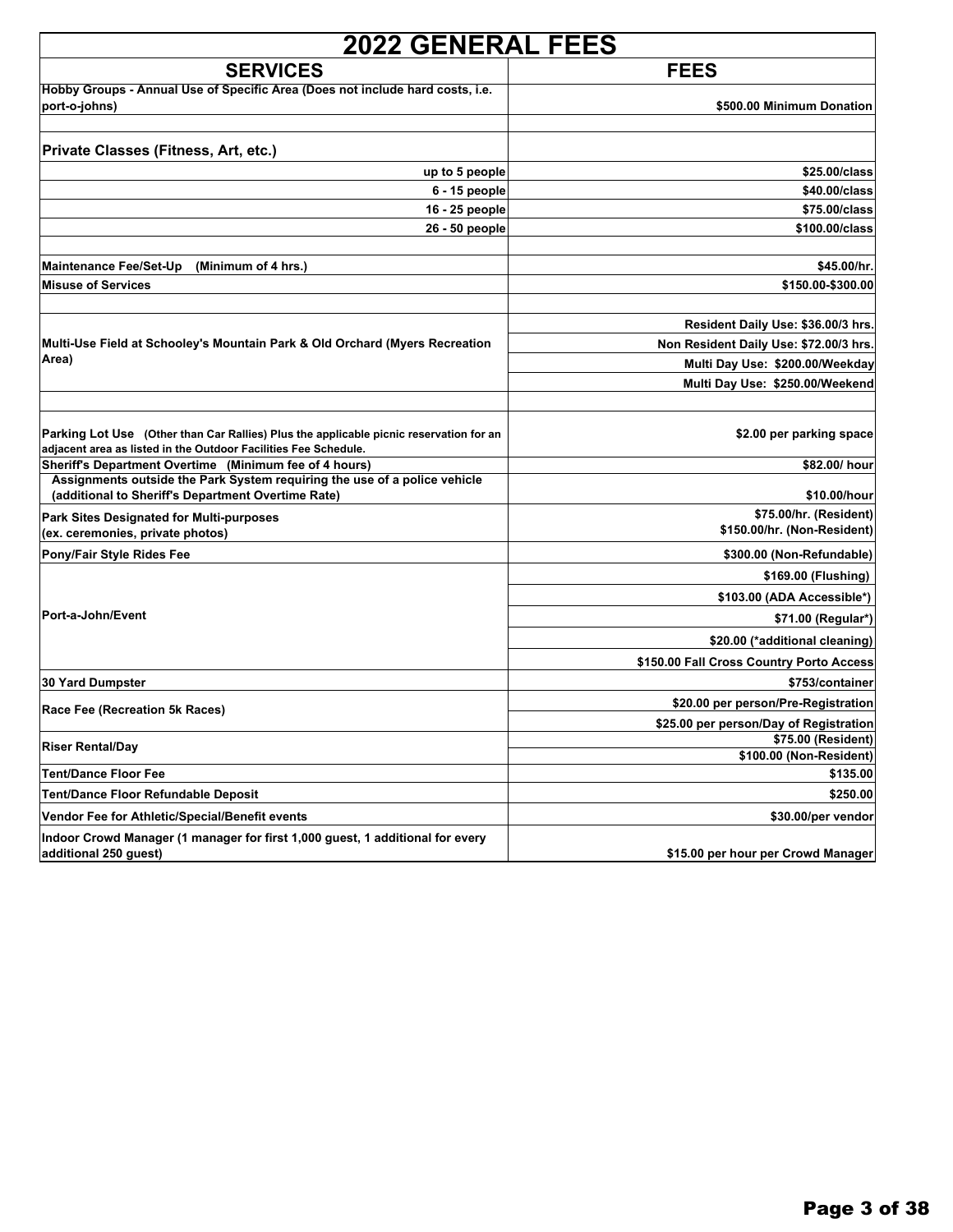### **2022 Fee Schedule Deer Management Program**

|                                                      | <b>Resident</b> | <b>Non-Resident</b> |
|------------------------------------------------------|-----------------|---------------------|
| <b>Access Permit(s)</b>                              |                 |                     |
| <b>Bow Permit</b>                                    | 40.00           | 60.00               |
| <b>Firearm Permit</b>                                | 20.00           | 40.00               |
| Discount offered towards total cost of Permit Fee(s) |                 |                     |
| Senior Citizen (65 years of age or older)            | 10.00           | 10.00               |
| Military (Active Duty and Reserves)                  | 10.00           | 10.00               |
| <b>Armband Replacement</b>                           | 10.00           | 10.00               |

### **Incentive Program**

For every three (3) female deer harvested, the responsible hunter will receive one access permit during the following year's program at no cost. This incentive will be forfeited upon the receipt of any warnings or summons from the MCPC, the Morris County Park Police, local law enforcement officers or NJDFW Conservation Officers for infractions of the program rules and regulations and/or New Jersey laws, codes, rules and regulations. A hunter is only eligible to receive a permit at no cost in the program season immediately following the qualifying deer harvest; this incentive may not be extended to future program seasons.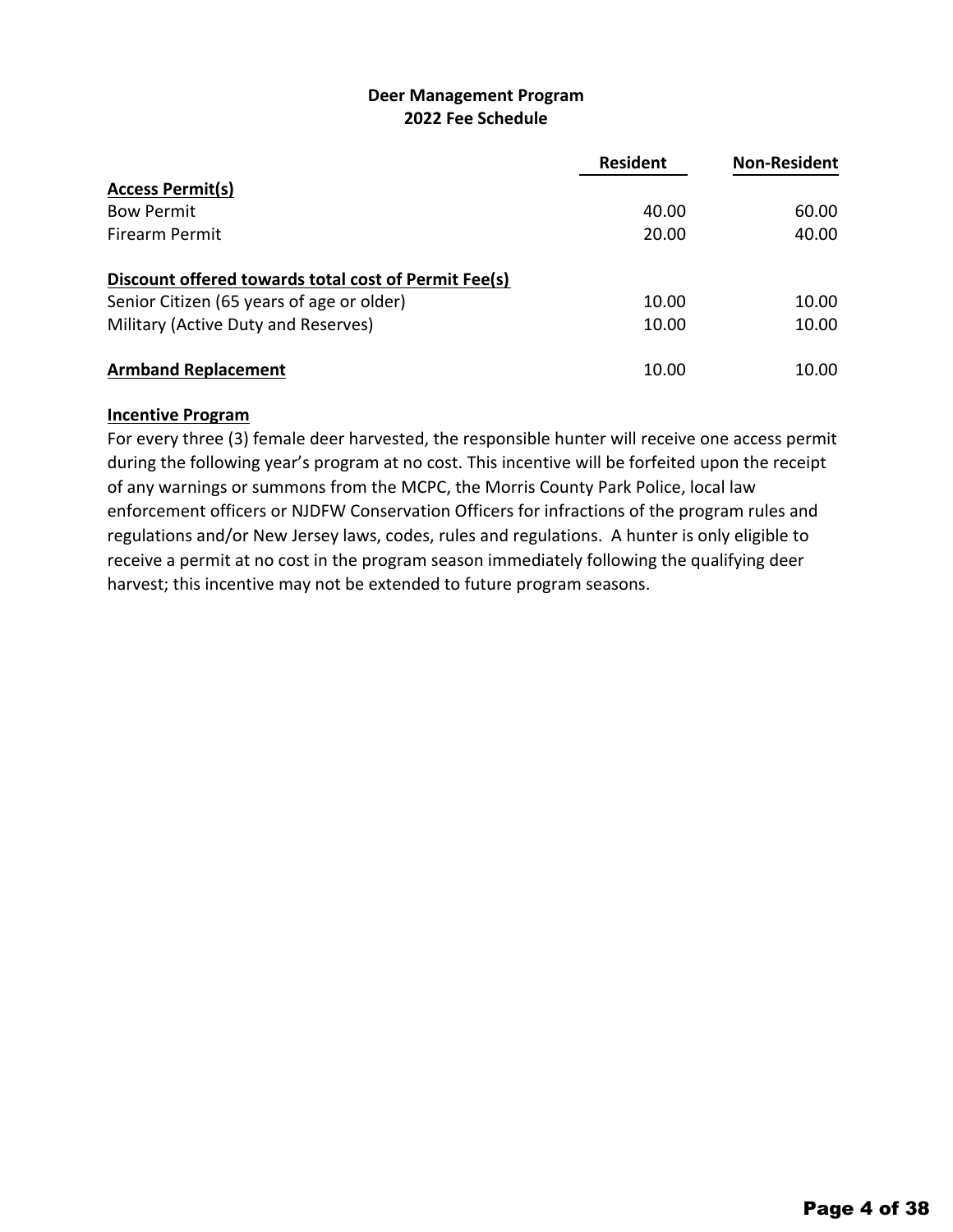### **2022 Fee Schedule Athletic Fields**

| <b>CHALLENGER FIELD - CENTRAL PARK</b>                                                                                                                                                                                 | 3 hours                                          |
|------------------------------------------------------------------------------------------------------------------------------------------------------------------------------------------------------------------------|--------------------------------------------------|
| Gov't/ Public Schools/Resident/NFP:                                                                                                                                                                                    | \$33.60                                          |
| Private Schools/Corporate/Commercial/Non Resident/NFP:                                                                                                                                                                 | \$40.32                                          |
| Non Resident Corporate/ Commercial:                                                                                                                                                                                    | \$67.20                                          |
| <b>CRICKET - Exclusive - Old Troy Park &amp; Lewis Morris Park - Meyers</b>                                                                                                                                            | 2 hours minimum                                  |
| Gov't/ Public Schools/Resident/NFP:                                                                                                                                                                                    | \$41.00                                          |
| Private Schools/Corporate/Commercial/Non Resident/NFP:                                                                                                                                                                 | \$49.20                                          |
| Non Resident Corporate/ Commercial:                                                                                                                                                                                    | \$82.00                                          |
| CROSS COUNTRY (2 Schools, 3+ Schools subject to Event Policy)<br>Gov't/ Public Schools/Private School PRACTICES ONLY:<br>Gov't/ Public Schools/Resident/NFP:<br>Private Schools/Corporate/Commercial/All Non Resident: | \$30.00/practice<br>\$50.00/meet<br>\$80.00/meet |
| <b>IN LINE RINKS</b>                                                                                                                                                                                                   | per hour                                         |
| Gov't/ Public Schools/Resident/NFP:                                                                                                                                                                                    | \$33.60                                          |
| Private Schools/Corporate/Commercial/Non Resident/NFP:                                                                                                                                                                 | \$40.32                                          |
| Non Resident Corporate/ Commercial:                                                                                                                                                                                    | \$67.20                                          |
| SOCCER - GRASS GAME FIELD/PRACTICE AREA                                                                                                                                                                                | 2 hours                                          |
| Gov't/ Public Schools/Resident/NFP:                                                                                                                                                                                    | \$41.00                                          |
| Private Schools/Corporate/Commercial/Non Resident/NFP:                                                                                                                                                                 | \$49.20                                          |
| Non Resident Corporate/ Commercial:                                                                                                                                                                                    | \$82.00                                          |
| <b>SOFTBALL FIELDS</b>                                                                                                                                                                                                 | 3 hours                                          |
| Gov't/ Public Schools/Resident/NFP:                                                                                                                                                                                    | \$27.00                                          |
| Private Schools/Corporate/Commercial/Non Resident/NFP:                                                                                                                                                                 | \$32.50                                          |
| Non Resident Corporate/ Commercial:                                                                                                                                                                                    | \$54.00                                          |
| <b>TURF FIELDS (lights included except Partner Groups)</b>                                                                                                                                                             | per hour (Minimum 2 hours)                       |
| Gov't/ Public Schools:                                                                                                                                                                                                 | \$57.60                                          |
| Resident/NFP/Private Schools:                                                                                                                                                                                          | \$90.00                                          |
| Corporate/Commercial:                                                                                                                                                                                                  | \$144.00                                         |
| Non Resident/ Non Resident NFP/Non Resident Private Schools:                                                                                                                                                           | \$144.00                                         |
| Non Resident Corporate/ Commercial:                                                                                                                                                                                    | \$288.00                                         |
| Partner Group (lights NOT included)                                                                                                                                                                                    | \$30.00                                          |
| Additional fee for lights per hour                                                                                                                                                                                     | \$10.00                                          |
| <b>Turf Tournament Fee</b>                                                                                                                                                                                             | \$200.00/field                                   |
| Turf Access Card - Residents Only (Ages 10 and older)                                                                                                                                                                  | \$25.00 per person                               |
| <b>VOLLEYBALL (Lights for sand courts included)</b>                                                                                                                                                                    | 2 hours                                          |
| Gov't/ Public Schools/Resident/NFP:                                                                                                                                                                                    | \$25.20                                          |
| Private Schools/Corporate/Commercial/Non Resident/NFP:                                                                                                                                                                 | \$30.25                                          |
| Non Resident Corporate/ Commercial:                                                                                                                                                                                    | \$50.40                                          |
| Additional Fee per hour for lights (sand courts only)                                                                                                                                                                  | \$10.00                                          |
| <b>DISC GOLF</b><br>Up to 24 Players (Pick up Games Only)<br>Up to 49 Players (Organized)<br>50 to 90 Players (Maximum)                                                                                                | No Fee<br>\$45.00<br>\$90.00                     |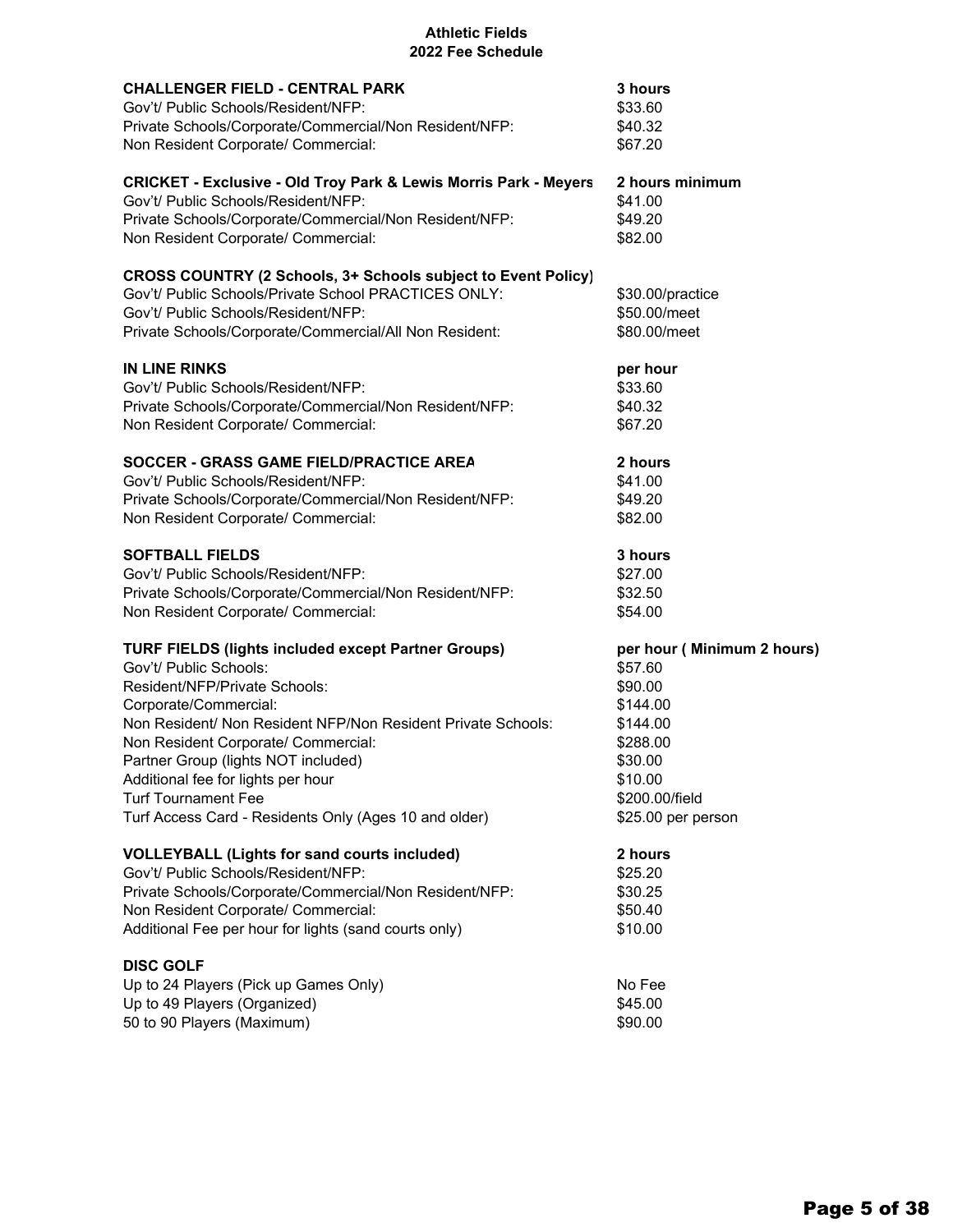### **Morris County Park Commission 2022 Fee Schedule Berkshire Valley Golf Course**

| <b>Registration</b>                                                                                                 | 2022   |
|---------------------------------------------------------------------------------------------------------------------|--------|
| Residents of Morris County (primary domicile and residential property owners)                                       |        |
| County Resident (15 Years & Older) Per Calendar Year Season                                                         | 40.00  |
| Senior County Resident (65 Years & Older and active duty Military Personnel)                                        | 22.00  |
| Junior County Resident (12 Years to 14 Years and those pre-approved by staff)                                       | 22.00  |
| <b>Non-Residents of Morris County</b>                                                                               |        |
| <b>Full Privilege Card</b>                                                                                          | 250.00 |
| (Purchase of this card will entitle the holder to pay resident rates for all green fees & reservation fees)         |        |
| Full Privilege Senior Non-Resident Card                                                                             | 150.00 |
| (Purchase of this card will entitle the holder to pay Senior resident rates for all green fees & reservation fees)  |        |
| <b>Warren &amp; Sussex County Residents</b>                                                                         |        |
| Residents of Warren & Sussex can play at Resident Rate only at Flanders Valley & Berkshire Valley GC Only           | 150.00 |
| Senior Resident of Warren & Sussex can play at Senior Resident Rate only at Flanders Valley & Berkshire Valley only | 75.00  |
| Card holder receives \$5.00 off the Non-Resident Rate at time of play<br><b>Advantage Card</b>                      |        |
| <b>Miscellaneous</b>                                                                                                |        |
| Lost ID Card                                                                                                        | 10.00  |
|                                                                                                                     |        |

| <b>GHIN Fee</b>                                                        | 37.00             |
|------------------------------------------------------------------------|-------------------|
| J - Resident & Non Resident<br>Reservation Tee Time Per Round -        | No Charge         |
| No Show & Short Show (Anything less than what is reserved for)<br>---- | Full Rate<br>Book |

### **Green Fees (Includes Golf Cart)**

| <b>Monday - Thursday</b>    |                                   |           |
|-----------------------------|-----------------------------------|-----------|
|                             | Resident                          | 58.00     |
| Open - 11:50 AM             | Non-Resident                      | 77.00     |
|                             | Senior, Junior, Military (Active) | 48.00     |
| 12:00 PM - Super            | Resident                          | 48.00     |
| Twilight                    | Non-Resident                      | 67.00     |
|                             | Senior, Junior, Military (Active) | 47.00     |
|                             | Resident                          | 27.00     |
| <b>Super Twilight</b>       | Non-Resident                      | 36.00     |
| Friday                      |                                   |           |
|                             | Resident                          | 64.00     |
| Open - 11:50 AM             | Non-Resident                      | 80.00<br> |
|                             | Senior, Junior, Military (Active) | 54.00     |
| 12:00 PM - Super            | Resident                          | 54.00     |
| Twilight                    | Non-Resident                      | 70.00     |
|                             | Senior, Junior, Military (Active) | 54.00     |
|                             | Resident                          | 33.00     |
| <b>Super Twilight</b>       | Non-Resident                      | 39.00     |
| Saturday, Sunday & Holidays |                                   |           |
|                             | Resident                          | 75.00     |
| Open - 11:50 AM             | Non-Resident                      | 90.00<br> |
|                             | Senior, Junior, Military (Active) | 75.00     |
| 12:00 PM - Super            | Resident                          | 65.00     |
|                             | Non-Resident                      | 75.00     |
| Twilight                    | Senior, Junior, Military (Active) | 65.00<br> |
| <b>Super Twilight</b>       | Resident                          | 38.00     |
|                             | Non-Resident                      | 42.00     |

**Super Twilight Defini** Rates apply at various time throughout the golf season.

After 4:00 PM ‐ April, September, October, & November; After 5:00 PM ‐ May, June, July, & August Off Season ‐ December ‐ March 15th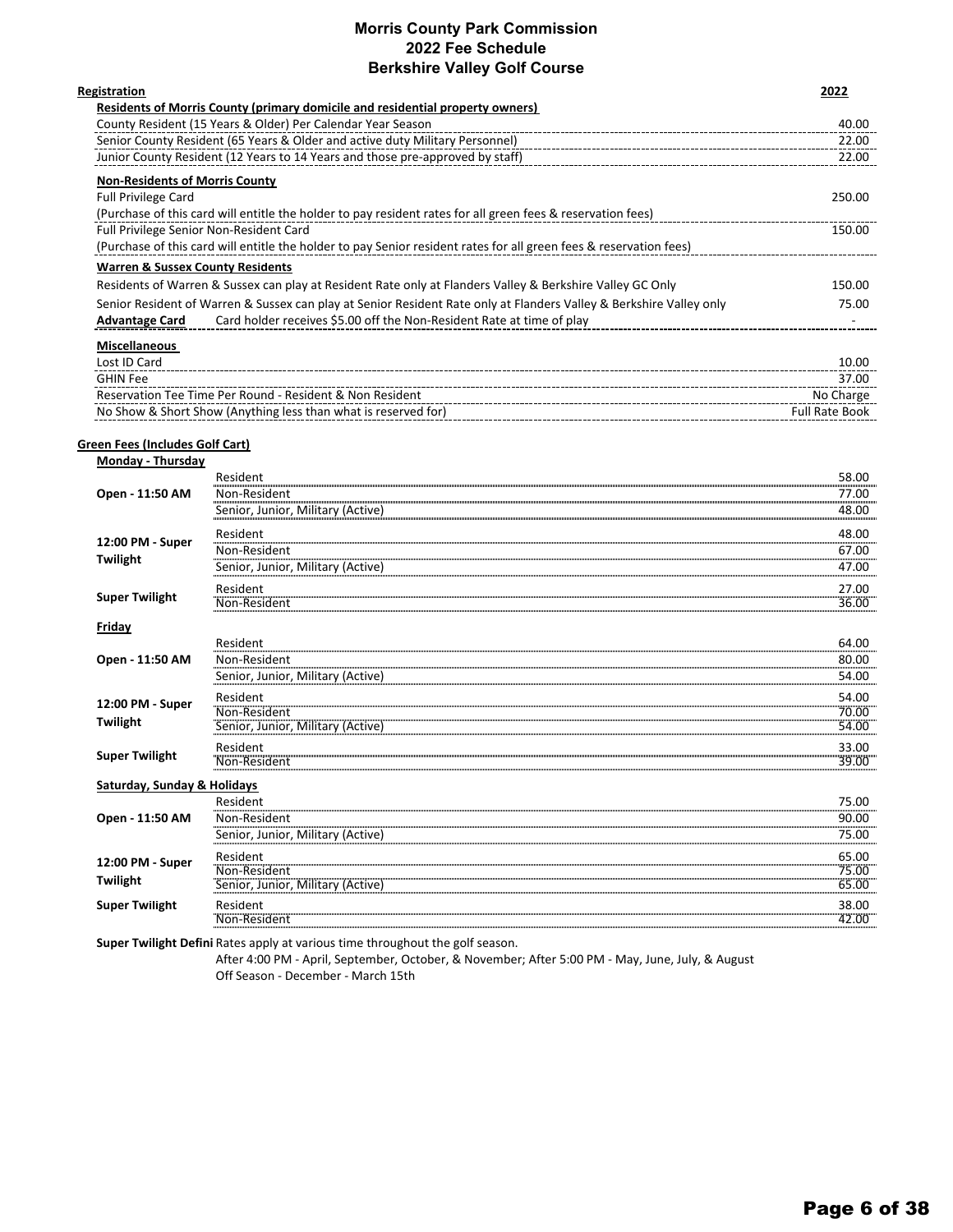### **Morris County Park Commission 2022 Fee Schedule Berkshire Valley Golf Course**

| Nine Hole Play                              |                                                                                                                    | 2022          |
|---------------------------------------------|--------------------------------------------------------------------------------------------------------------------|---------------|
|                                             | Resident                                                                                                           | N/A           |
| Monday - Thursday                           | Non-Resident                                                                                                       | N/A           |
|                                             | Senior, Junior, Military (Active)                                                                                  | N/A           |
|                                             | Resident                                                                                                           | N/A           |
| Friday                                      | Non-Resident                                                                                                       | N/A           |
|                                             | Senior, Junior, Military (Active)                                                                                  | N/A           |
|                                             | Resident                                                                                                           | N/A           |
| Saturday & Sunday                           | Non-Resident                                                                                                       | N/A           |
|                                             | Senior, Junior, Military (Active)                                                                                  | N/A           |
| <b>League Play</b>                          |                                                                                                                    |               |
| <b>High School Play</b>                     |                                                                                                                    | 13.00         |
| <b>General League Play</b>                  |                                                                                                                    | 23.00         |
| Off Season Rates (December thru March 15th) |                                                                                                                    |               |
| Monday - Friday, Before 12:00 pm            |                                                                                                                    | 40.00         |
| Saturday & Sunday, Before 12:00 pm          |                                                                                                                    | 50.00         |
| Monday - Sunday, After 12:00pm              |                                                                                                                    | 30.00         |
| <b>Rentals (Tax Included)</b>               |                                                                                                                    |               |
| Hand Cart - 18 Holes                        |                                                                                                                    |               |
| Power Cart - 18 Holes Per Golfer            |                                                                                                                    | 21.00         |
| <b>Power Cart - Twilight Rate</b>           |                                                                                                                    | N/A           |
| <b>Mobility Impaired Single Rider Cart</b>  |                                                                                                                    | 21.00         |
| Single Rider Cart Up Charge                 |                                                                                                                    | 8.00          |
| Locker - Seasonal Rental                    |                                                                                                                    | 25.00         |
| <b>Locker - Daily Rental</b>                |                                                                                                                    | 3.00          |
| <b>Lock - Deposit</b>                       |                                                                                                                    | 3.00          |
| <b>Golf Clubs</b>                           |                                                                                                                    | 30.00         |
| <b>Driving Range: Bucket of Balls</b>       |                                                                                                                    | 5.00          |
| Golf Lessons                                |                                                                                                                    |               |
|                                             | Assistant Golf (Professional) per 1/2 hour                                                                         | TBD.          |
|                                             | Director of Golf (Head Professional) per 1/2 hour                                                                  | TBD           |
|                                             | Group Rates (Groups of twelve (12) to forty-eight (48), price includes Green Fee & Power Cart) - Consecutive Start |               |
|                                             | Reserved a minimum of 10 days in advance, up to 1 year in advance                                                  | Max: \$120.00 |
|                                             | Outings (50 to 125 golfers, price includes Green Fee & Power Cart) - Shotgun Start                                 | Min: \$60.00  |
|                                             | Reserved a minimum of 2 weeks in advance, up to 1 year in advance                                                  |               |
| <b>Commercial Photography Fee</b>           |                                                                                                                    | 150.00        |
|                                             |                                                                                                                    |               |

**Notes**

All fees and rentals are non-refundable

\* Junior Clinic participants, PGA/LPGA approved Juniors & Junior County Residents (12‐14 years of age) Adult Supervision Required; and Juniors 17 and under who participate in School/Match Play

‐ Dynamic Pricing of +/- 10% of the nominal rate, will apply to all Non-Resident Green Fees that are booked via call center, website or third party sites. Non-Resident same day bookings will always be the nominal rate.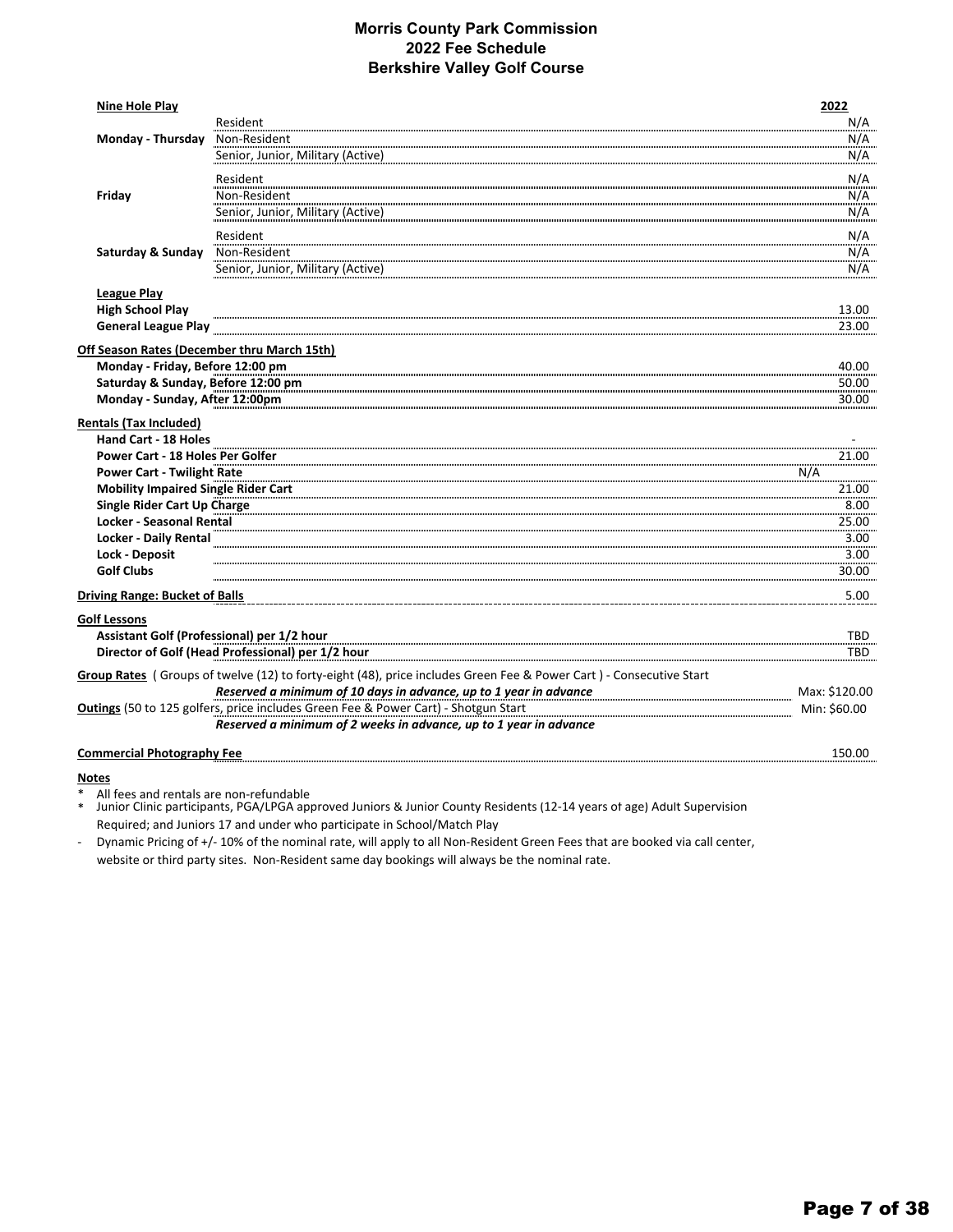### **Morris County Park Commission 2022 Fee Schedule Flanders Valley Golf Course**

| Registration                                                                                                        | 2022   |
|---------------------------------------------------------------------------------------------------------------------|--------|
| Residents of Morris County (primary domicile and residential property owners)                                       |        |
| County Resident (15 Years & Older) Per Calendar Year Season                                                         | 40.00  |
| Senior County Resident (65 Years & Older and active duty Military Personnel)                                        | 22.00  |
| Junior County Resident (12 Years to 14 Years and those pre-approved by staff)                                       | 22.00  |
| <b>Non-Residents of Morris County</b>                                                                               |        |
| <b>Full Privilege Card</b>                                                                                          | 250.00 |
| (Purchase of this card will entitle the holder to pay resident rates for all green fees & reservation fees)         |        |
| Full Privilege Senior Non-Resident Card                                                                             | 150.00 |
| (Purchase of this card will entitle the holder to pay Senior resident rates for all green fees & reservation fees)  |        |
| <b>Warren &amp; Sussex County Residents</b>                                                                         |        |
| Residents of Warren & Sussex can play at Resident Rate only at Flanders Valley & Berkshire Valley GC Only           | 150.00 |
| Senior Resident of Warren & Sussex can play at Senior Resident Rate only at Flanders Valley & Berkshire Valley only | 75.00  |
| <b>Miscellaneous</b>                                                                                                |        |
| Lost ID Card                                                                                                        | 10.00  |
| <b>GHIN Fee</b>                                                                                                     | 37.00  |

Reservation Tee Time Per Round - Resident & Non Resident No. 2014 1998 - 2014 1999 - 2014 1999 - 2014 1999 - 201 No Show & Short Show (Anything less than what is reserved for) **Full Book Rate Reserved for** Full Book Rate

### **Green Fees**

| Monday - Thursday           |                                                         |                            |
|-----------------------------|---------------------------------------------------------|----------------------------|
|                             | Resident                                                | 35.00                      |
| Open - 11:50 AM             | Non-Resident                                            | 51.00<br>,,,,,,,,,,,,,,,,, |
|                             | Senior, Junior, Military (Active)                       | 26.00                      |
| 12:00 PM - Super            | Resident                                                | 33.00                      |
| Twilight                    | Non-Resident                                            | 48.00<br>                  |
|                             | Senior, Junior, Military (Active)                       | 24.00                      |
| <b>Super Twilight</b>       | Resident                                                | 22.00                      |
|                             | Non-Resident                                            | 22.00                      |
| Friday                      |                                                         |                            |
|                             | Resident                                                | 37.00                      |
| Open - 11:50 AM             | Non-Resident                                            | 54.00                      |
|                             | Senior, Junior, Military (Active)                       | 27.00                      |
| 12:00 PM - Super            | Resident                                                | 35.00                      |
| Twilight                    | Non-Resident                                            | 50.00                      |
|                             | Senior, Junior, Military (Active)                       | 25.00                      |
| <b>Super Twilight</b>       | Resident                                                | 22.00                      |
|                             | Non-Resident                                            | 22.00                      |
| Saturday, Sunday & Holidays |                                                         |                            |
|                             | Resident                                                | 43.00                      |
| Open - 11:50 AM             | Non-Resident                                            | 64.00                      |
|                             | Senior, Junior, Military (Active)                       | 43.00                      |
| 12:00 PM - Super            | Resident                                                | 38.00                      |
| Twilight                    | Non-Resident                                            | 51.00                      |
|                             | Senior, Junior, Military (Active)                       | 31.00                      |
| <b>Super Twilight</b>       | Resident                                                | 22.00                      |
|                             | Non-Resident                                            | 23.00                      |
| <b>Twilight Definition:</b> | Rates apply at various time throughout the golf season. |                            |

After 4:00 PM ‐ April, September, October, & November; After 5:00 PM ‐ May, June, July, & August Off Season ‐ December ‐ March 15th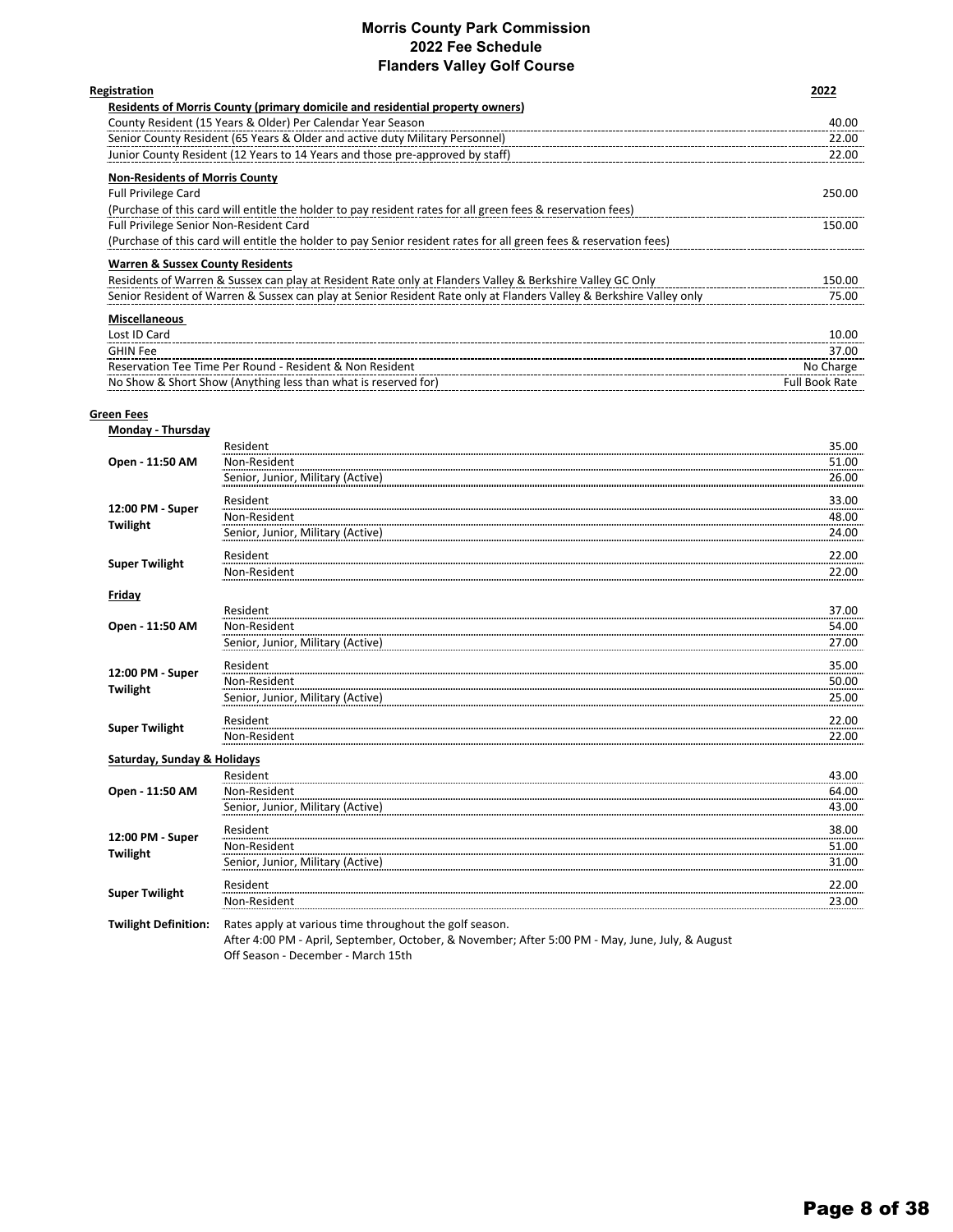### **Morris County Park Commission 2022 Fee Schedule Flanders Valley Golf Course**

| <b>Nine Hole Play</b>                       |                                                                                                            | 2022         |
|---------------------------------------------|------------------------------------------------------------------------------------------------------------|--------------|
|                                             | Resident                                                                                                   | 25.00        |
| Monday - Thursday                           | Non-Resident                                                                                               | 35.00        |
|                                             | Senior, Junior, Military (Active) - Rate Does not apply at Super Twilight Times                            | 25.00        |
|                                             | Resident                                                                                                   | 25.00        |
| Friday                                      | Non-Resident                                                                                               | 35.00        |
|                                             | Senior, Junior, Military (Active) - Rate Does not apply at Super Twilight Times                            | 25.00        |
|                                             | Resident                                                                                                   | 30.00        |
| Saturday & Sunday                           | Non-Resident                                                                                               | 40.00        |
|                                             | Senior, Junior, Military (Active)                                                                          | 30.00        |
|                                             |                                                                                                            |              |
| <b>League Play</b>                          |                                                                                                            |              |
| <b>High School Play</b>                     |                                                                                                            | 13.00        |
| <b>General League Play</b>                  |                                                                                                            | 23.00        |
| <b>League Cart Fee</b>                      |                                                                                                            | 12.00        |
| Off Season Rates (December thru March 15th) |                                                                                                            |              |
| Monday - Friday, Before 12:00 pm            |                                                                                                            | 25.00        |
| Saturday & Sunday, Before 12:00 pm          |                                                                                                            | 35.00        |
| Monday - Sunday, After 12:00pm              |                                                                                                            | 20.00        |
| <b>Rentals (Tax Included)</b>               |                                                                                                            |              |
| Hand Cart - 18 Holes                        |                                                                                                            | 4.00         |
| Power Cart - 18 Holes Per Golfer            |                                                                                                            | 21.00        |
| Power Cart - 9 Holes Per Golfer             |                                                                                                            | 13.00        |
| <b>Power Cart - Twilight Rate</b>           |                                                                                                            | 13.00        |
| <b>Mobility Impaired Single Rider Cart</b>  |                                                                                                            | 21.00        |
| Single Rider Cart Up Charge                 |                                                                                                            | 8.00         |
| Locker - Seasonal Rental                    |                                                                                                            | 25.00        |
| <b>Locker - Daily Rental</b>                |                                                                                                            | 3.00         |
| <b>Lock - Deposit</b>                       |                                                                                                            | 3.00         |
| <b>Golf Clubs</b>                           |                                                                                                            | 30.00        |
| <b>Pitching Range: Bag of Balls</b>         |                                                                                                            | 2.50         |
| <b>Golf Lessons</b>                         |                                                                                                            |              |
| Assistant Golf (Professional) per 1/2 hour  |                                                                                                            | TBD          |
|                                             | Director of Golf (Head Professional) per 1/2 hour                                                          | <b>TBD</b>   |
|                                             | Group Rates (Groups of twelve (12) to forty-eight (48), price includes Green Fee only) - Consecutive Start |              |
|                                             | Reserved a minimum of 10 days in advance, up to 1 year in advance                                          | Max: \$75.00 |
|                                             | Outings (50 to 125 golfers, price includes Green Fee & Power Cart) - Shotgun Start                         | Min: \$40.00 |
|                                             | Reserved a minimum of 2 weeks in advance, up to 1 year in advance                                          |              |
| <b>Commercial Photography Fee</b>           |                                                                                                            | 150.00       |
|                                             |                                                                                                            |              |

**Notes**

All fees and rentals are non-refundable

\* Junior Clinic participants, PGA/LPGA approved Juniors & Junior County Residents (12‐14 years of age) Adult Supervision Required; and Juniors 17 and under who participate in School/Match Play

‐ Dynamic Pricing of +/‐ 10% of the nominal rate, will apply to all Non‐Resident Green Fees that are booked via call center, website or third party sites. Non‐Resident same day bookings will always be the nominal rate.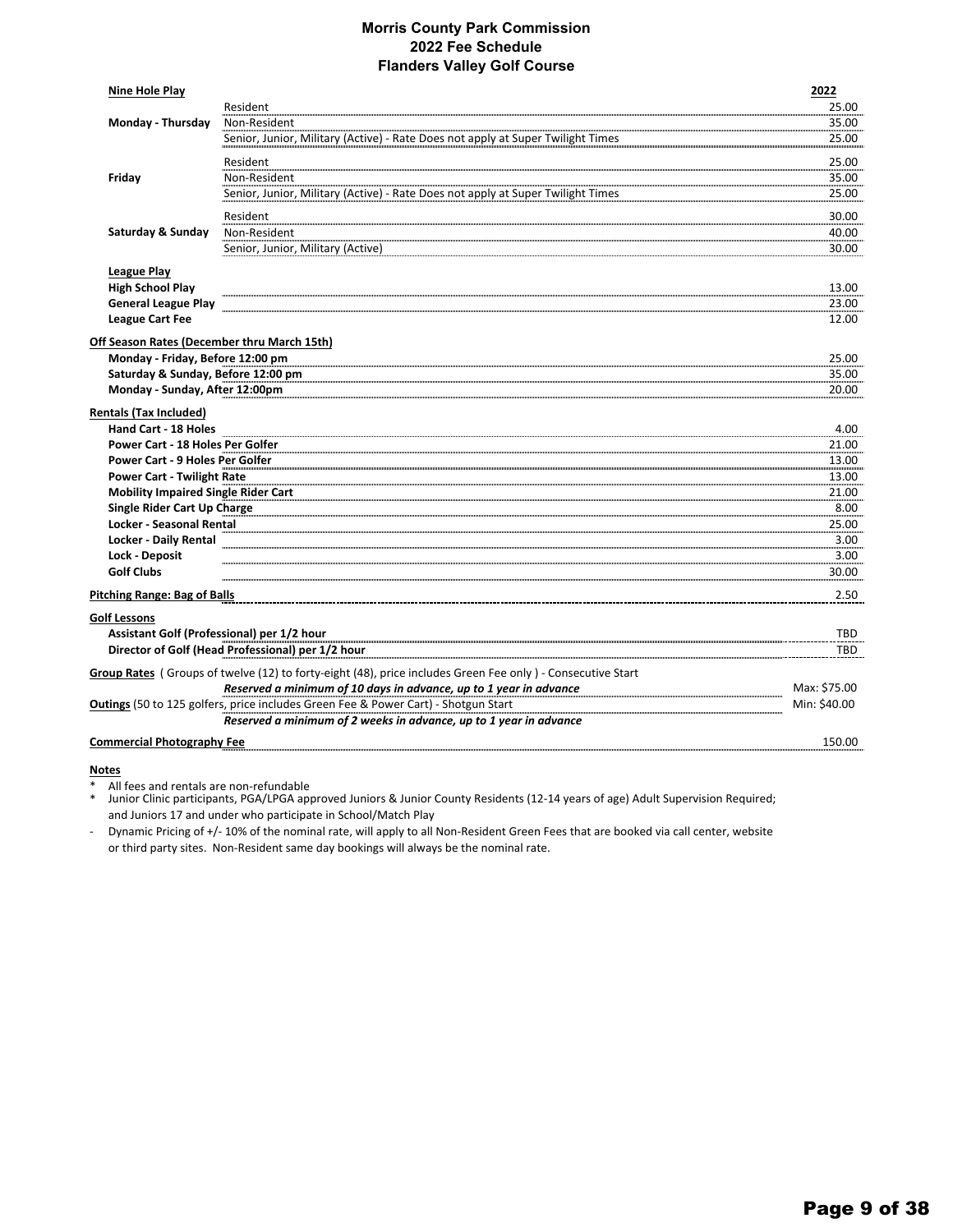### **Morris County Park Commission 2022 Fee Schedule Pinch Brook Golf Course**

| Registration                                                                                                       | 2022                  |
|--------------------------------------------------------------------------------------------------------------------|-----------------------|
| Residents of Morris County (primary domicile and residential property owners)                                      |                       |
| County Resident (15 Years & Older) Per Calendar Year Season                                                        | 40.00                 |
| Senior County Resident (65 Years & Older and active duty Military Personnel)                                       | 22.00                 |
| Junior County Resident (12 Years to 14 Years and those pre-approved by staff)                                      | 22.00                 |
| <b>Non-Residents of Morris County</b>                                                                              |                       |
| <b>Full Privilege Card</b>                                                                                         | 250.00                |
| (Purchase of this card will entitle the holder to pay resident rates for all green fees & reservation fees)        |                       |
| <b>Full Privilege Senior Non-Resident Card</b>                                                                     | 150.00                |
| (Purchase of this card will entitle the holder to pay Senior resident rates for all green fees & reservation fees) |                       |
| <b>Miscellaneous</b>                                                                                               |                       |
| Lost ID Card                                                                                                       | 10.00                 |
| <b>GHIN Fee</b>                                                                                                    | 37.00                 |
| Reservation Tee Time Per Round - Resident & Non Resident                                                           | No Charge             |
| No Show & Short Show (Anything less than what is reserved for)                                                     | <b>Full Book Rate</b> |
|                                                                                                                    |                       |

### **Green Fees**

| Monday - Thursday           |                                                                                                                                                             |           |
|-----------------------------|-------------------------------------------------------------------------------------------------------------------------------------------------------------|-----------|
|                             | Resident                                                                                                                                                    | 32.00     |
| Open - 11:50 AM             | Non-Resident                                                                                                                                                | 50.00     |
|                             | Senior, Junior, Military (Active)                                                                                                                           | 25.00     |
| 12:00 PM - Super            | Resident                                                                                                                                                    | 30.00     |
| Twilight                    | Non-Resident                                                                                                                                                | 45.00     |
|                             | Senior, Junior, Military (Active)                                                                                                                           | 23.00     |
| <b>Super Twilight</b>       | Resident                                                                                                                                                    | 21.00     |
|                             | Non-Resident                                                                                                                                                | 22.00     |
| <b>Friday</b>               |                                                                                                                                                             |           |
|                             | Resident                                                                                                                                                    | 34.00     |
| Open - 11:50 AM             | Non-Resident                                                                                                                                                | 51.00     |
|                             | Senior, Junior, Military (Active)                                                                                                                           | 26.00     |
| 12:00 PM - Super            | Resident                                                                                                                                                    | 32.00     |
|                             | Non-Resident                                                                                                                                                | 46.00<br> |
| Twilight                    | Senior, Junior, Military (Active)                                                                                                                           | 23.00     |
| <b>Super Twilight</b>       | Resident                                                                                                                                                    | 21.00     |
|                             | Non-Resident                                                                                                                                                | 22.00     |
| Saturday, Sunday & Holidays |                                                                                                                                                             |           |
|                             | Resident                                                                                                                                                    | 42.00     |
| Open - 11:50 AM             | Non-Resident                                                                                                                                                | 63.00     |
|                             | Senior, Junior, Military (Active)                                                                                                                           | 42.00     |
| 12:00 PM - Super            | Resident                                                                                                                                                    | 36.00     |
| Twilight                    | Non-Resident                                                                                                                                                | 50.00     |
|                             | Senior, Junior, Military (Active)                                                                                                                           | 30.00     |
| <b>Super Twilight</b>       | Resident                                                                                                                                                    | 21.00     |
|                             | Non-Resident                                                                                                                                                | 22.00     |
| <b>Twilight Definition:</b> | Rates apply at various time throughout the golf season.<br>After 4:00 PM - April, September, October, & November; After 5:00 PM - May, June, July, & August |           |

Off Season ‐ December ‐ March 15th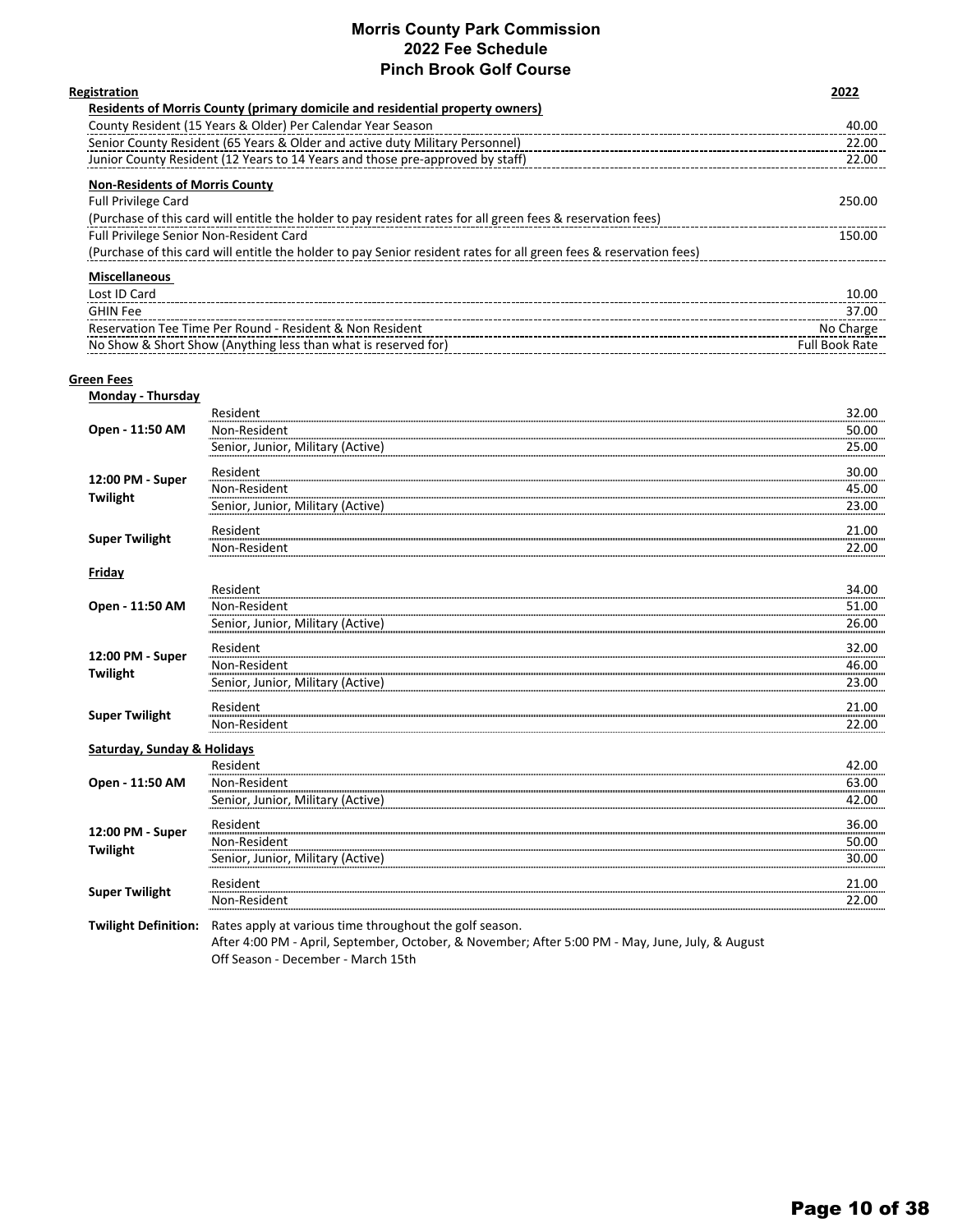### **Morris County Park Commission 2022 Fee Schedule Pinch Brook Golf Course**

| <b>Nine Hole Play</b>                                                                  | Resident                                                                                                   | 2022<br>23.00 |
|----------------------------------------------------------------------------------------|------------------------------------------------------------------------------------------------------------|---------------|
| Monday - Thursday                                                                      | Non-Resident                                                                                               | 30.00         |
|                                                                                        | Senior, Junior, Military (Active) - Rate Does not apply at Super Twilight Times                            | 23.00         |
|                                                                                        | Resident                                                                                                   | 23.00         |
| Friday                                                                                 | Non-Resident                                                                                               | 30.00         |
|                                                                                        | Senior, Junior, Military (Active) - Rate Does not apply at Super Twilight Times                            | 23.00         |
|                                                                                        |                                                                                                            |               |
|                                                                                        | Resident                                                                                                   | 28.00         |
| Saturday & Sunday                                                                      | Non-Resident                                                                                               | 35.00         |
|                                                                                        | Senior, Junior, Military (Active)                                                                          | 28.00         |
| <b>League Play</b>                                                                     |                                                                                                            |               |
| <b>High School Play</b>                                                                |                                                                                                            | 13.00         |
| <b>General League Play</b>                                                             |                                                                                                            | 23.00         |
| <b>League Cart Fee</b>                                                                 |                                                                                                            | 12.00         |
|                                                                                        |                                                                                                            |               |
| <b>Off Season Rates (December thru March 15th)</b><br>Monday - Friday, Before 12:00 pm |                                                                                                            | 25.00         |
| Saturday & Sunday, Before 12:00 pm                                                     |                                                                                                            | 35.00         |
| Monday - Sunday, After 12:00pm                                                         |                                                                                                            | 20.00         |
|                                                                                        |                                                                                                            |               |
| <b>Rentals (Tax Included)</b>                                                          |                                                                                                            |               |
| <b>Hand Cart - 18 Holes</b>                                                            |                                                                                                            | 4.00          |
| <b>Power Cart - 18 Holes Per Golfer</b>                                                |                                                                                                            | 21.00         |
| <b>Power Cart - 9 Holes Per Golfer</b>                                                 |                                                                                                            | 13.00         |
| <b>Power Cart - Twilight Rate</b>                                                      |                                                                                                            | 13.00         |
| <b>Mobility Impaired Single Rider Cart</b>                                             |                                                                                                            | 21.00         |
| <b>Single Rider Cart Up Charge</b>                                                     |                                                                                                            | 8.00          |
| Locker - Seasonal Rental                                                               |                                                                                                            | 25.00         |
| <b>Locker - Daily Rental</b>                                                           |                                                                                                            | 3.00          |
| <b>Lock - Deposit</b>                                                                  |                                                                                                            | 3.00          |
| <b>Golf Clubs</b>                                                                      |                                                                                                            | 30.00         |
| <b>Driving Range: Bucket of Balls</b>                                                  |                                                                                                            | N/A           |
| <b>Golf Lessons</b>                                                                    |                                                                                                            |               |
|                                                                                        | Assistant Golf (Professional) per 1/2 hour                                                                 | TBD           |
|                                                                                        | Director of Golf (Head Professional) per 1/2 hour                                                          | TBD           |
|                                                                                        | Group Rates (Groups of twelve (12) to forty-eight (48), price includes Green Fee only) - Consecutive Start |               |
|                                                                                        | Reserved a minimum of 10 days in advance, up to 1 year in advance                                          | Max: \$70.00  |
|                                                                                        | <b>Outings</b> (50 to 125 golfers, price includes Green Fee & Power Cart) - Shotgun Start                  | Min: \$35.00  |
|                                                                                        | Reserved a minimum of 2 weeks in advance, up to 1 year in advance                                          |               |
|                                                                                        |                                                                                                            |               |
| <b>Commercial Photography Fee</b>                                                      |                                                                                                            | 150.00        |

### **Notes**

All fees and rentals are non-refundable

\* Junior Clinic participants, PGA/LPGA approved Juniors & Junior County Residents (12‐14 years of age) Adult Supervision Required; and Juniors 17 and under who participate in School/Match Play

 $\Box$ Dynamic Pricing of +/‐ 10% of the nominal rate, will apply to all Non‐Resident Green Fees that are booked via call center, website or third party sites. Non-Resident same day bookings will always be the nominal rate.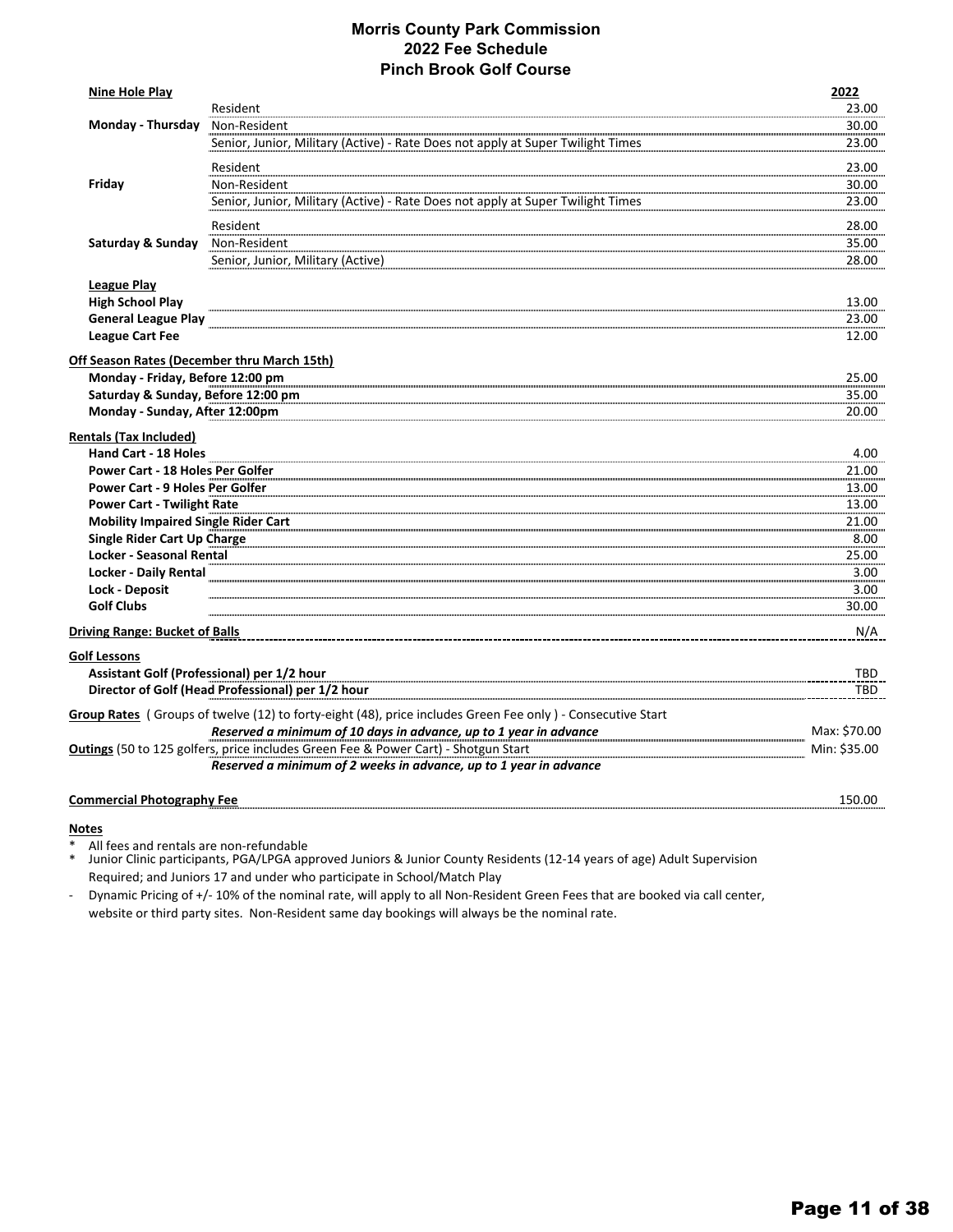### **Morris County Park Commission 2022 Fee Schedule Sunset Valley Golf Course**

| Registration                                                                                                       | 2022                  |
|--------------------------------------------------------------------------------------------------------------------|-----------------------|
| Residents of Morris County (primary domicile and residential property owners)                                      |                       |
| County Resident (15 Years & Older) Per Calendar Year Season                                                        | 40.00                 |
| Senior County Resident (65 Years & Older and active duty Military Personnel)                                       | 22.00                 |
| Junior County Resident (12 Years to 14 Years and those pre-approved by staff)                                      | 22.00                 |
| <b>Non-Residents of Morris County</b>                                                                              |                       |
| <b>Full Privilege Card</b>                                                                                         | 250.00                |
| (Purchase of this card will entitle the holder to pay resident rates for all green fees & reservation fees)        |                       |
| <b>Full Privilege Senior Non-Resident Card</b>                                                                     | 150.00                |
| (Purchase of this card will entitle the holder to pay Senior resident rates for all green fees & reservation fees) |                       |
| <b>Miscellaneous</b>                                                                                               |                       |
| Lost ID Card                                                                                                       | 10.00                 |
| <b>GHIN Fee</b>                                                                                                    | 37.00                 |
| Reservation Tee Time Per Round - Resident & Non Resident                                                           | No Charge             |
| No Show & Short Show (Anything less than what is reserved for)                                                     | <b>Full Book Rate</b> |
|                                                                                                                    |                       |

### **Green Fees**

| <b>Monday - Thursday</b>    |                                                                                                                                                             |       |
|-----------------------------|-------------------------------------------------------------------------------------------------------------------------------------------------------------|-------|
|                             | Resident                                                                                                                                                    | 35.00 |
| Open - 11:50 AM             | Non-Resident                                                                                                                                                | 51.00 |
|                             | Senior, Junior, Military (Active)                                                                                                                           | 26.00 |
| 12:00 PM - Super            | Resident                                                                                                                                                    | 33.00 |
| Twilight                    | Non-Resident                                                                                                                                                | 48.00 |
|                             | Senior, Junior, Military (Active)                                                                                                                           | 24.00 |
| <b>Super Twilight</b>       | Resident                                                                                                                                                    | 22.00 |
|                             | Non-Resident                                                                                                                                                | 22.00 |
| <b>Friday</b>               |                                                                                                                                                             |       |
|                             | Resident                                                                                                                                                    | 37.00 |
| Open - 11:50 AM             | Non-Resident                                                                                                                                                | 54.00 |
|                             | Senior, Junior, Military (Active)                                                                                                                           | 27.00 |
| 12:00 PM - Super            | Resident                                                                                                                                                    | 35.00 |
| Twilight                    | Non-Resident                                                                                                                                                | 50.00 |
|                             | Senior, Junior, Military (Active)                                                                                                                           | 25.00 |
| <b>Super Twilight</b>       | Resident                                                                                                                                                    | 22.00 |
|                             | Non-Resident                                                                                                                                                | 22.00 |
| Saturday, Sunday & Holidays |                                                                                                                                                             |       |
|                             | Resident                                                                                                                                                    | 43.00 |
| Open - 11:50 AM             | Non-Resident                                                                                                                                                | 64.00 |
|                             | Senior, Junior, Military (Active)                                                                                                                           | 43.00 |
| 12:00 PM - Super            | Resident                                                                                                                                                    | 38.00 |
| Twilight                    | Non-Resident                                                                                                                                                | 51.00 |
|                             | Senior, Junior, Military (Active)                                                                                                                           | 31.00 |
| <b>Super Twilight</b>       | Resident                                                                                                                                                    | 22.00 |
|                             | Non-Resident                                                                                                                                                | 23.00 |
| <b>Twilight Definition:</b> | Rates apply at various time throughout the golf season.<br>After 4:00 PM - April, September, October, & November; After 5:00 PM - May, June, July, & August |       |

Off Season ‐ December ‐ March 15th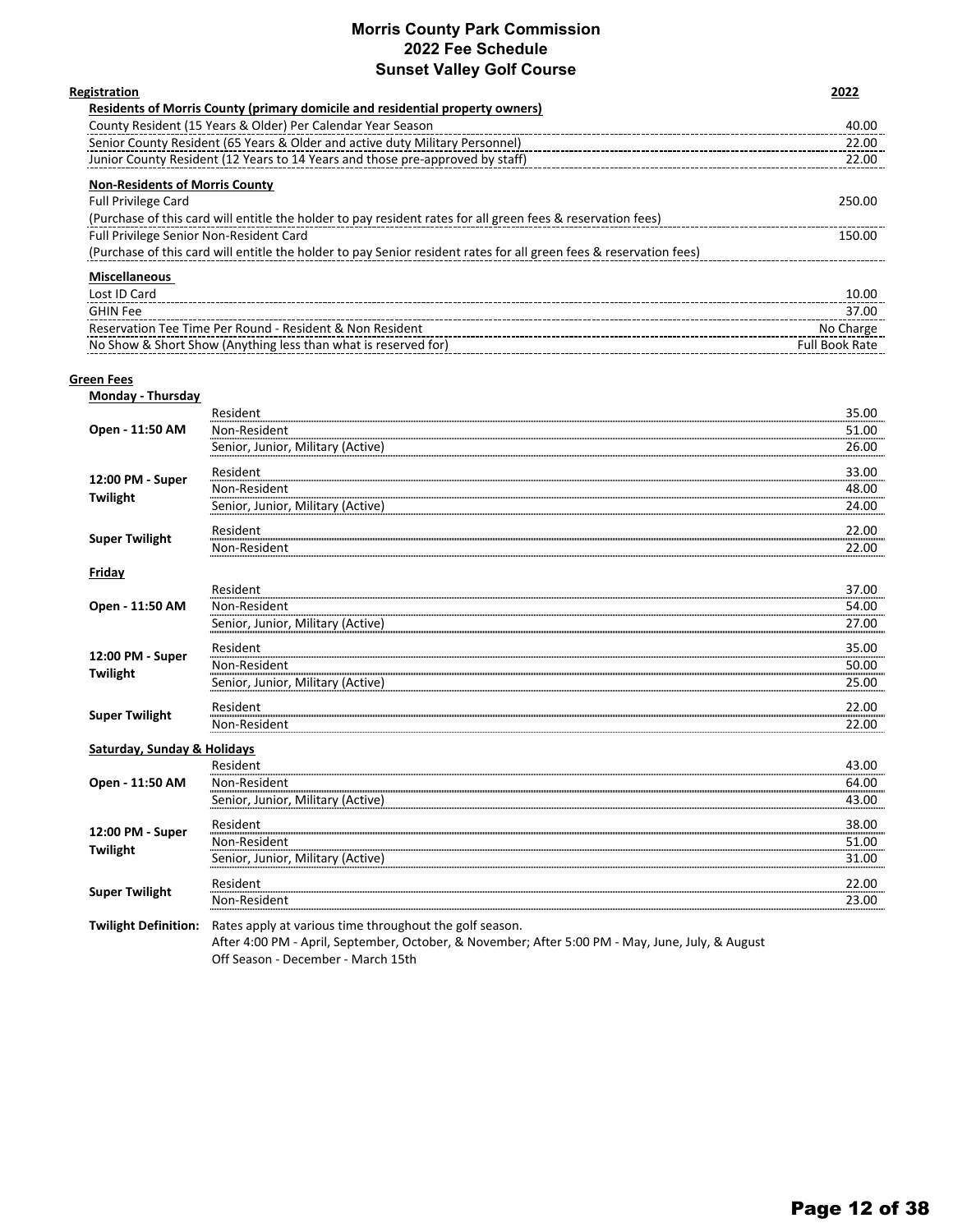### **Morris County Park Commission 2022 Fee Schedule Sunset Valley Golf Course**

| <b>Nine Hole Play</b>                                                              |                                                                                                            | 2022           |
|------------------------------------------------------------------------------------|------------------------------------------------------------------------------------------------------------|----------------|
|                                                                                    | Resident                                                                                                   | 25.00          |
| Monday - Thursday Non-Resident                                                     |                                                                                                            | 35.00          |
|                                                                                    | Senior, Junior, Military (Active) - Rate Does not apply at Super Twilight Times                            | 25.00          |
|                                                                                    | Resident                                                                                                   | 25.00          |
| Friday                                                                             | Non-Resident                                                                                               | 35.00          |
|                                                                                    | Senior, Junior, Military (Active) - Rate Does not apply at Super Twilight Times                            | 25.00          |
|                                                                                    | Resident                                                                                                   | 30.00          |
| Saturday & Sunday Non-Resident                                                     |                                                                                                            | 40.00          |
|                                                                                    | Senior, Junior, Military (Active)                                                                          | 30.00          |
|                                                                                    |                                                                                                            |                |
| <b>League Play</b>                                                                 |                                                                                                            |                |
| <b>High School Play</b>                                                            |                                                                                                            | 13.00          |
| <b>General League Play</b>                                                         |                                                                                                            | 23.00          |
| <b>League Cart Fee</b>                                                             |                                                                                                            | 12.00          |
| Off Season Rates (December thru March 15th)                                        |                                                                                                            |                |
| Monday - Friday, Before 12:00 pm                                                   |                                                                                                            | 25.00          |
| Saturday & Sunday, Before 12:00 pm                                                 |                                                                                                            | 35.00          |
| Monday - Sunday, After 12:00pm                                                     |                                                                                                            | 20.00          |
|                                                                                    |                                                                                                            |                |
| <b>Rentals (Tax Included)</b><br>Hand Cart - 18 Holes                              |                                                                                                            | 4.00           |
| <b>Power Cart - 18 Holes Per Golfer</b>                                            |                                                                                                            | 21.00          |
| <b>Power Cart - 9 Holes Per Golfer</b>                                             |                                                                                                            |                |
| <b>Power Cart - Twilight Rate</b>                                                  |                                                                                                            | 13.00<br>13.00 |
|                                                                                    |                                                                                                            |                |
| <b>Mobility Impaired Single Rider Cart</b><br>Single Rider Cart Up Charge          |                                                                                                            | 21.00<br>8.00  |
| <b>Locker - Seasonal Rental</b>                                                    |                                                                                                            | 25.00          |
| <b>Locker - Daily Rental</b>                                                       |                                                                                                            | 3.00           |
| <b>Lock - Deposit</b>                                                              |                                                                                                            | 3.00           |
| <b>Golf Clubs</b>                                                                  |                                                                                                            | 30.00          |
|                                                                                    |                                                                                                            |                |
| <b>Driving Range: Bucket of Balls</b>                                              |                                                                                                            | N/A            |
| <b>Golf Lessons</b>                                                                |                                                                                                            |                |
|                                                                                    | Assistant Golf (Professional) per 1/2 hour                                                                 | TBD            |
|                                                                                    | Director of Golf (Head Professional) per 1/2 hour                                                          | TBD            |
|                                                                                    | Group Rates (Groups of twelve (12) to forty-eight (48), price includes Green Fee only) - Consecutive Start |                |
|                                                                                    | Reserved a minimum of 10 days in advance, up to 1 year in advance                                          | Max: \$75.00   |
| Outings (50 to 125 golfers, price includes Green Fee & Power Cart) - Shotgun Start |                                                                                                            | Min: \$40.00   |
|                                                                                    | Reserved a minimum of 2 weeks in advance, up to 1 year in advance                                          |                |
| <b>Commercial Photography Fee</b>                                                  |                                                                                                            | 150.00         |
|                                                                                    |                                                                                                            |                |

### **Notes**

All fees and rentals are non-refundable

\* Junior Clinic participants, PGA/LPGA approved Juniors & Junior County Residents (12‐14 years of age) Adult Supervision Required; and Juniors 17 and under who participate in School/Match Play

‐ Dynamic Pricing of +/‐ 10% of the nominal rate, will apply to all Non‐Resident Green Fees that are booked via call center, website or third party sites. Non-Resident same day bookings will always be the nominal rate.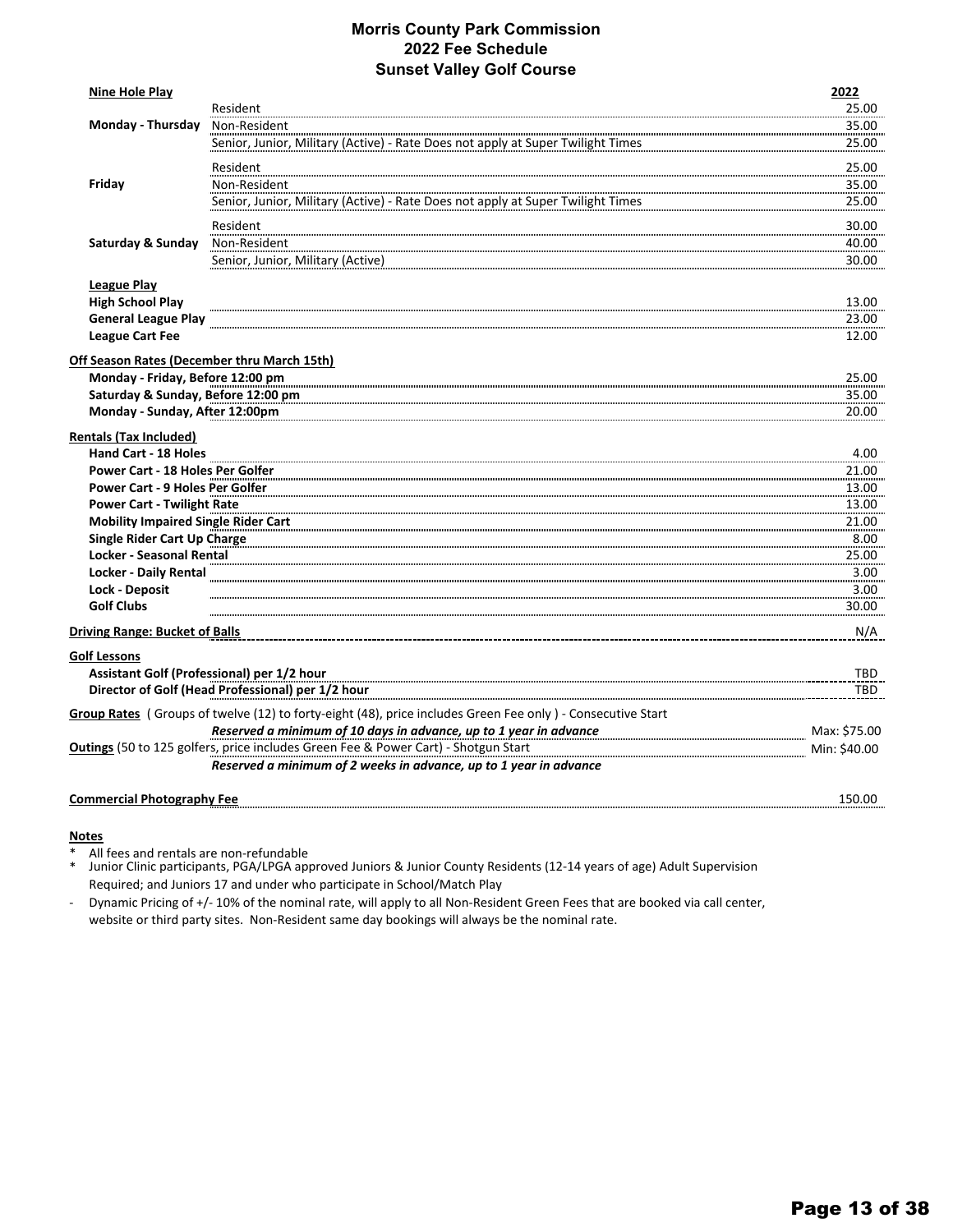### **CULTURAL & ENVIRONMENTAL RESOURCES 2022 Fee Schedule Scouts & Virtual Programming**

| Scouts:                                                                                                     |                                                                                                                                                              |
|-------------------------------------------------------------------------------------------------------------|--------------------------------------------------------------------------------------------------------------------------------------------------------------|
| Virtual:                                                                                                    | \$60.00 per livestream class (no more than 30 kids)<br>\$50.00 for pre-recorded video lesson<br>\$15.00 per 15 minute live stream Questions & Answers add-on |
| Onsite:<br>Group Size will shall vary by location, includes<br>siblings                                     | \$65.00 for a group up to 15 people (includes all adults & children)<br>\$85.00 for a group up to 25 people (includes all adults & children)                 |
| Girl Scout programs listed within the LINK or other<br>Service Unit based calendar                          | Fee range between \$7.00 -\$50.00 per child                                                                                                                  |
| <b>Special Programs:</b>                                                                                    |                                                                                                                                                              |
| craft and/or thematic programs                                                                              | Fee range between \$10.00 - \$25.00 per scout<br>an additional materials fee may apply (\$2.00 - \$5.00 per child)                                           |
| <b>Scout Merit Badge Workshop</b>                                                                           | \$8.00/per scout, per hour                                                                                                                                   |
| <b>Scout Night Hikes</b>                                                                                    | \$8.00/per scout, per hour                                                                                                                                   |
| <b>Virtual School Field Trips:</b><br>$(K-12^{th}$ grade), includes scouts and library<br>sponsored progams | \$60.00 per livestream class (no more than 30 kids)<br>\$50.00 for pre-recorded video lesson<br>\$15.00 per 15 minute live stream Questions & Answers add-on |
| Virtual Public Adult Workshop/Lecture<br>Virtual Private Adult Workshop/Lecture                             | Fee range from \$10.00 to \$20.00 per person<br>Fee range from \$100.00 to \$350.00 per private group                                                        |
| <b>Virtual Homeschool:</b>                                                                                  | \$10.00 per child for 1 hour program<br>Additional materials fee may apply, range between \$2.00 - \$5.00                                                    |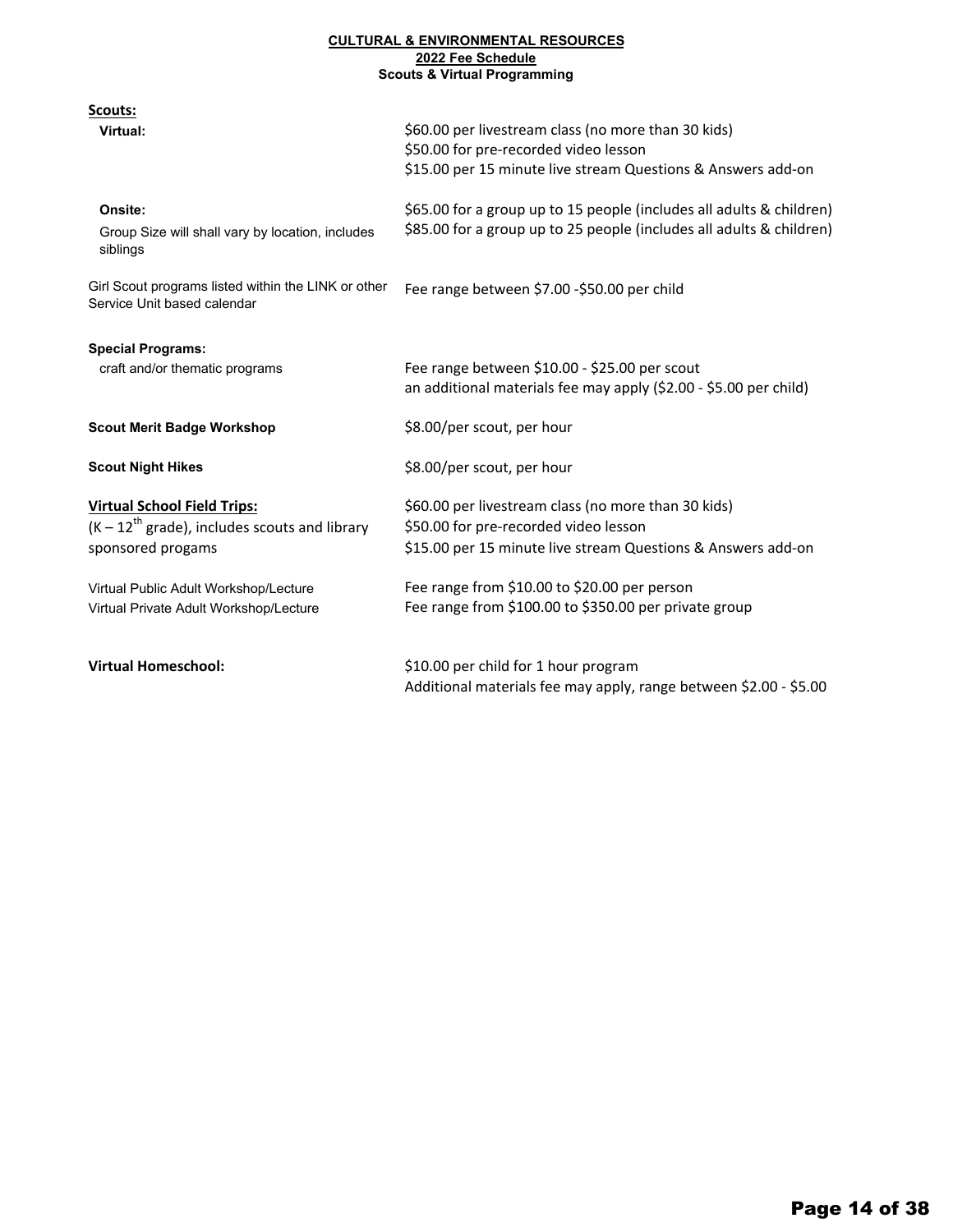### **ENVIRONMENTAL EDUCATION Great Swamp Outdoor Education Center and Pyramid Mountain 2022 Fee Schedule**

| <b>Adult Group Tours/Programs (onsite)</b>                                                              |                                                        |
|---------------------------------------------------------------------------------------------------------|--------------------------------------------------------|
| Groups up to 15 people                                                                                  | \$50,00/1 hour<br>\$100.00/2-2.5 hours                 |
| Groups up to 25 people                                                                                  | \$75.00/1 hour<br>\$150.00/2-2.5 hours                 |
| Youth Group Tours/Programs (onsite)                                                                     |                                                        |
| (A class is defined as all of the students assigned to one teacher with a maximum of 30 children/class) |                                                        |
| School Lesson (1st grade through University                                                             |                                                        |
| level)                                                                                                  | \$125,00/1.5-2 hour class                              |
| 1 Hour Extension                                                                                        | \$65 per class with a maximum of 30 children           |
| Live Animal Presentation for up to 60 people                                                            | \$75.00/45 minutes                                     |
| Youth Groups (Camps, Pre-school-K. etc.)                                                                | \$50,00/1 hour                                         |
| Groups up to 15 children (+ 3 adults)                                                                   | \$75.00/1 hour                                         |
| Groups up to 25 children (+ 5 adults)                                                                   |                                                        |
| Home School (onsite)                                                                                    | \$10.00/ hour per child                                |
| <b>Outreach Programs for Groups in Northern NJ</b>                                                      |                                                        |
| Groups of up to 30                                                                                      | \$150.00 for first hour long program                   |
|                                                                                                         | \$125.00 for additional programs same site/day/program |
| Groups of 30 - 60                                                                                       | \$250.00 for first hour-long program                   |
|                                                                                                         | \$210 for additional programs same site/day/program    |
| Groups of 60 or more                                                                                    | \$350.00 for first hour long program                   |
|                                                                                                         | \$300 for additional programs same site/day/program    |
| Materials Fee for Owl Pellet Exploration                                                                | \$30.00 per program                                    |
| Out of County Fee                                                                                       | \$25.00 per day                                        |
| On Site tapping of up to 5 trees                                                                        | \$50.00 per day (Maximum 60 children)                  |
| <b>Virtual Programs</b>                                                                                 | See Cultural & Environmental Resources, Page 14        |
| <b>Scouts</b>                                                                                           | See Cultural & Environmental Resources, Page 14        |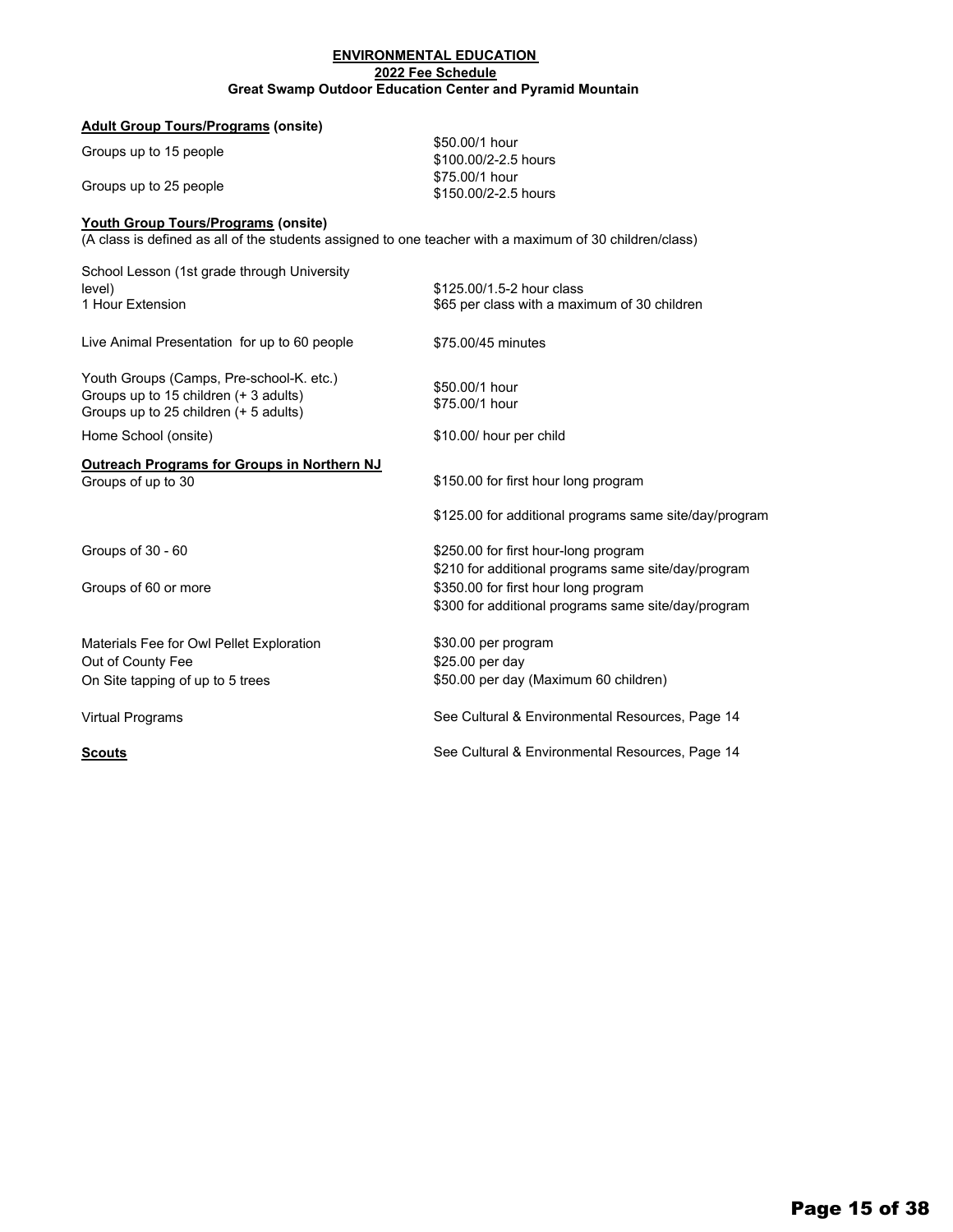### **ENVIRONMENTAL EDUCATION 2022 Fee Schedule**

### **Great Swamp Outdoor Education Center and Pyramid Mountain**

**Adventures in Nature Summer Camp**

| Ages 2 through 12 <sup>th</sup> grade                                                     | Prices range between \$40.00 & \$325.00 depending on<br>age and camp schedule                                                                                                                                                                |
|-------------------------------------------------------------------------------------------|----------------------------------------------------------------------------------------------------------------------------------------------------------------------------------------------------------------------------------------------|
| Nature's Little Explorers/ Puddle Jumpers Programs                                        | \$55,00/child for a 6 week class series                                                                                                                                                                                                      |
| <b>Great Swamp Outdoor Education Center and</b><br><b>Pyramid Mountain Visitor Center</b> | See Indoor Facilities, Page 20-26                                                                                                                                                                                                            |
| <b>Birthday Party Groups (up to 20 children)</b>                                          | \$200.00/3 hour classroom rental including 1 hour program<br>with a naturalist<br>\$275.00 for parties with 2 hour hikes at PMNHA<br>\$50.00 security deposit fee to be written in a separate<br>check and returned at the end of the rental |
| "At home" birthday party packages                                                         | \$125 up to 15 children<br>\$5 each additional child<br>theme add-ons range \$2-\$10 per child                                                                                                                                               |
| <b>Special Event Programs</b>                                                             | Fee Range \$3.00 - \$50.00 depending on program<br>expenses.                                                                                                                                                                                 |
| <b>Public Program Fees (onsite)</b>                                                       | Free or up to \$15.00 per participant as determined by the<br>culture and education committee                                                                                                                                                |
| Pre-School walks<br><b>Toddler Walks</b><br>Baby and Me Walks                             | \$6.00 per child<br>\$6.00 per child<br>\$6.00 per adult                                                                                                                                                                                     |
| <b>Teacher Training Workshops</b>                                                         | Up to \$35.00/participant, including curriculum materials                                                                                                                                                                                    |
| <b>Snowshoe Fee</b>                                                                       | \$10.00 fee per pair per day for use at PMNHA only<br>\$50.00 deposit or license required for rental<br>\$15.00 late fee per day per pair                                                                                                    |
|                                                                                           | \$10.00 cleaning fee for shoes returned in poor condition<br>\$60.00 replacement fee for shoes returned in poor<br>condition                                                                                                                 |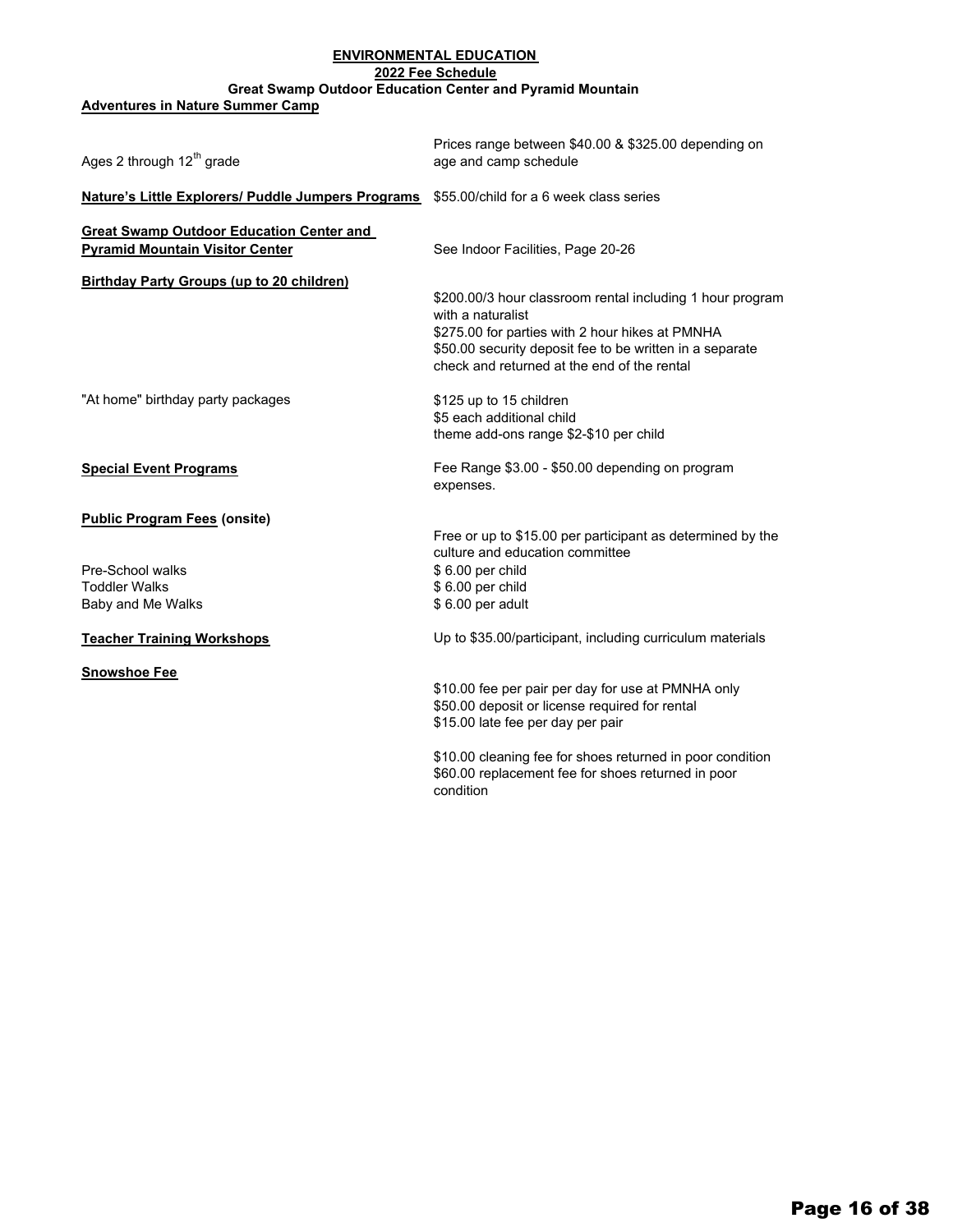### **2022 Fee Schedule HISTORIC SITES Cooper Grist Mill, Fosterfields, Historic Speedwell, Historic House & Garden Day Trips & Industrial Heritage Tours**

### **Adult Group Tours/Programs (onsite)**

| <b>Historic Speedwell</b>           | Pay/person fee     |
|-------------------------------------|--------------------|
| Cooper Mill                         | Pay/person fee     |
| Fosterfields                        | Pay/person fee     |
| Historic House and Garden Day Trips |                    |
| <b>Standard Fee</b>                 | \$35.00/person     |
| <b>Tour Operators Fee</b>           | \$28.00/person     |
| Receptive Operators Fee             | \$25.00/person     |
| Industrial Heritage Tours           | \$5.00/person/tour |

### **Youth Group Tours/Programs (onsite)**

School Lesson/Guided Tour (Grades K through College level) \$125/class (1.5 - 2 hour program) *A class is defined as all of the students/children assigned to one teacher/staff person with a maximum of 30 participants/class & two chaperones.*

Other Youth Groups (Camps, Preschool, etc.) for guided tour \$125/class (1.5 - 2 hour program) Youth Groups touring on their own **Pay/person fee** 

Home School Programs (onsite) **\$10.00 per child** 

"At home" birthday party packages  $$125$  up to 15 children

### **Historic Sites Summer Camp**

5 Day Session for Full Day **\$250.00/child for full day** \$250.00

10% discount for early bird registration, by May 15th.

### **Combination Pass for Day Campers**

Tour of Fosterfields Farm, Historic Speedwell, or Cooper Mill (1hr.), use of picnic area, afternoon swimming at Sunrise Lake \$8.00/person

| <b>Teacher Development Workshops</b> |  |
|--------------------------------------|--|
|--------------------------------------|--|

2-3 hr. long teacher training workshop at any of the three historic sites \$25.00/person **Outreach Programs in Morris County** 1st Program (up to 30 participants) **\$125.00 for 1 hour program** Additional program same day/site (up to 30 participants) \$100 Assembly program (up to 60 participants) \$225.00 for 1 hour program Additional assembly program same day/site (up to 60 participants) \$200

Early Bird Registration Discount

**Paranormal Private Hunt 10 and 10 and 10 and 10 and 10 and 10 and 10 people)** 

1 Hour Extension \$65.00 per class with a maximum of 30 children Premium Field Trip/Actor Fee **\$125 base, plus \$75 add-on per class** 

\$8.00 materials fee for cooking program

Scouts See Cultural & Environmental Resources, Page 14

Virtual Programs See Cultural & Environmental Resources, Page 14

Birthday Party Groups **business business \$250.00** for up to 20 children \$5.00 for each additional child

Party add-ons **Fee range between \$2 to \$15 per person** fee range between \$2 to \$15 per person

\$5 each additional child theme add-ons range \$2-\$10 per child

5 Day Session for 1/2 Day 6. The state of the state of the State State State State State State State State State State State State State State State State State State State State State State State State State State State S

Before Care & After Care fee range between \$20 - \$50 per week

20% discount for 1st 5 organizations who book in January - March.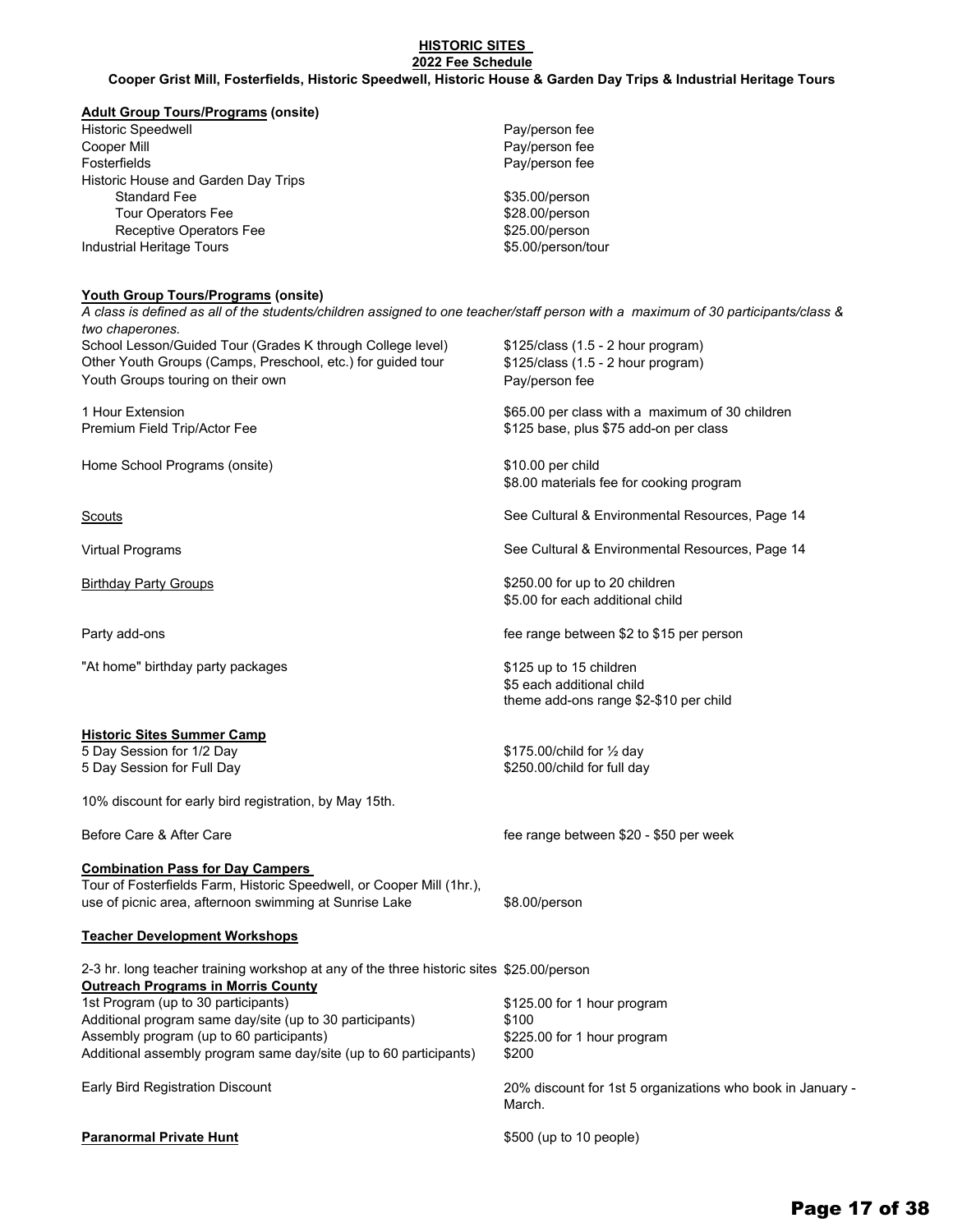### **2022 Fee Schedule HISTORIC SITES**

**Cooper Grist Mill, Fosterfields, Historic Speedwell, Historic House & Garden Day Trips & Industrial Heritage Tours**

### **Indoor Facilities at Historic Speedwell**: (**See Indoor Facilities**)

**Indoor Facilities at Cooper Gristmill: (See Indoor Facilities)**

**Indoor Facilities at Fosterfields**: (**See Indoor Facilities)**

### **Outdoor Facilities at Fosterfields: (see Outdoor Facilities)**

### **Outdoor Facilities at Cooper Gristmill: (see Outdoor Facilities)**

Per Person (ages 3 and up) \$5.00 Children 2 and under Free Friends of Fosterfields & Cooper Grist Mill **Friends** of Free Patrons reserving the picnic shelter/tent/auditorium \$2.00/person (ages 3 and up) Drive-Thru Tours **but the Carroll Control of the Carroll Control Control Control Control Control Control Control Control Control Control Control Control Control Control Control Control Control Control Control Control Contr** 

### **Cooper Mill**

Mill Tours: Adults **Suggested Donation** Seniors **Seniors** Suggested Donation Children (4-16) Suggested Donation Children under 4 Free Friends of Fosterfields and Cooper Gristmill Free

### **Historic Speedwell General Admission Fee**

Adults \$5.00 Seniors \$4.00 Children (4-16) \$3.00 Children 3 and under Free

Baby Animal Experience (30 Minutes) 6825.00 per child accompanied by one adult

Adult Programs/Classes: Lectures \$5 per person \$5 per person Theatre tours of The Willows **\$15 per person** Evening General Admission Programs pay a pay general per person admission fee

Sensory program  $$10$  per family International Steampunk City **60 and 12 and 12 and 13 and 13 and 13 and 13 and 13 and 13 and 14 and 15 and 16** and 15 and 16 and 16 and 16 and 16 and 16 and 16 and 16 and 16 and 16 and 16 and 16 and 16 and 16 and 16 and 16 Guided onsite hike/walk **Fee range between \$5.00 to \$10.00 per person** Special Events (as identified in the approved Annual Calendar of Events)

**Fosterfields General Admission Fee** (including orientation video) and Willows Tour

\$50 additional person

**Special Programs/Workshops** *n n n n n n n n n n n n n n n n n n n n n n n n n n n n n n n n* Children's program/classes at Cooper Gristmill fee range between \$3.00 to \$10.00 per person Children's program/classes at Fosterfields fee range between \$10.00 to \$50.00 per person Children's program/classes at Speedwell **feedwell** fee range between \$3.00 to \$10.00 per person Guided onsite hike/walk Fee range between \$5.00 to \$10.00 per person, under 2 years of age free

Evening Specialized Programs fee range between \$5 - \$25 per person

Cooking workshops fee range between \$10.00 to \$70.00 per person Craft Master Classes fee range between \$15.00 to \$75.00 per person Paranormal Lecture/Tour the range between \$15.00 to \$45.00 per person, no discounts for Friends members fee range between \$2.00 to \$10.00 per person, Friends of Fosterfields/Cooper Mill receive 50% discount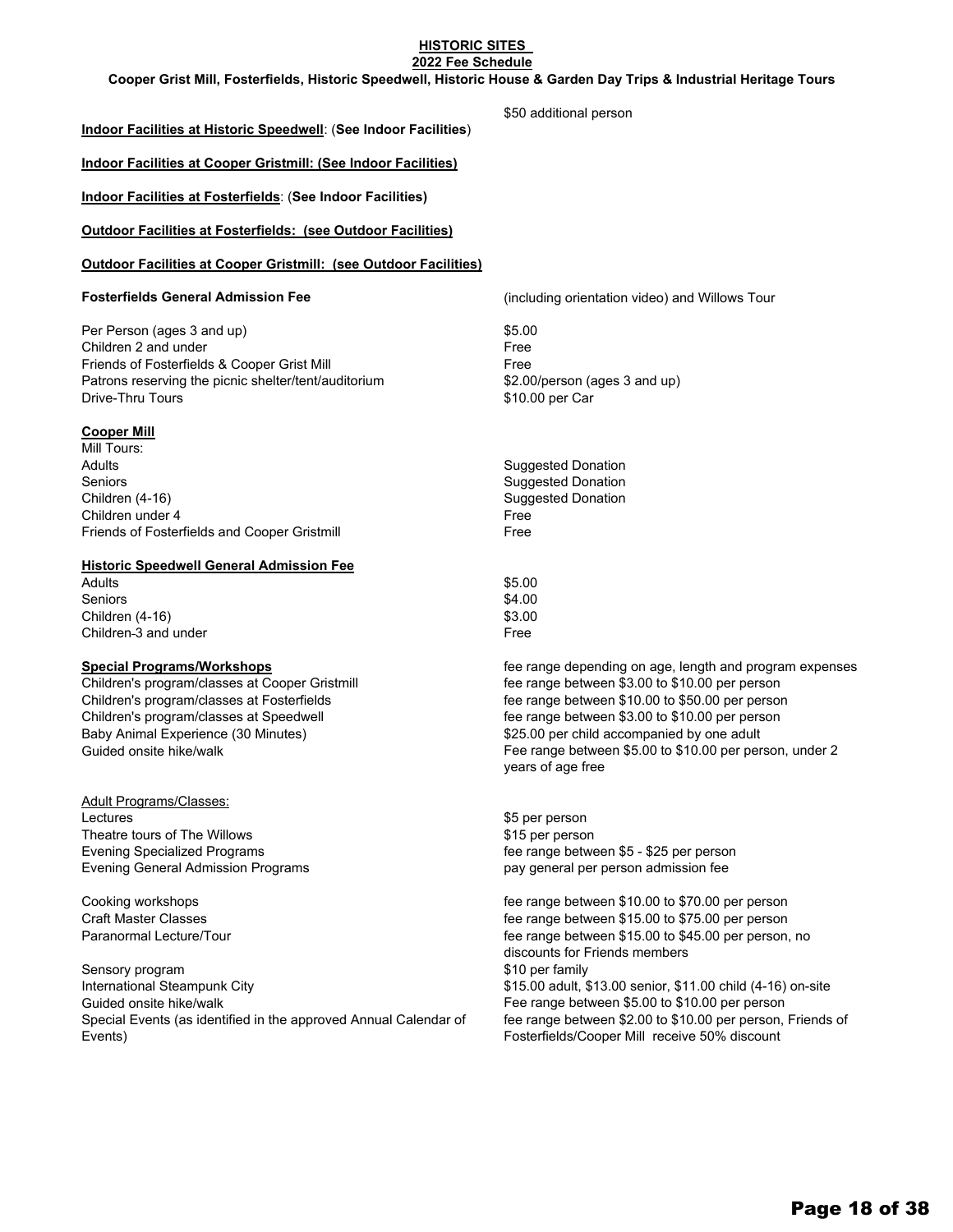### **HORTICULTURE 2022 Fee Schedule**

### **Frelinghuysen Arboretum, Willowwood Arboretum, Bamboo Brook Outdoor Education Center**

### **Adult Group Tours/Programs**

| Frelinghuysen Arboretum Garden Tours                                                                                                                                                                                                                                                                                                                                                          | \$10.00/person                                                                                             |
|-----------------------------------------------------------------------------------------------------------------------------------------------------------------------------------------------------------------------------------------------------------------------------------------------------------------------------------------------------------------------------------------------|------------------------------------------------------------------------------------------------------------|
| Mansion Tours (Mansion & Rose Garden                                                                                                                                                                                                                                                                                                                                                          | \$10.00/person                                                                                             |
| <b>Gardens &amp; Mansion Tours</b><br><b>Willowwood Arboretum Garden Tours</b><br><b>Bamboo Brook Garden Tours</b><br>Thematic guided hikes/walks                                                                                                                                                                                                                                             | \$15.00/person<br>\$10.00/person<br>\$10.00/person<br>Fee Range between \$5.00 to \$15.00 per person       |
| All groups must follow the policy for the Payment of Fees by Adult<br>Groups scheduled for tours or programs at MCPC Education Facilities.                                                                                                                                                                                                                                                    | Adult group tours: minimum of 6 adults, maximum<br>of 10 people                                            |
| <b>Youth Group Tours/Programs</b>                                                                                                                                                                                                                                                                                                                                                             |                                                                                                            |
| At The Frelinghuysen Arboretum only<br><b>Scout Groups</b>                                                                                                                                                                                                                                                                                                                                    | See Cultural & Environmental Resources, Page<br>14                                                         |
| Preschool (Groups up to 15 children)                                                                                                                                                                                                                                                                                                                                                          | \$50.00/hr.                                                                                                |
| Preschool - K (Groups of 16-25 children                                                                                                                                                                                                                                                                                                                                                       | \$75.00/hr.                                                                                                |
| School Program/Workshop (Grades 1 through 12)<br>(A class is defined as all of the students assigned to one teacher with a<br>maximum of 30 children/class)                                                                                                                                                                                                                                   | \$125.00/1 1/2hrs                                                                                          |
| Homeschool                                                                                                                                                                                                                                                                                                                                                                                    | \$10.00/hour (onsite)                                                                                      |
| <b>Virtual Programs</b>                                                                                                                                                                                                                                                                                                                                                                       | See Cultural & Environmental Resources, Page<br>14                                                         |
| <b>Birthday Parties</b><br>Birthday parties at Frelinghuysen Arboretum<br>They include 3 hour usage of Scherer Pavilion classroom, and 1 hour<br>program/hike with a Staff person for up to 20 children ages 5 to 12.                                                                                                                                                                         | \$250.00/20 Children<br>\$10.00 for each additional child up to 24 children<br>total                       |
| At home birthday party packages                                                                                                                                                                                                                                                                                                                                                               | \$125.00 up to 15 children<br>\$5.00 each additional child<br>theme add-ons range \$2.00-\$10.00 per child |
| <b>Photo Scavenger Hunts</b>                                                                                                                                                                                                                                                                                                                                                                  | \$10.00 per family/group up to 6 people or less                                                            |
| <b>Special Event Programs</b>                                                                                                                                                                                                                                                                                                                                                                 |                                                                                                            |
| Fee Range (Depending on program expenses)                                                                                                                                                                                                                                                                                                                                                     | $$4.00 - $35.00$                                                                                           |
| <b>Public Programming</b>                                                                                                                                                                                                                                                                                                                                                                     | Range: Free to \$75.00                                                                                     |
| <b>Horticulture Therapy</b>                                                                                                                                                                                                                                                                                                                                                                   | \$10.00/person                                                                                             |
| Branching Out - Children's Gardening Plots & Programming at Haggerty Education Center<br>Based upon age of the child (per Season cost)                                                                                                                                                                                                                                                        | \$45.00 - \$450.00                                                                                         |
| <b>Community Gardening</b><br>At Community Garden on East Hanover Avenue<br>Garden Plot (April through October)<br>Garden Plot for (April through October)<br>An additional fee permits a gardener to use the assigned plot for the full<br>calendar year.<br>Community Garden Plot renters in good standing shall receive a discount<br>on any Horticulture VIRTUAL program registration fee | \$60.00 In-County Residents<br>\$70.00 Out-of-County Residents<br>\$25.00<br>10%                           |
| <b>Access to the Elizabeth Donnell Kay Rare Book Collection</b>                                                                                                                                                                                                                                                                                                                               | See Access to Historic Collections on<br><b>Administration Fee Schedule</b>                                |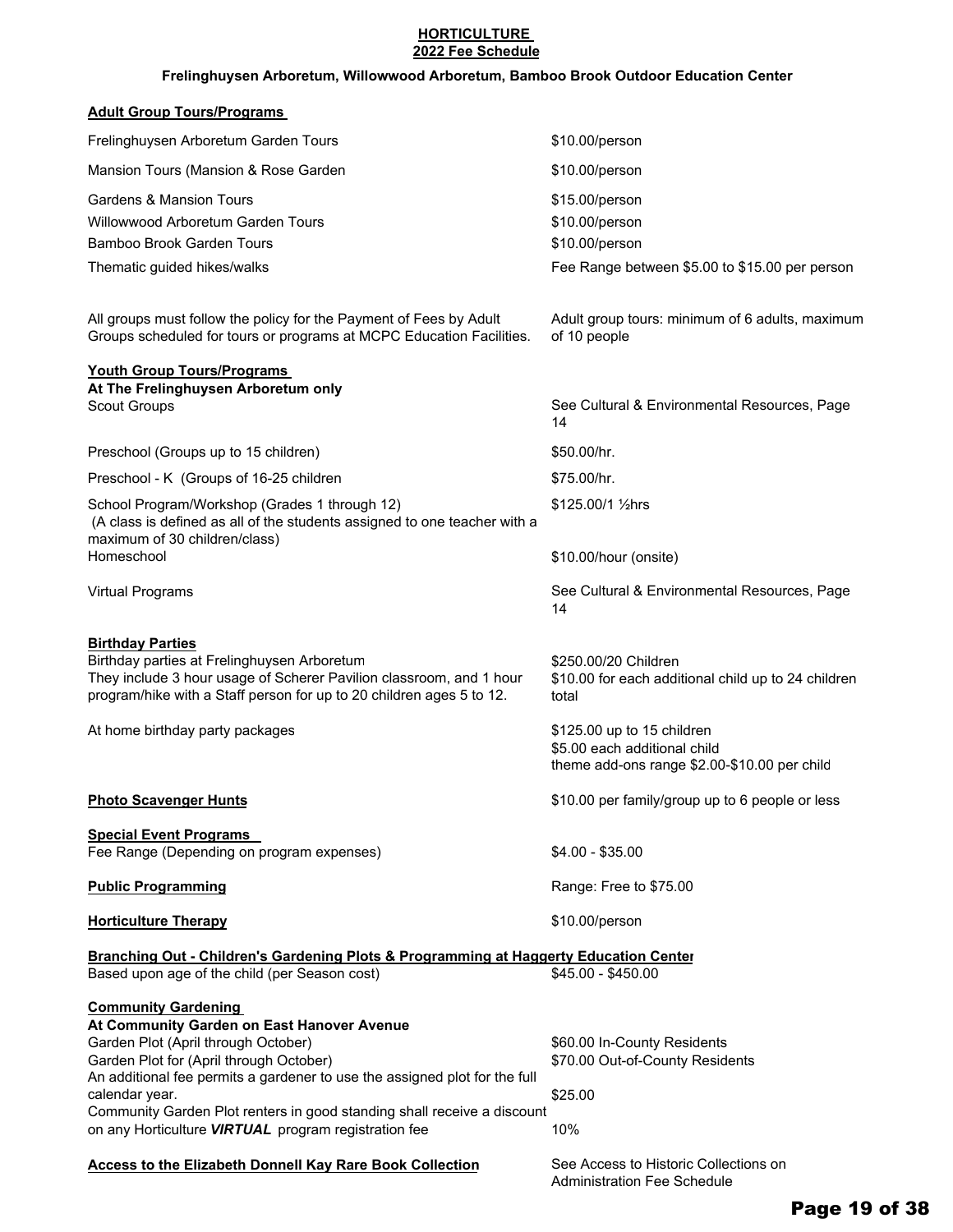| <b>MANSION &amp; GROUNDS AT THE FRELINGHUYSEN ARBORETUM</b>                                                                      |                                               |                                                                                                     |  |
|----------------------------------------------------------------------------------------------------------------------------------|-----------------------------------------------|-----------------------------------------------------------------------------------------------------|--|
|                                                                                                                                  | <b>RESIDENT</b>                               | <b>NON-RESIDENT</b>                                                                                 |  |
| <b>Event Tent Single Day</b>                                                                                                     | \$1,250.00 for a five-hour event (Private)    |                                                                                                     |  |
|                                                                                                                                  | \$1,500.00 for a five hour event (Corporate)  |                                                                                                     |  |
|                                                                                                                                  | \$300.00 for an one-hour event without chairs |                                                                                                     |  |
|                                                                                                                                  |                                               | \$600.00 for an one-hour event with chairs                                                          |  |
| Event Tent Single Day (Government/Non-Profit                                                                                     |                                               |                                                                                                     |  |
| only) Weekdays only, 8:00 am to 4:00 pm                                                                                          |                                               | \$50.00 per hour                                                                                    |  |
| <b>Event Tent (Multi-Day)</b>                                                                                                    |                                               | \$5,000.00 multi-day site rental                                                                    |  |
| Requires \$500.00 refundable security deposit for all Tent Events except<br>\$100.00 refundable security deposit for 1 hr. event |                                               |                                                                                                     |  |
| The Event Tent is available seasonally from May through October.                                                                 |                                               |                                                                                                     |  |
|                                                                                                                                  |                                               |                                                                                                     |  |
| Event Tent (Multi-Day) with Mansion                                                                                              |                                               | \$7,500.00                                                                                          |  |
| Requires \$750.00 refundable security deposit for all Tent/Mansion event.                                                        |                                               |                                                                                                     |  |
|                                                                                                                                  |                                               |                                                                                                     |  |
| Tented Event on Main Lawn                                                                                                        |                                               | \$10,000 for a one-day event. Reservation includes days for set-<br>up, day of event and breakdown. |  |
| An additional \$2,000.00 per day required for second event within and/or each day beyond the approved event<br>allowance         |                                               |                                                                                                     |  |
| <b>Tented Event on Main Lawn with Mansion</b>                                                                                    |                                               | \$12,500.00                                                                                         |  |
| Requires \$1,250.00 refundable security deposit for all Tent/Mansion event.                                                      |                                               |                                                                                                     |  |
|                                                                                                                                  |                                               |                                                                                                     |  |
| Non-profit Event on Main Lawn                                                                                                    |                                               | \$1,500.00 for a five-hr. reservation                                                               |  |
| Includes use of the Main Lawn, Maple Lawn, and West Porch. Requests by non-profit organizations to hold events                   |                                               |                                                                                                     |  |
| on the Main Lawn are accepted at the discretion of the Morris County Park Commission. Special rules and                          |                                               |                                                                                                     |  |
|                                                                                                                                  | restrictions apply.                           |                                                                                                     |  |
| Whippany Farm Mansion at the Frelinghuysen Arboretum                                                                             |                                               |                                                                                                     |  |
|                                                                                                                                  |                                               |                                                                                                     |  |
| Room Rentals, From 9:00 am to 9:00 pm                                                                                            |                                               |                                                                                                     |  |
|                                                                                                                                  | <b>RESIDENT</b>                               | <b>NON-RESIDENT</b>                                                                                 |  |
| <b>Entire 1st Floor, 5 hours</b>                                                                                                 | \$<br>2,100.00                                | \$<br>2,100.00                                                                                      |  |
| Additional per hour rate<br>2 hour add on to Tent or Haggerty Education Center                                                   | \$<br>450.00<br>\$<br>750.00                  | \$<br>450.00<br>\$<br>750.00                                                                        |  |
|                                                                                                                                  |                                               |                                                                                                     |  |
| Individual Room Rental:                                                                                                          |                                               |                                                                                                     |  |
| West Porch, includes use of Rose Gardn                                                                                           | \$<br>375.00                                  | \$<br>525.00                                                                                        |  |
| Craig Garden add-on                                                                                                              | \$<br>225.00                                  | \$<br>225.00                                                                                        |  |
| Board Room, Billard Room, or Living Room, 5 hours                                                                                | \$<br>300.00                                  | \$<br>350.00                                                                                        |  |
| 2nd Floor Front or Rear Chamber, 5 hours                                                                                         | \$<br>300.00                                  | \$<br>350.00                                                                                        |  |
| Billard/Living Room entitles renter to rent West Porch<br>Additional per hour fee                                                | \$<br>100.00<br>\$<br>100.00                  | \$<br>100.00<br>\$<br>150.00                                                                        |  |
|                                                                                                                                  |                                               |                                                                                                     |  |
| <b>Private Event Packages</b>                                                                                                    |                                               |                                                                                                     |  |
| Package A: 5 hour event, includes use of kitchen from                                                                            |                                               |                                                                                                     |  |
| 9:00 am to 9:00 pm for set up and clean up                                                                                       | \$<br>3,100.00                                | \$<br>3,500.00                                                                                      |  |
| Package B: Package A plus 2 hour use of the Craig                                                                                |                                               |                                                                                                     |  |
| Garden                                                                                                                           | \$<br>3,325.00                                | \$<br>3,800.00                                                                                      |  |
| Package C: Package B plus 1 hour use of the Rose                                                                                 |                                               |                                                                                                     |  |
| Garden                                                                                                                           | \$<br>3,790.00                                | \$<br>4,420.00                                                                                      |  |
|                                                                                                                                  |                                               |                                                                                                     |  |
| Rental after 9:00 pm, per hour                                                                                                   | \$                                            | \$<br>250.00                                                                                        |  |
|                                                                                                                                  | 250.00                                        |                                                                                                     |  |
|                                                                                                                                  |                                               |                                                                                                     |  |
| Maintenance Deposit                                                                                                              | \$<br>500.00                                  | \$<br>500.00                                                                                        |  |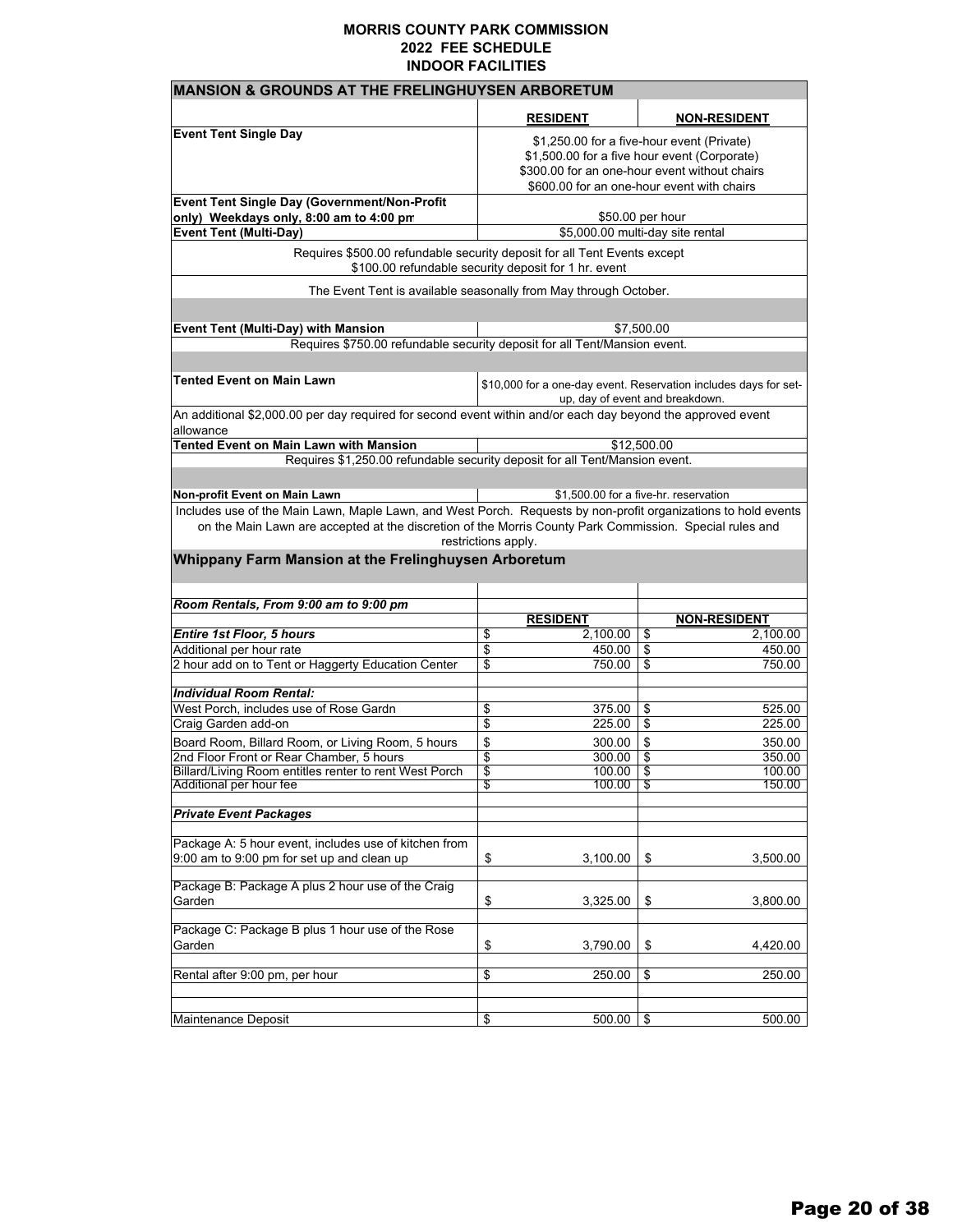| <b>BAMBOO BROOK</b>                                                                                                                                                                                                                          |                                                         |                                                       |  |
|----------------------------------------------------------------------------------------------------------------------------------------------------------------------------------------------------------------------------------------------|---------------------------------------------------------|-------------------------------------------------------|--|
| <b>Music Room</b>                                                                                                                                                                                                                            |                                                         |                                                       |  |
|                                                                                                                                                                                                                                              | <u>RESIDENT</u>                                         | <b>NON-RESIDENT</b>                                   |  |
| <b>Non-Profit/Government Use</b>                                                                                                                                                                                                             |                                                         |                                                       |  |
|                                                                                                                                                                                                                                              |                                                         |                                                       |  |
| Normal Business hrs.                                                                                                                                                                                                                         | \$30.00/hr.                                             | \$40.00/hr.                                           |  |
|                                                                                                                                                                                                                                              |                                                         |                                                       |  |
| Off-hrs.                                                                                                                                                                                                                                     | \$75.00/hr.                                             | \$85.00/hr.                                           |  |
| Corporate Use (all hrs.)                                                                                                                                                                                                                     | \$160.00/hr.                                            | \$210.00/hr.                                          |  |
| <b>Private Parties (all hrs.)</b>                                                                                                                                                                                                            | \$160.00/hr.                                            | \$210.00/hr.                                          |  |
|                                                                                                                                                                                                                                              | 4-hr minimum use weekdays after 3 pm and on weekends    |                                                       |  |
|                                                                                                                                                                                                                                              | \$250.00 Refundable Security Deposit                    |                                                       |  |
|                                                                                                                                                                                                                                              |                                                         |                                                       |  |
| <b>Tent Event</b>                                                                                                                                                                                                                            | \$3,000.00 site rental for a one-day event. Reservation | includes days for set-up, day of event and breakdown. |  |
|                                                                                                                                                                                                                                              | Requires \$1,000.00 Refundable Security Deposit         |                                                       |  |
|                                                                                                                                                                                                                                              |                                                         |                                                       |  |
| Weekdays 8:00am to 3:00pm excluding holidays recognized by the County of Morris                                                                                                                                                              | <b>BAMBOO BROOK MUSIC ROOM HOURS OF OPERATION</b>       |                                                       |  |
| Requests by non-profit organizations to rent the Music Room are accepted at the discretion of the Morris County Park                                                                                                                         | Commission. Special rules and restrictions apply.       |                                                       |  |
| Affiliate and Organizational Members of The Friends of the Frelinghuysen Arboretum and other non-profit groups affiliated<br>with the Morris County Park Commission or the County of Morris receive a 50% discount on the reservation rates. |                                                         |                                                       |  |
| THE BOATHOUSE AT SCHOOLEY'S MOUNTAIN PARK                                                                                                                                                                                                    | <u>RESIDENT</u>                                         | <b>NON-RESIDENT</b>                                   |  |
| <b>Non-Profit/Government Use</b>                                                                                                                                                                                                             |                                                         |                                                       |  |
| (Weekdays 8AM - 3PM, Non Holiday)                                                                                                                                                                                                            | \$35.00/hr.                                             | \$45.00/hr.                                           |  |
| <b>Non-Profit/Government Use</b>                                                                                                                                                                                                             |                                                         |                                                       |  |
| (Weekends, Evenings After 3 PM, Holidays)                                                                                                                                                                                                    | \$70.00/hr.                                             | \$90.00/hr.                                           |  |
| <b>Corporate/Private Use</b>                                                                                                                                                                                                                 |                                                         |                                                       |  |
| (Weekdays 8AM - 3PM, Non Holiday)                                                                                                                                                                                                            | \$50.00/hr.                                             | \$60.00/hr.                                           |  |
| <b>Corporate/Private Use</b>                                                                                                                                                                                                                 |                                                         |                                                       |  |
| (Weekends, Evenings After 3PM, Holidays)                                                                                                                                                                                                     | \$80.00/hr.                                             | \$100.00/hr.                                          |  |
| <b>Refundable Security Deposit</b>                                                                                                                                                                                                           | \$250.00                                                | \$250.00                                              |  |
| Weekend, evening and holiday require a 3 hr. minimum use.                                                                                                                                                                                    |                                                         |                                                       |  |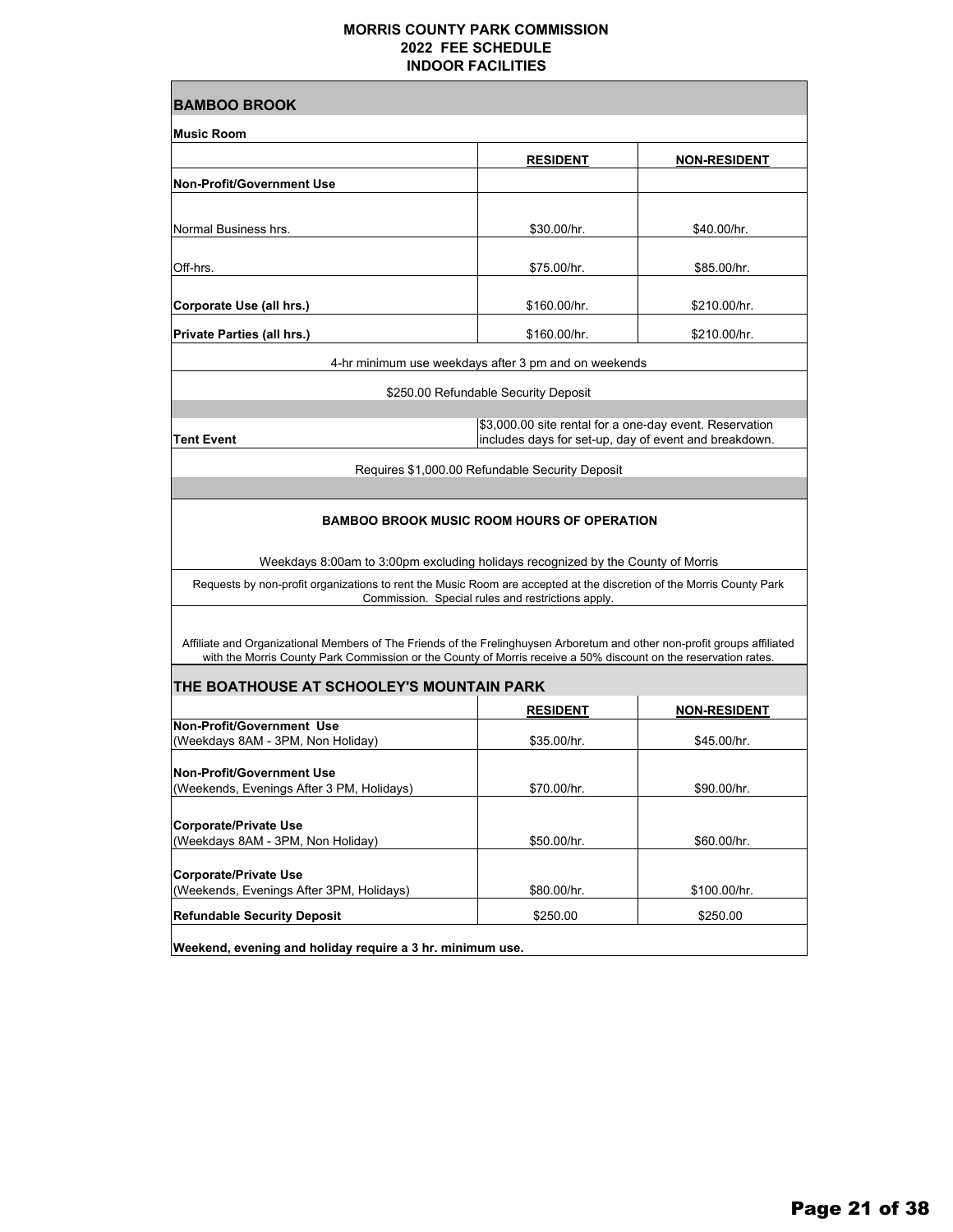| THE CASINO AT SILAS CONDICT PARK & CULTURAL CENTER MEETING ROOM                         |                                 |                                                                                                                                                  |  |  |
|-----------------------------------------------------------------------------------------|---------------------------------|--------------------------------------------------------------------------------------------------------------------------------------------------|--|--|
| Non- Profit/Government Use                                                              | <b>RESIDENT</b>                 | <b>NON-RESIDENT</b>                                                                                                                              |  |  |
| Weekdays 9:00 am - 2:00 PM, Non Holiday                                                 | \$50.49/hr.                     | \$65.45/hr.                                                                                                                                      |  |  |
| All other hours                                                                         | \$93.50/hr.                     | \$121.55/hr.                                                                                                                                     |  |  |
| Corporate                                                                               | <b>RESIDENT</b>                 | <b>NON-RESIDENT</b>                                                                                                                              |  |  |
| Weekdays 9:00 am - 2:00 PM, Non Holiday                                                 | \$112.20/hr.                    | \$130.90/hr.                                                                                                                                     |  |  |
| All other hours                                                                         | \$158.95/hr.                    | \$187.00/hr.                                                                                                                                     |  |  |
| Private Use (Individual)                                                                | <b>RESIDENT</b>                 | <b>NON-RESIDENT</b>                                                                                                                              |  |  |
| Weekdays 9:00 am - 2:00 PM, Non Holiday                                                 | \$74.80/hr.                     | \$121.55/hr.                                                                                                                                     |  |  |
| All other hours                                                                         | \$140.25/hr.                    | \$168.30/hr.                                                                                                                                     |  |  |
| Refundable Security Deposit (applies to all above                                       | \$300.00                        | \$300.00                                                                                                                                         |  |  |
| facilities)<br>Rentals require a 3 hr. minimum use at the above facilities.             |                                 |                                                                                                                                                  |  |  |
|                                                                                         |                                 |                                                                                                                                                  |  |  |
| Tent Event/Full Park with The Casino<br>(Available 9am - 11pm)                          |                                 | \$3,500.00 site rental for a one-day event. Reservation includes days for<br>site set-up outside, day of event and breakdown. Casino only day of |  |  |
| <b>Refundable Security Deposit</b>                                                      | \$1,000.00                      | event.<br>\$1,000.00                                                                                                                             |  |  |
| THE LODGE AT SCHOOLEY'S MOUNTAIN PARK                                                   |                                 |                                                                                                                                                  |  |  |
| Non- Profit/Government Use                                                              | <b>RESIDENT</b>                 | <b>NON-RESIDENT</b>                                                                                                                              |  |  |
| Lodge - Weekdays 9:00 am - 1:00 PM, Non Holiday                                         | \$58.05/hr.                     | \$75.25/hr.                                                                                                                                      |  |  |
| Lodge - All other hours                                                                 | \$107.50/hr.                    | \$139.75/hr.                                                                                                                                     |  |  |
|                                                                                         |                                 |                                                                                                                                                  |  |  |
| <u>Corporate</u>                                                                        | <b>RESIDENT</b><br>\$129.00/hr. | <b>NON-RESIDENT</b><br>\$150.50/hr.                                                                                                              |  |  |
| Lodge - Weekdays 9:00 am - 1:00 PM, Non Holiday                                         |                                 |                                                                                                                                                  |  |  |
| Lodge - All other hours                                                                 | \$182.75/hr.                    | \$215.00/hr.                                                                                                                                     |  |  |
| Private Use (Individual)                                                                | <b>RESIDENT</b>                 | <b>NON-RESIDENT</b>                                                                                                                              |  |  |
|                                                                                         | \$86.00/hr.                     | \$139.75/hr.                                                                                                                                     |  |  |
| Lodge - Weekdays 9:00 am - 1:00 PM, Non Holiday<br>Lodge - All other hours              | \$161.25/hr.                    | \$193.50/hr.                                                                                                                                     |  |  |
| Refundable Security Deposit (applies to all above                                       | \$300.00                        | \$300.00                                                                                                                                         |  |  |
| facilities)<br>Rentals require a 3 hr. minimum use at the above facilities.             |                                 |                                                                                                                                                  |  |  |
|                                                                                         |                                 |                                                                                                                                                  |  |  |
| <b>COOPER GRISTMILL VISITOR CENTER</b>                                                  |                                 |                                                                                                                                                  |  |  |
|                                                                                         | <b>RESIDENT</b>                 | <b>NON-RESIDENT</b>                                                                                                                              |  |  |
| SPOOM and associated Mill Associations<br><b>FOSTERFIELDS LIVING HISTORICAL FARM</b>    | Free                            | Free                                                                                                                                             |  |  |
|                                                                                         |                                 |                                                                                                                                                  |  |  |
| Visitor Center Auditorium                                                               |                                 |                                                                                                                                                  |  |  |
|                                                                                         | <b>RESIDENT</b>                 | <b>NON-RESIDENT</b>                                                                                                                              |  |  |
| <b>Non-Profit Groups *</b><br>(Weekdays<br>& Weekends 8:00 to 4:00 pm and non holidays) | \$26.25/hr.                     | \$37.50/hr.                                                                                                                                      |  |  |
| Non-Profit Groups *<br>(Weekdays & Weekends after 4:00 pm and holidays)                 |                                 |                                                                                                                                                  |  |  |
| Corporate/Private Use *<br>(Weekdays &                                                  | \$45.00/hr.                     | \$67.50/hr.                                                                                                                                      |  |  |
| Weekends 8:00 to 4:00 pm and non holidays)                                              | \$52.50/hr.                     | \$63.75/hr.                                                                                                                                      |  |  |
| Corporate/Private Use *<br>(Weekdays &<br>Weekends after 4:00 pm and holidays)          | \$63.75/hr.                     | \$75.00/hr.                                                                                                                                      |  |  |
| Corporate Use (2 - 5 Days)                                                              |                                 | \$2,000.00 (Includes set-up and breakdown)                                                                                                       |  |  |
| <b>Refundable Security Deposit (one day)</b>                                            |                                 |                                                                                                                                                  |  |  |
|                                                                                         | \$250.00                        | \$250.00                                                                                                                                         |  |  |
| Refundable Security Deposit (2+ day)                                                    | \$500.00                        | \$500.00                                                                                                                                         |  |  |
| <b>Friends of Fosterfields and Cooper Gristmill</b>                                     | Free                            | Free                                                                                                                                             |  |  |
| Tent/Shelter and non-historic area grounds                                              | SEE OUTDOOR FACILITIES          |                                                                                                                                                  |  |  |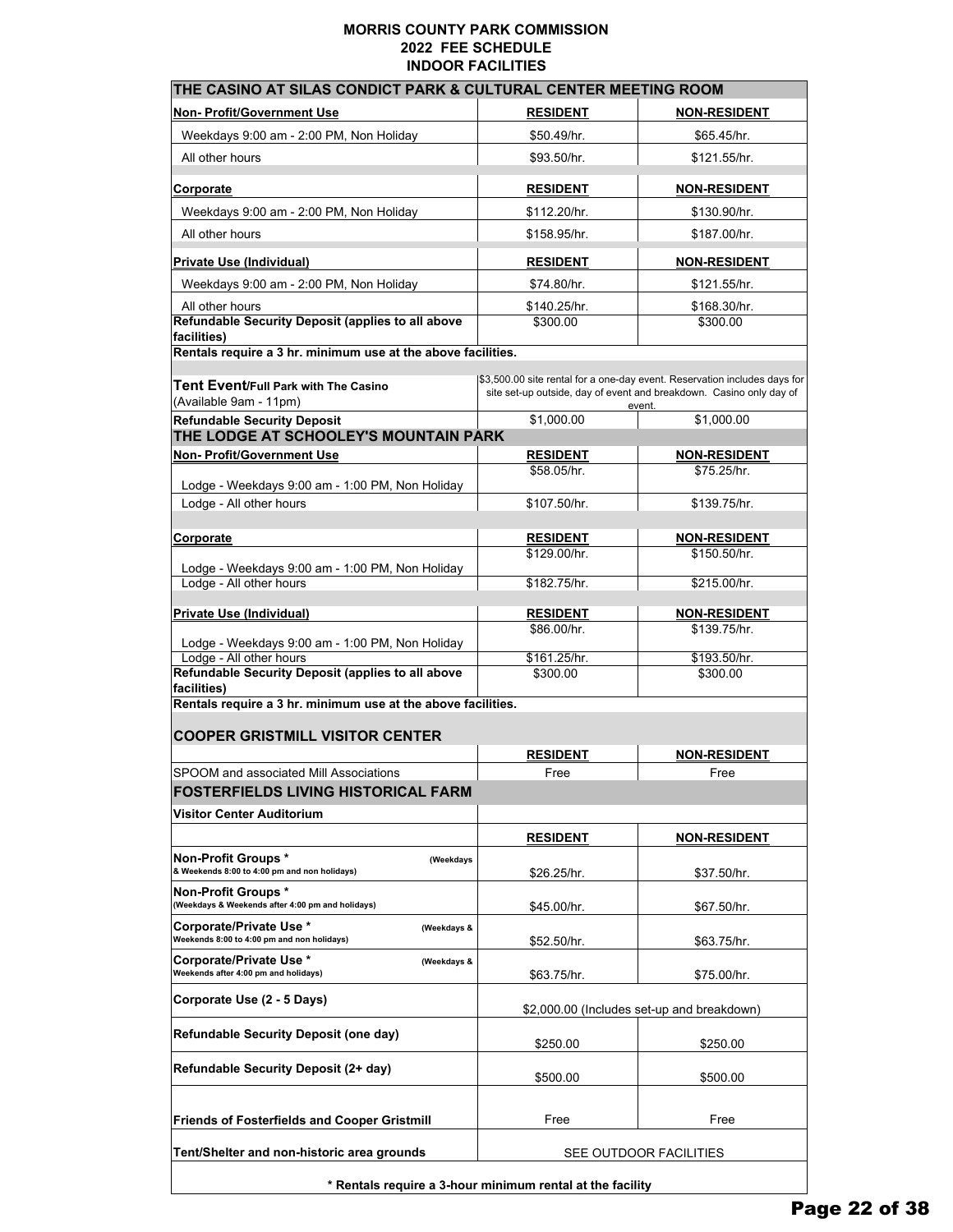| <b>GREAT SWAMP OUTDOOR EDUCATION CENTER</b>                                   |                              |                                                                    |  |  |
|-------------------------------------------------------------------------------|------------------------------|--------------------------------------------------------------------|--|--|
| <b>Rental of One Room</b>                                                     | <b>RESIDENT</b>              | <b>NON-RESIDENT</b>                                                |  |  |
| <b>Related Non-Profit Groups</b>                                              |                              |                                                                    |  |  |
| (Weekdays 8AM - 4:30PM, Weekends & Non Holiday)                               | \$20.00/hr.                  | \$30.00/hr.                                                        |  |  |
| <b>Related Non-Profit Groups *</b>                                            |                              |                                                                    |  |  |
| (After 4:30PM & Holidays)<br><b>Unrelated - Non Profit Government Use</b>     | \$40.00/hr.                  | \$60.00/hr.                                                        |  |  |
| (Weekdays 8AM - 4:30 PM, Non Holiday)                                         | \$25.00/hr.                  | \$35.00/hr.                                                        |  |  |
| Unrelated - Non Profit Government Use*<br>(After 3PM and Weekends & Holidays) | \$45.00/hr.                  | \$65.00/hr.                                                        |  |  |
| Corporate/Private Use** (Weekdays 8AM - 4:30 PM,                              |                              |                                                                    |  |  |
| <b>Non Holiday</b>                                                            |                              |                                                                    |  |  |
| Corporate/Private Use** * (Weekdays 8AM - 4:30                                | \$60.00/hr.                  | \$80.00/hr.                                                        |  |  |
| PM, Non Holiday                                                               |                              |                                                                    |  |  |
| <b>Tent Parties</b>                                                           | \$120.00/hr.                 | \$160.00/hr.                                                       |  |  |
| <b>Refundable Security Deposit</b>                                            | N/A                          | N/A                                                                |  |  |
| <b>Rental of Full Building:</b>                                               |                              |                                                                    |  |  |
| <b>Related Non-Profit Groups</b>                                              | \$100.00/hr.                 | \$150.00/hr.                                                       |  |  |
| <b>Unrelated-Non Profit Government Use</b><br><b>Corporate/Private Use</b>    | \$110.00/hr.<br>\$210.00/hr. | \$160.00/hr.<br>\$300.00/hr.                                       |  |  |
| *After 4:30PM and Holidays require a 3 hr. minimum                            |                              |                                                                    |  |  |
| use.<br>** See Birthday Party info on Page 15.                                |                              |                                                                    |  |  |
|                                                                               |                              |                                                                    |  |  |
|                                                                               |                              |                                                                    |  |  |
| <b>HAGGERTY EDUCATION CENTER AT THE FRELINGHUYSEN ARBORETUM</b>               |                              |                                                                    |  |  |
|                                                                               |                              |                                                                    |  |  |
|                                                                               |                              |                                                                    |  |  |
| <b>Auditorium</b>                                                             |                              |                                                                    |  |  |
|                                                                               | <b>RESIDENT</b>              | <b>NON-RESIDENT</b>                                                |  |  |
| <b>Non-Profit/Government Use</b>                                              |                              |                                                                    |  |  |
|                                                                               |                              |                                                                    |  |  |
| Normal Business hrs.                                                          | \$50.00/hr.                  | \$75.00/hr.                                                        |  |  |
| Off-hrs.                                                                      | \$100.00/hr.                 | \$125.00/hr.                                                       |  |  |
| <b>Corporate/Private Use</b>                                                  |                              |                                                                    |  |  |
| Normal Business hrs.                                                          | \$200.00/hr.                 | \$250.00/hr.                                                       |  |  |
| Off-hrs.                                                                      | \$300.00/hr.                 | \$400.00/hr.                                                       |  |  |
| <b>Private Event Packages</b>                                                 |                              |                                                                    |  |  |
| Package A: 5 Hour Event, Includes use of Auditorium                           |                              |                                                                    |  |  |
| & Kitchen from 9 am to 9 pm for setup and clean up                            | \$2,100.00/5 hr.             | \$2,500.00/5 hr.                                                   |  |  |
| Package B: Package A plus Craig Garden Rental                                 | \$2,325.00/5 hr.             | \$2,800.00/5 hr.                                                   |  |  |
| Package C: Package B plus use of Classroom A &                                |                              |                                                                    |  |  |
| <b>Haggerty Education Center Patio</b><br>Kitchen                             | \$2,790.00/5 hr.             | \$3,420.00/5 hr.<br>\$50.00 Flat Fee added to rental of Auditorium |  |  |
|                                                                               |                              |                                                                    |  |  |
|                                                                               |                              |                                                                    |  |  |
| <b>Haggerty Education Center Classrooms</b>                                   |                              |                                                                    |  |  |
| <b>Non-Profit/Government Use</b>                                              | <b>RESIDENT</b>              | <b>NON-RESIDENT</b>                                                |  |  |
| Normal Business hrs.                                                          | \$30.00/hr.                  | \$40.00/hr.                                                        |  |  |
| Off-hrs.                                                                      | \$75.00/hr.                  | \$85.00/hr.                                                        |  |  |
| <b>Corporate Use</b>                                                          |                              |                                                                    |  |  |
| Normal Business hrs.                                                          | \$100.00/hr.                 | \$150.00/hr.                                                       |  |  |
| Off-hrs.                                                                      | \$200.00/hr.                 | \$200.00/hr.                                                       |  |  |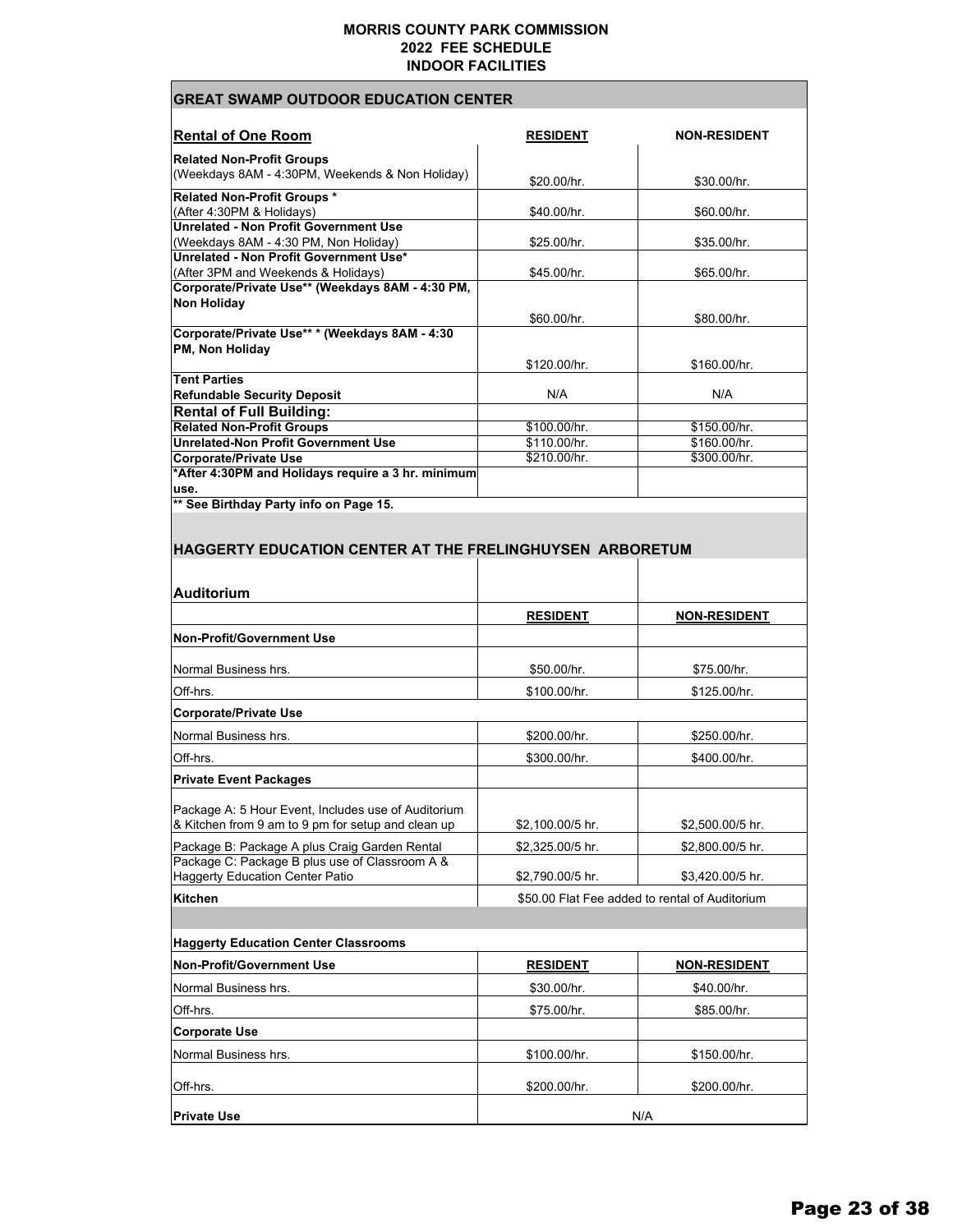### **HAGGERTY EDUCATION CENTER HOURS OF RENTAL AVAILABILITY**

Weekdays 9:00 am to 9:00 pm and Weekends 9:00 am to 4:30 pm excluding holidays recognized by the County of Morris

Refundable Security Deposit \$250.00

A 4-hr minimum use may apply for rental times outside of the normal hrs. of operation.

Requests by non-profit organizations to rent the Haggerty Education Center are accepted at the discretion of the Morris County Park Commission. Special rules and restrictions apply.

\* CUSTOMIZED SPECIAL SETUPS-- The listed hourly Haggerty Center rental rates pertain to standardized room setups. Specialized room set-ups require a 60 day review period and may incur additional fees.

### **L'Hommedieu Meeting Room or 1849 Carriage House RESIDENT NON-RESIDENT Non-Profit Groups \* (Weekdays & Weekends 8:00 to 4:00 pm and non holidays)** \$26.25/hr. \$37.50/hr. **Non-Profit Groups \* (Weekdays & Weekends after 4:00 pm and holidays)**  $$45.00/hr.$  \$67.50/hr. **Corporate/Private Use \* (Weekdays & Weekends 8:00 to 4:00 pm and non holidays)** \$52.50/hr. \$63.75/hr. **Corporate/Private Use \* (Weekdays &**  Weekends after 4:00 pm and holidays) **\$63.75/hr.** \$75.00/hr. **Corporate Use (2 - 5 Days) Refundable Security Deposit (one day)** \$250.00 \$250.00 **Maintenance Deposit (2+ day)**  $\begin{array}{ccc} 1 & 0 & 0 & 0 \\ 0 & 0 & 0 & 0 \\ 0 & 0 & 0 & 0 \\ 0 & 0 & 0 & 0 \end{array}$ **Friends of Historic Speedwell, Canal Society, Speedwell Ave. Business Assoc.** And More No Fee No Fee No Fee No Fee No Fee No Fee No Fee No Fee No Fee No Fee No Fee \$2,000.00 (Includes set-up and breakdown) **\* Rentals require a 3-hour minimum rental at the facility HISTORIC SPEEDWELL**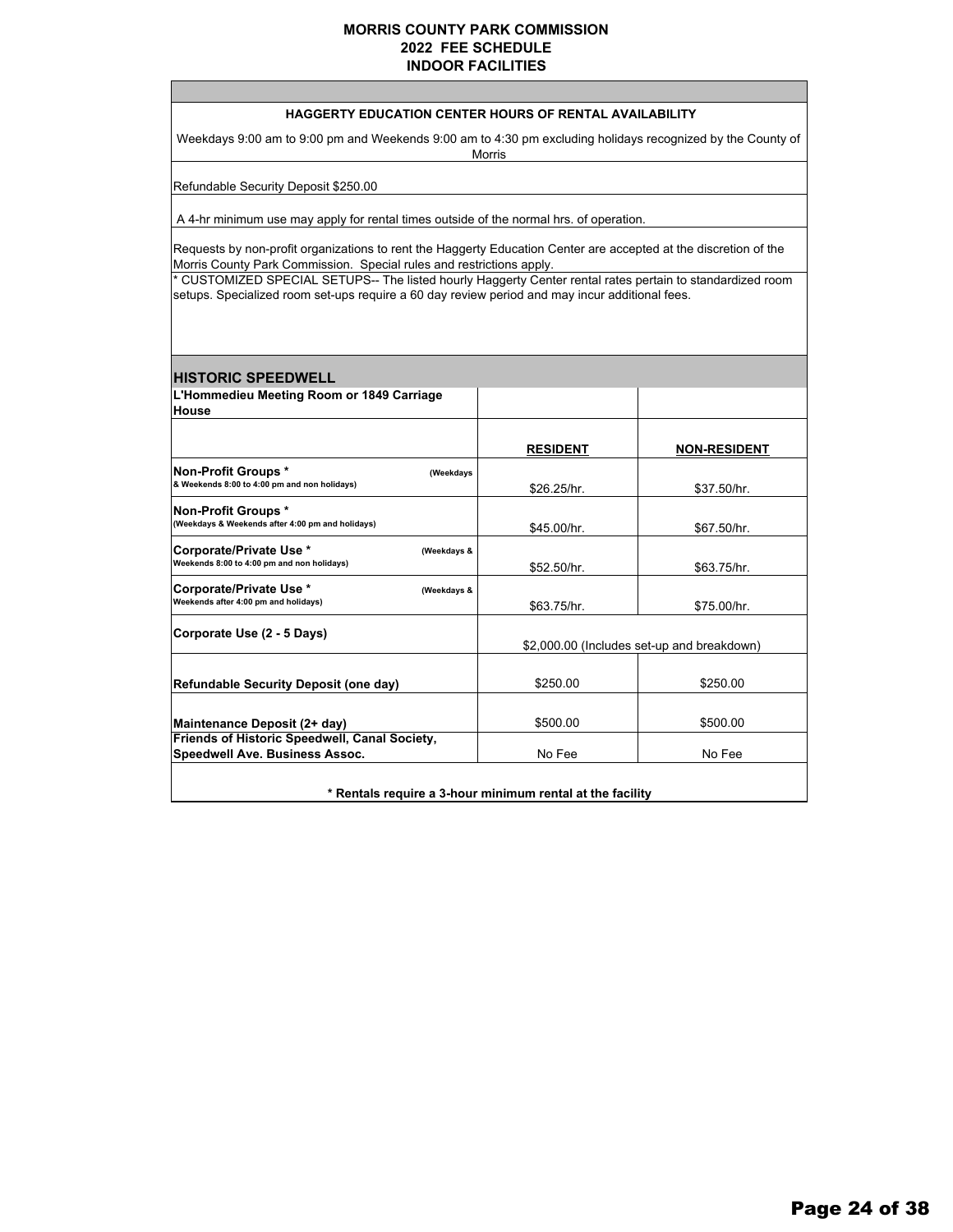| <b>KAY CENTER</b>                                                                                                                                                                                                                               |                                                        |                                                                                                                  |  |  |  |
|-------------------------------------------------------------------------------------------------------------------------------------------------------------------------------------------------------------------------------------------------|--------------------------------------------------------|------------------------------------------------------------------------------------------------------------------|--|--|--|
| <b>MEETING ROOM &amp; SUN ROOM</b>                                                                                                                                                                                                              |                                                        |                                                                                                                  |  |  |  |
|                                                                                                                                                                                                                                                 | <b>RESIDENT</b>                                        | <b>NON-RESIDENT</b>                                                                                              |  |  |  |
| <b>Non-Profit/Government Use</b>                                                                                                                                                                                                                |                                                        |                                                                                                                  |  |  |  |
| Normal Business hrs.                                                                                                                                                                                                                            | \$30.00/hr.                                            | \$40.00/hr.                                                                                                      |  |  |  |
| Off-hrs.                                                                                                                                                                                                                                        | \$75.00/hr.                                            | \$85.00/hr.                                                                                                      |  |  |  |
| <b>Corporate Use</b>                                                                                                                                                                                                                            | \$160.00/hr.                                           | \$210.00/hr.                                                                                                     |  |  |  |
| <b>Private Parties</b>                                                                                                                                                                                                                          |                                                        | N/A                                                                                                              |  |  |  |
|                                                                                                                                                                                                                                                 | 4-hr minimum use weekdays after 3pm and on weekends    |                                                                                                                  |  |  |  |
|                                                                                                                                                                                                                                                 | \$250.00 Refundable Security Deposit                   |                                                                                                                  |  |  |  |
|                                                                                                                                                                                                                                                 | Use of kitchen included in all rentals.                |                                                                                                                  |  |  |  |
| Tent Event                                                                                                                                                                                                                                      |                                                        | \$3,500.00 site rental for a one-day event. Reservation<br>includes days for set-up, day of event and breakdown. |  |  |  |
|                                                                                                                                                                                                                                                 | Requires \$1,000.00 Refundable Security Deposit        |                                                                                                                  |  |  |  |
|                                                                                                                                                                                                                                                 |                                                        |                                                                                                                  |  |  |  |
|                                                                                                                                                                                                                                                 | <b>KAY CENTER HOURS OF OPERATION</b>                   |                                                                                                                  |  |  |  |
|                                                                                                                                                                                                                                                 |                                                        |                                                                                                                  |  |  |  |
| Weekdays 8:00am to 3:00pm excluding holidays recognized by the County of Morris<br>Requests by non-profit organizations to rent the Kay Center are accepted at the discretion of the Morris County                                              |                                                        |                                                                                                                  |  |  |  |
|                                                                                                                                                                                                                                                 | Park Commission. Special rules and restrictions apply. |                                                                                                                  |  |  |  |
| Affiliate and Organizational Members of The Friends of the Frelinghuysen Arboretum and other non-profit groups<br>affiliated with the Morris County Park Commission or the County of Morris receive a 50% discount on the<br>reservation rates. |                                                        |                                                                                                                  |  |  |  |
| PYRAMID MOUNTAIN NATURAL HISTORIC AREA                                                                                                                                                                                                          |                                                        |                                                                                                                  |  |  |  |
| <b>Rental of One Room</b>                                                                                                                                                                                                                       | <b>RESIDENT</b>                                        | <u>NON-RESIDENT</u>                                                                                              |  |  |  |
| <b>Related Non-Profit Groups</b><br>(Weekdays 8AM - 4:30PM, Weekends & Non Holiday)                                                                                                                                                             | \$20.00/hr.                                            | \$30.00/hr.                                                                                                      |  |  |  |
| <b>Related Non-Profit Groups *</b>                                                                                                                                                                                                              |                                                        |                                                                                                                  |  |  |  |
| (After 4:30PM & Holidays)<br><b>Unrelated - Non Profit Government Use</b>                                                                                                                                                                       | \$40.00/hr.                                            | \$60.00/hr.                                                                                                      |  |  |  |
| (Weekdays 8AM - 4:30 PM, Non Holiday)                                                                                                                                                                                                           | \$25.00/hr.                                            | \$35.00/hr.                                                                                                      |  |  |  |
| Unrelated - Non Profit Government Use*                                                                                                                                                                                                          |                                                        |                                                                                                                  |  |  |  |
| (After 3PM and Weekends & Holidays)<br>Corporate/Private Use** (Weekdays 8AM - 4:30 PM,                                                                                                                                                         | \$45.00/hr.                                            | \$65.00/hr.                                                                                                      |  |  |  |
| <b>Non Holiday</b>                                                                                                                                                                                                                              |                                                        |                                                                                                                  |  |  |  |
|                                                                                                                                                                                                                                                 | \$60.00/hr.                                            | \$80.00/hr.                                                                                                      |  |  |  |
| Corporate/Private Use** * (Weekdays 8AM - 4:30<br>PM, Non Holiday                                                                                                                                                                               |                                                        |                                                                                                                  |  |  |  |
|                                                                                                                                                                                                                                                 | \$120.00/hr.                                           | \$160.00/hr.                                                                                                     |  |  |  |
| <b>Tent Parties</b><br><b>Refundable Security Deposit</b>                                                                                                                                                                                       | N/A                                                    | N/A                                                                                                              |  |  |  |
| <b>Rental of Full Building:</b>                                                                                                                                                                                                                 |                                                        |                                                                                                                  |  |  |  |
| <b>Related Non-Profit Groups</b>                                                                                                                                                                                                                | \$100.00/hr.                                           | \$150.00/hr.                                                                                                     |  |  |  |
| <b>Unrelated-Non Profit Government Use</b>                                                                                                                                                                                                      | \$110.00/hr.                                           | \$160.00/hr.                                                                                                     |  |  |  |
| <b>Corporate/Private Use</b>                                                                                                                                                                                                                    | \$210.00/hr.                                           | \$300.00/hr.                                                                                                     |  |  |  |
| *After 4:30PM and Holidays require a 3 hr. minimum<br>use.                                                                                                                                                                                      |                                                        |                                                                                                                  |  |  |  |
| ** See Birthday Party info on Page 15.                                                                                                                                                                                                          |                                                        |                                                                                                                  |  |  |  |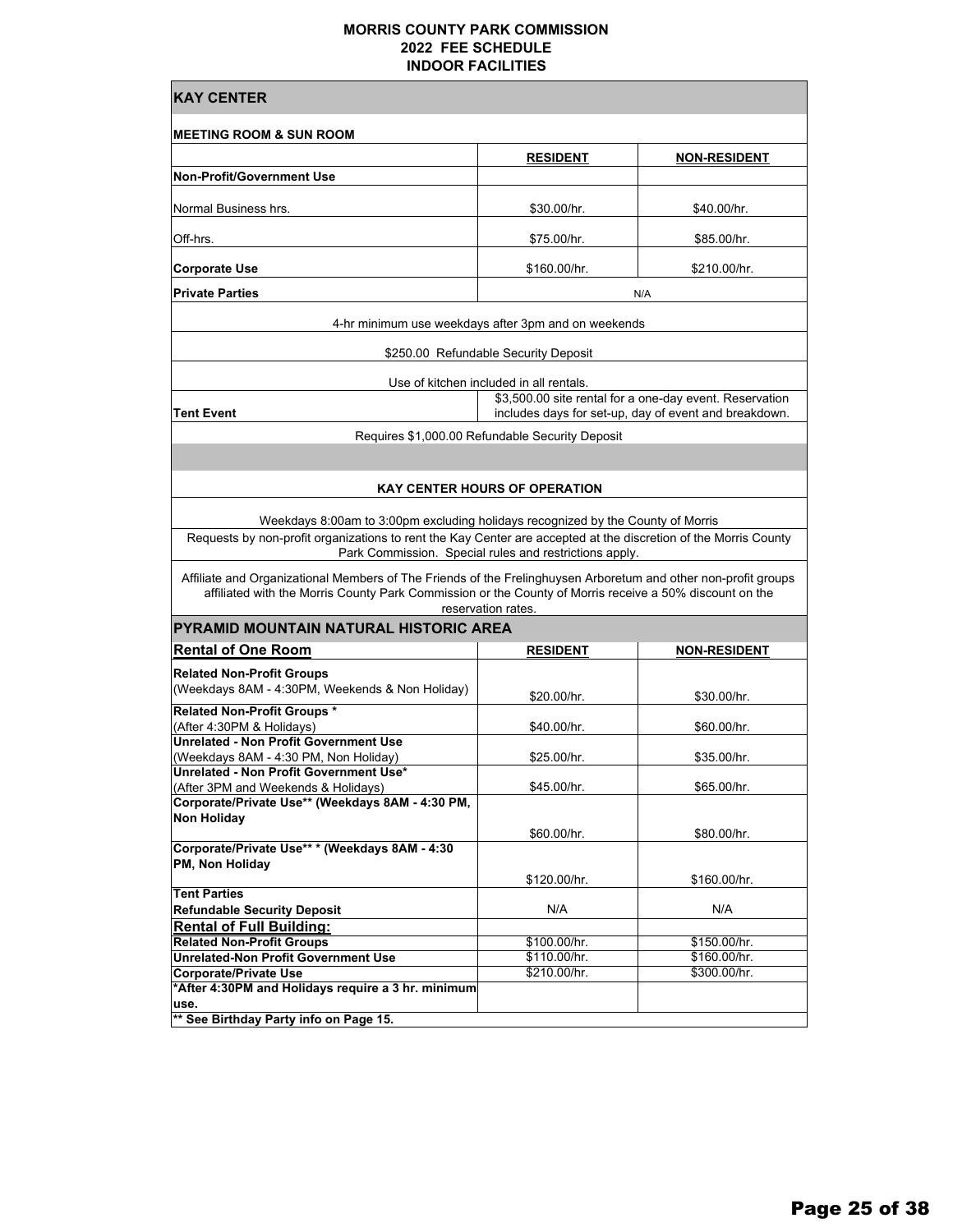| <b>WILLOWWOOD ARBORETUM</b>                                                                                                                                                                                               |                                                     |                     |  |
|---------------------------------------------------------------------------------------------------------------------------------------------------------------------------------------------------------------------------|-----------------------------------------------------|---------------------|--|
| <b>THE STONE BARN</b>                                                                                                                                                                                                     |                                                     |                     |  |
|                                                                                                                                                                                                                           | <b>RESIDENT</b>                                     | <b>NON-RESIDENT</b> |  |
| <b>Non-Profit/Government Use</b>                                                                                                                                                                                          |                                                     |                     |  |
| Normal Business hrs.                                                                                                                                                                                                      | \$30.00/hr.                                         | \$40.00/hr.         |  |
| Off-hrs.                                                                                                                                                                                                                  | \$75.00/hr.                                         | \$85.00/hr.         |  |
| Corporate Use (all hrs.)                                                                                                                                                                                                  | \$160.00/hr.                                        | \$210.00/hr.        |  |
| Private Parties (all hrs.)                                                                                                                                                                                                | \$160.00/hr.                                        | \$210.00/hr.        |  |
|                                                                                                                                                                                                                           | 4-hr minimum use weekdays after 3pm and on weekends |                     |  |
|                                                                                                                                                                                                                           | \$250.00 Refundable Security Deposit                |                     |  |
|                                                                                                                                                                                                                           |                                                     |                     |  |
| \$4,500.00 site rental for a one-day event. Reservation<br><b>Tent Event includes Stone Barn</b><br>includes days for set-up, day of event and breakdown.                                                                 |                                                     |                     |  |
| Requires \$1,000.00 refundable security deposit                                                                                                                                                                           |                                                     |                     |  |
|                                                                                                                                                                                                                           |                                                     |                     |  |
| WILLOWWOOD ARBORETUM STONE BARN HOURS OF OPERATION                                                                                                                                                                        |                                                     |                     |  |
|                                                                                                                                                                                                                           |                                                     |                     |  |
| Weekdays 8:00am to 3:00pm from May through October excluding holidays recognized by the County of Morris                                                                                                                  |                                                     |                     |  |
| Requests by non-profit organizations to rent the Stone Barn are accepted at the discretion of the Morris County<br>Park Commission. Special rules and restrictions apply.                                                 |                                                     |                     |  |
| Affiliate and Organizational Members of The Friends of the Frelinghuysen Arboretum and other non-profit groups<br>affiliated with the Morris County Park Commission or the County of Morris receive a 50% discount on the |                                                     |                     |  |

reservation rates.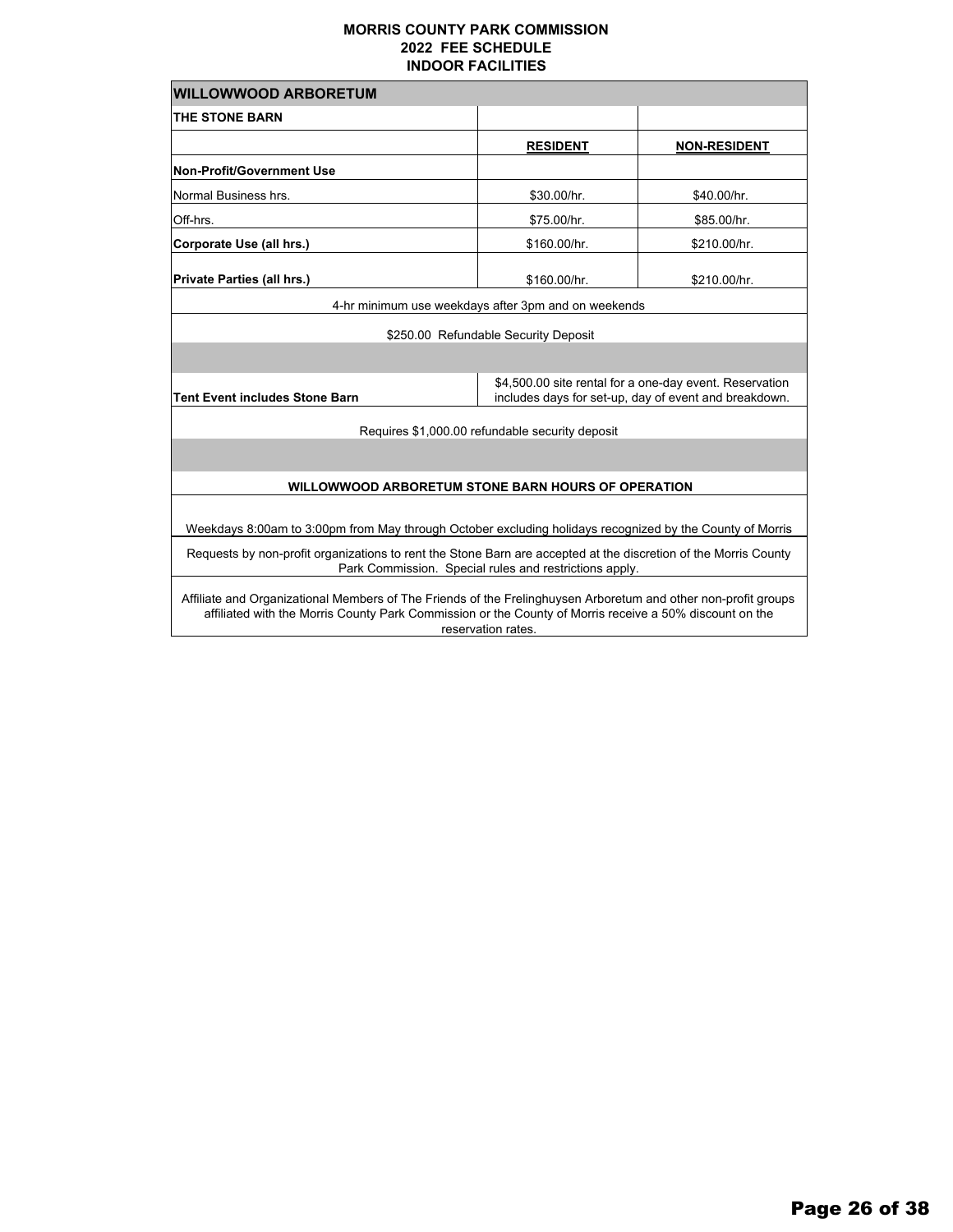### **LEE'S COUNTY PARK MARINA 2022 Fee Schedule**

| Fee Type                          | <b>Fee Definition</b>                                                           |          | Rate                |
|-----------------------------------|---------------------------------------------------------------------------------|----------|---------------------|
| Seasonal Slip Rental              | Actual rental fee based on size and location of slip                            | \$       | 800.00 - \$1,900.00 |
| <b>Commercial Barge Launching</b> | Barge Launching any size                                                        | \$       | 150.00              |
| Field & Launch                    | Seasonal Launch Pass and Field Storage                                          | \$       | 550.00              |
| Seasonal Beach Storage            | <b>Sunfish Sailboats</b><br>Canoe/Kayak                                         | \$       | 400.00<br>175.00    |
| Seasonal Launch Pass              | Trailer Launched Watercraft Any Size<br>Car Top (row boat, canoe, kayak)        | \$       | 425.00<br>340.00    |
| Overnight Dockage                 |                                                                                 |          | 25.00               |
| 10 Launch Pass                    | Trailer Launched Watercraft Any Size<br>Car Top (row boat, canoe, kayak)        | \$<br>\$ | 200.00<br>160.00    |
| Daily Launch Fee                  | <b>Trailer Launched Watercraft Any Size</b><br>Car Top (row boat, canoe, kayak) | \$<br>\$ | 25.00<br>20.00      |
| Outdoor Winter Field Storage      | Webtrac (online) purchase of daily launch fee ** DISCOUNT**                     | \$<br>\$ | (3.00)<br>325.00    |
| Indoor Winter Storage             | Indoor storage of boats ranging from 16 ft. - 20 ft. in length                  | \$       | 550.00              |
| <b>Field Rental</b>               | Special Event (Boat Shows)                                                      | \$       | 275.00              |
| <b>Commercial Boating Fees</b>    | Based upon slip rentals and launching activities                                | \$       | 550.00              |
| Overnight Parking                 | <b>Vehicle or Trailer</b>                                                       | \$       | 5.00                |
| <b>Extra Vehicle Parking</b>      | Valid only when accompanying a launching customer                               | \$       | 5.00                |
| <b>Trailer Storage</b>            | Summer Season                                                                   | \$       | 130.00              |
| Weekly Storage Canoe/Kayak        |                                                                                 | \$       | 50.00               |
| Daily Transient Dockage           | Non-launching customers picking up passengers from the dock                     | \$       | 10.00               |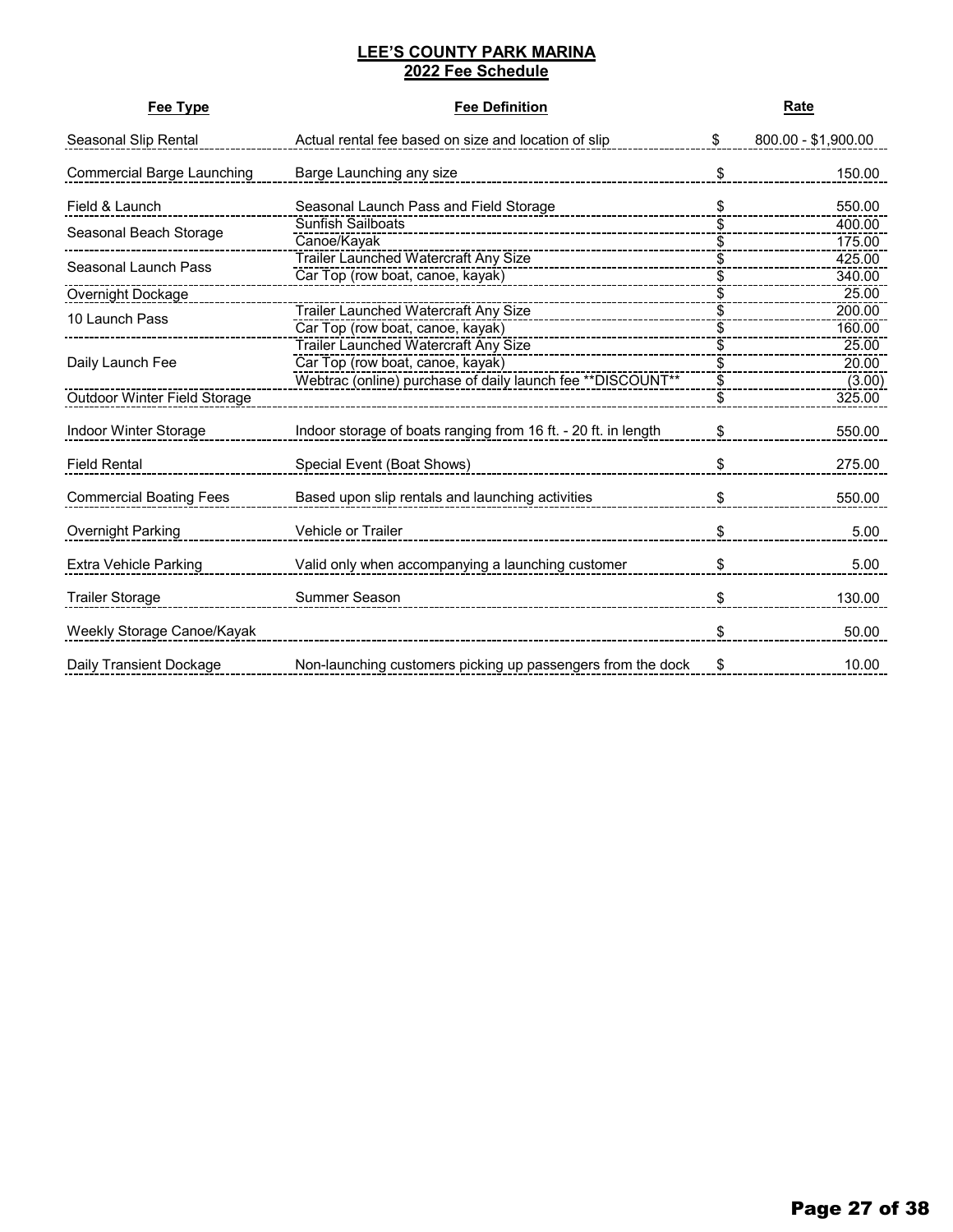### LEWIS MORRIS COUNTY PARK 2021 FEE SCHEDULE

| <b>Boats: (30 Minute Boat Rentals)</b> | Price  |
|----------------------------------------|--------|
| 2 Person Pedal Boat                    | \$5.00 |
| 4 Person Pedal Boat                    | \$8.00 |

| <b>Beach Access:</b>                 | Weekdav     | Weekend     |
|--------------------------------------|-------------|-------------|
| Adult (18-64) Weekday                | \$9.00      | \$13.00     |
| Senior Citizen (65 or Older) Weekday | \$7.00      | \$11.00     |
| Child (5-17) Weekday                 | \$7.00      | \$11.00     |
| Webtrac Online Presale All Ages      | \$7.00      | \$11.00     |
| Child (4 and under) Weekday          | <b>FREE</b> | <b>FRFF</b> |

| Tiny Tot Tuesday- Children 4 and Under | <b>Price</b> |
|----------------------------------------|--------------|
| Adult (Beach Access 9:00am-11:30am)    | \$8.00       |
| Child (4 and Under)                    | FRFF         |

| <b>Wibit:</b>                                 | Price    |
|-----------------------------------------------|----------|
| Individual - 20 minutes                       | \$3.00   |
| Exclusive Rental - (up to 15 kids) 30 minutes | \$100.00 |
| Wibit Pass (8 Punch Pass)                     | \$20.00  |

| <b>Swim Lessons:</b>                    | Price   |
|-----------------------------------------|---------|
| Group Lessons (8 sessions)              | \$80.00 |
| Prorated Group Less (for Camp SRL)      | \$50.00 |
| Private Lessons per person (30 minutes) | \$20.00 |

| <b>Lake Group Rates: Advanced Reservation Required</b> | Price    |
|--------------------------------------------------------|----------|
| Camp Use (additional passes with group reservation)    | \$6.00   |
| Camp Use Boating (10 Boats)                            | \$60.00  |
| Group Use in Public Session                            | \$200.00 |
| <b>Group Use Other</b>                                 | \$300.00 |

| <b>Lake Season Passes:</b>    | Resident | Non-Resident |
|-------------------------------|----------|--------------|
| Adult (18-64)                 | \$70.00  | \$130.00     |
| Senior Citizen (65 or Older)  | \$50.00  | \$90.00      |
| $ Child (5-17)$               | \$50.00  | \$90.00      |
| Family (2 adults, 2 children) | \$150.00 | \$280.00     |

| <b>Lake Inventory Items:</b>  | Price   |
|-------------------------------|---------|
| Simple Beach Bag              | \$5.00  |
| Deluxe Beach Bag              | \$10.00 |
| Beach Sports Equipment Rental | \$5.00  |
| Children's Life Jacket Rental | \$4.00  |
| Swimmies (Baby Swim Diaper)   | \$2.00  |
| Children/Youth Swim Suits     | \$12.00 |
| <b>Adult Swim Suits</b>       | \$20.00 |
| Sunscreen                     |         |

| Lake Food Inventory Items: Tax Included in Price | Price          |
|--------------------------------------------------|----------------|
| Candy, Chips, Ice Pops, Drinks, Etc.             | $$.25 - $2.00$ |

| <b>Lake Special Event Prices:</b> | <b>Price</b> |
|-----------------------------------|--------------|
| 2 Person Pedal Boat (for 15 min.) | \$3.00       |
| 4 Person Pedal Boat (for 15 min)  | \$5.00       |

| Beach Tent Rentals: (when the facility is open) | Price    |
|-------------------------------------------------|----------|
| Entrance fee with any Beach Tent Rental         | \$6.00   |
| Day of Beach Tent Rental (includes grill)       | \$50.00  |
| Non-Corporate WEEKDAY (In Season)               | \$75.00  |
| Non-Corporate WEEKEND (In Season)               | \$125.00 |
| Corporate WEEKDAY (In Season)                   | \$150.00 |
| Corporate WEEKEND (In Season)                   | \$250.00 |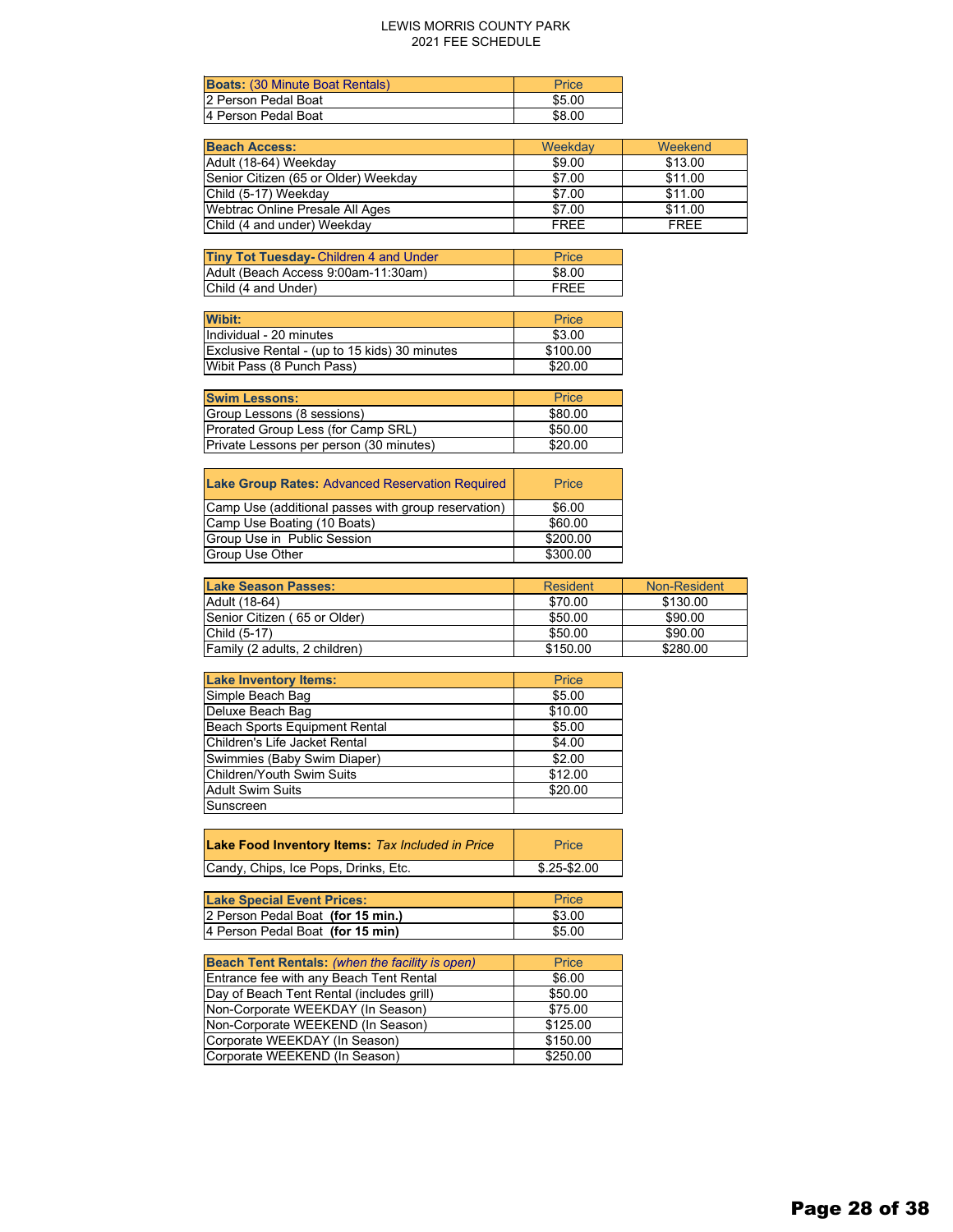### LEWIS MORRIS COUNTY PARK 2021 FEE SCHEDULE

| <b>Lake Additional Fees:</b>                            | <b>Price</b>      |
|---------------------------------------------------------|-------------------|
| Lifequard (per hour)                                    | \$45.00           |
| Activities Coordinator (per hour)                       | \$40.00           |
| Lifeguard Course (Returning Staff Only, Cert or Recert) | \$100.00-\$150.00 |

| <b>Lake Event Fees:</b> | <b>Price</b>    |
|-------------------------|-----------------|
| <b>Birthday Parties</b> | \$275.00        |
| Paint & Sip             | \$25.00-\$30.00 |

| <b>Private Beach/Boat Use:</b>                 | <b>Resident</b> | Non-Resident |
|------------------------------------------------|-----------------|--------------|
| Exclusive Beach Rental (In Season: Beach,      | \$650.00        | \$750.00     |
| Bathrooms) *No additional fee for beach access |                 |              |
| Private Boat Use (2 boat attendants for 4 hrs) | \$120.00        |              |
| Private Boat Rentals (30 minute boat rides)    | \$6.00          |              |

| <b>Day Camp Sunrise Lake</b>                                    | Price              |
|-----------------------------------------------------------------|--------------------|
| <b>Morning Explorers</b>                                        | \$30.00 per week   |
| One Week Registration (\$25 discount for early<br>registration) | \$300.00           |
|                                                                 |                    |
| <b>Camping Fees (Night Camp)</b>                                | Price              |
| Organized Overnight Camping (40 Person                          | \$70.00/site/night |
| Capacity/Site)                                                  |                    |
|                                                                 |                    |
| <b>Campout on the Beach (Events)</b>                            | Price              |
| Camp site (up to 4 people)                                      | \$60,00/site       |
| Additional Campers (up to 3 per site)                           | \$5.00/site        |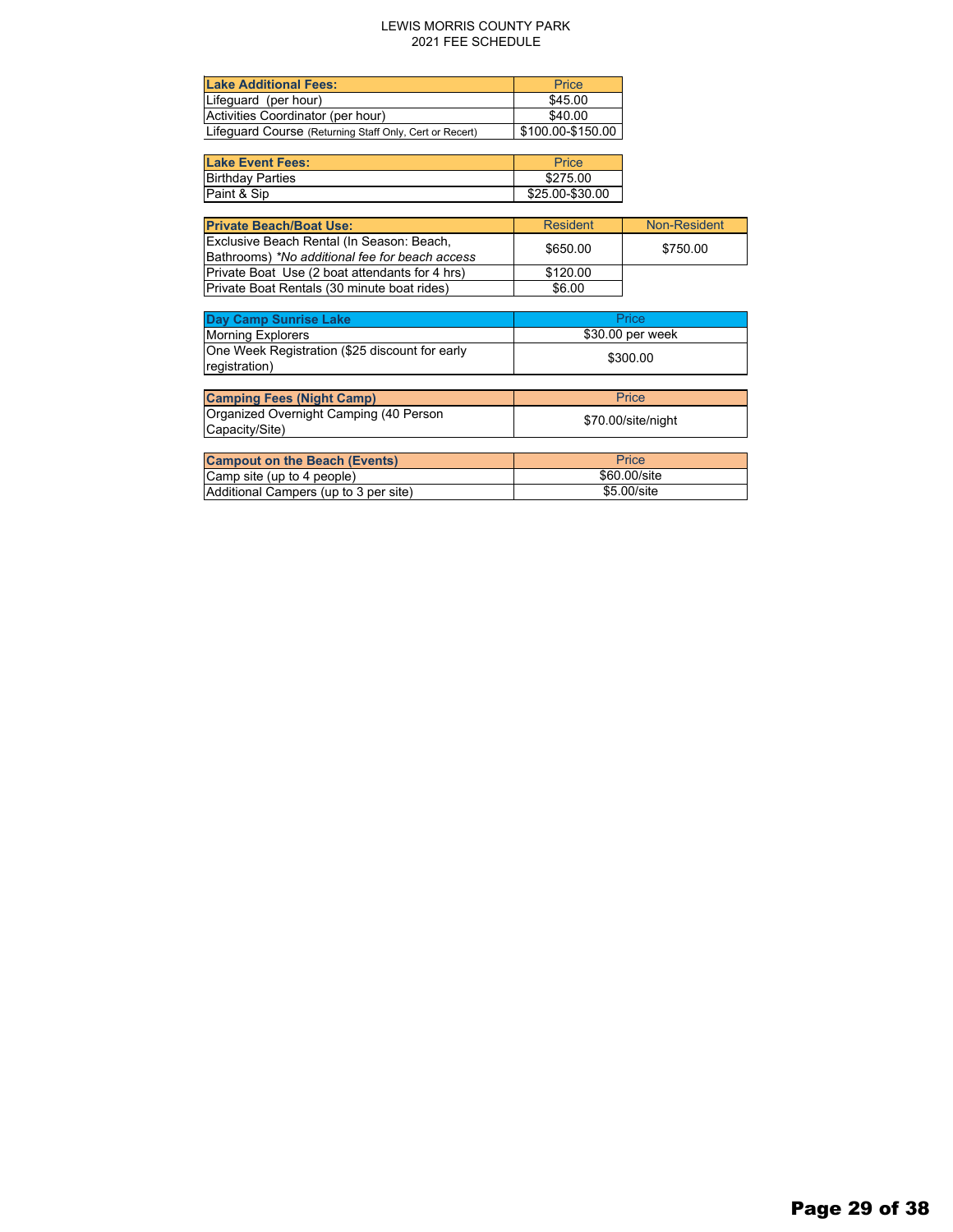### **MAHLON DICKERSON RESERVATION CAMPGROUNDS 2022 Fee Schedule**

| Fee Type                     | <b>Fee Definition</b>                                                    | Fee                            |
|------------------------------|--------------------------------------------------------------------------|--------------------------------|
| Camping (For 4 people)       | <b>Tent Site</b>                                                         | \$20.00/night<br>\$120.00/week |
|                              | <b>Adirondack Shelter Site</b>                                           | \$20.00/night<br>\$120.00/week |
| Off Season 4/1-5/14 & 10/16- | RV Site (Includes Electric) Off Season                                   | \$27.00/night<br>\$162.00/week |
| 11/30                        | RV Site (Military Discount, active or<br>retired ID required) Off Season | \$22.00/night                  |
| In Season 5/15 - 10/15       | RV Site (Includes Electric) In Season                                    | \$32.00/night<br>\$192.00/week |
|                              | RV Site (Military Discount, active or<br>retired ID required) In Season  | \$27.00/night                  |
|                              | Additional campers (6 total/site)                                        | \$5.00/person                  |
| Deposit                      | One night reservation fee (non-<br>refundable)                           | \$20.00 - \$27.00              |
| Camping Area Council Ring    | Group use                                                                | \$10.00                        |
| Extra Vehicle Fee            | Campers are permitted 2 vehicles<br>including RV                         | \$10.00/vehicle/night          |
| <b>Bundles of Firewood</b>   | For registered campers only                                              | \$5.00/bundle                  |
| Use of Dumping Station       | Non-registered RVs                                                       | \$20.00/use                    |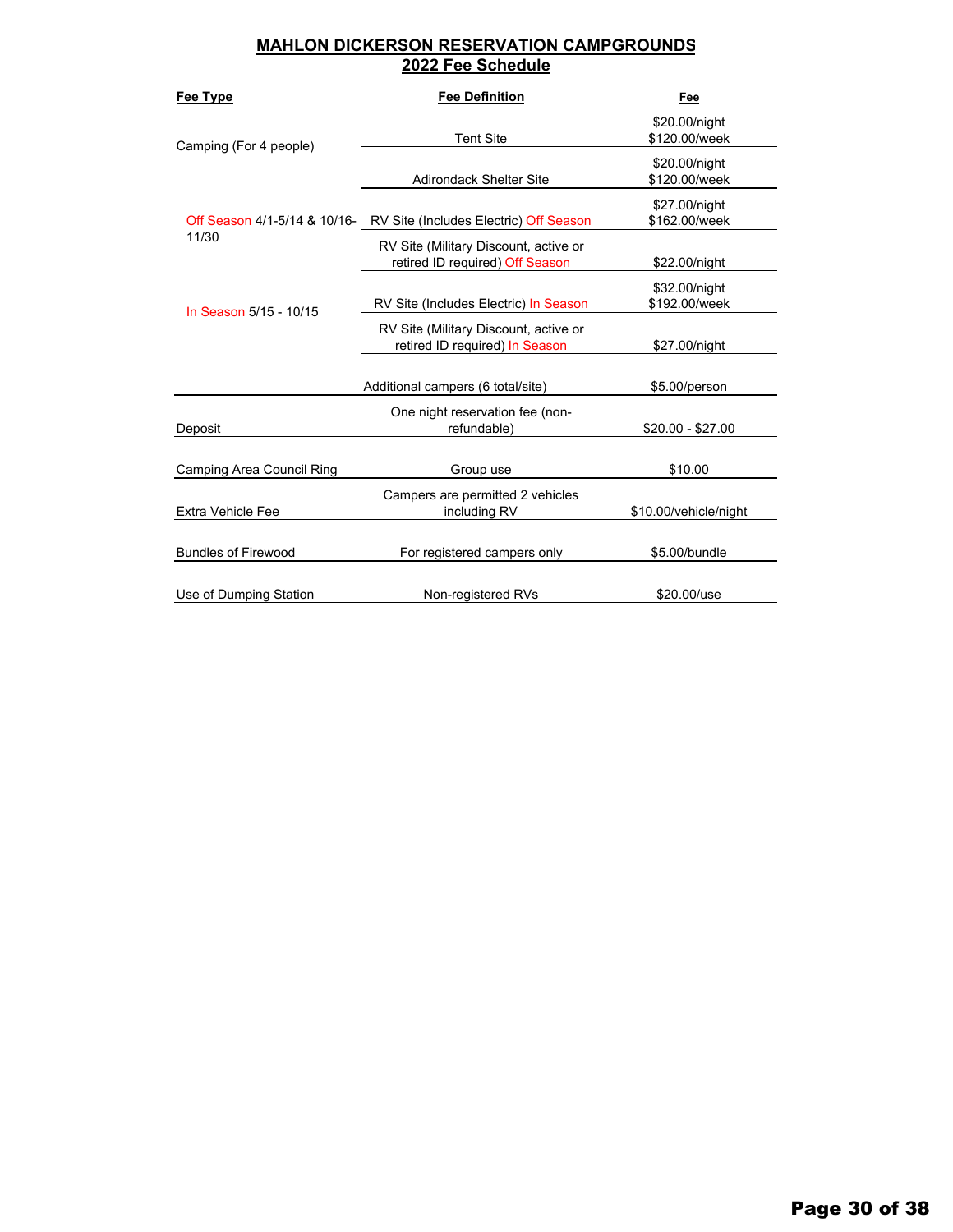### **2022 Fee Schedule MENNEN SPORTS ARENA**

|                                                                                                                                                           | Weekdays* | <b>Weekend/Holidays</b> |
|-----------------------------------------------------------------------------------------------------------------------------------------------------------|-----------|-------------------------|
| <b>General Session Admission (Per 1.5 hours)</b>                                                                                                          |           |                         |
| Child (Age 17 or Younger)                                                                                                                                 | \$8.00    | \$10.00                 |
| Adult (Age 18 to 64)                                                                                                                                      | \$8.00    | \$10.00                 |
| Senior Citizen (Age 65 or Older)                                                                                                                          | \$8.00    | \$10.00                 |
| Military (Active Duty & Veterans)                                                                                                                         | \$4.00    | \$5.00                  |
| Employee Rate: Child **                                                                                                                                   | \$4.00    | Not Applicable          |
| Employee Rate: Adult **                                                                                                                                   | \$4.00    | Not Applicable          |
| * Wednesday daytime admission is half price.                                                                                                              |           |                         |
| * Wednesday and Friday night sessions are \$9.00                                                                                                          |           |                         |
| general admission.                                                                                                                                        |           |                         |
| **Excludes Wednesday and Friday night.                                                                                                                    |           |                         |
| Ice Rental (Per hr.)                                                                                                                                      |           |                         |
| Ice Oriented (Non-Spectator)                                                                                                                              |           |                         |
| Super Prime (Mon - Fri 6 pm - 9 pm, Sat - Sun 10 am - 8 pm)                                                                                               | \$460.00  | \$460.00                |
| <b>Prime</b> (Mon - Fri 2 pm - 6 pm & 9 pm - 11 pm, Sat - Sun 6 am - 10 am & 8 pm - 11 pm)                                                                | \$440.00  | \$440.00                |
| Non-Prime (All other times not designated in Super Prime & Prime)                                                                                         | \$294.00  | \$294.00                |
| Super Prime & Prime (April 15 thru June 30)                                                                                                               | \$460.00  | \$460.00                |
| Ice-Oriented (Spectator) *                                                                                                                                | \$440.00  | \$440.00                |
| Ice-Oriented Skating Club of Morris                                                                                                                       | \$399.00  | \$399.00                |
| Monday thru Sundays rental beginning 12:00 midnight or later and ending by 5:00am                                                                         | \$150.00  | \$150.00                |
| July and August                                                                                                                                           | \$345.00  | \$270.00                |
| Monday thru Friday 5:00am-8:00am and/or Sunday thru Thursday rental time starting at<br>11:00 pm or later thru 1:00 am (10 hr. minimum booked in advance) | \$210.00  | \$210.00                |
| Sunday thru Thursday 10 pm - 12:30 am groups renting ice for a minimum of 24 weeks<br>and paying one (1) month in advance                                 | \$270.00  | \$270.00                |

\*Any High School or College Hockey ice rental fee with Spectators will include the above minimum amount plus 20% of gross admission revenues, excluding taxes. Additional security and service may be charged.

\*\* Any ice rental fee with paying spectators will include the above minimum same as above, except 10% of gross admission revenues.

| <b>Non-Ice Oriented</b>          |                                   |
|----------------------------------|-----------------------------------|
| Non-Ice Oriented (Non-Spectator) | \$3,000.00 daily                  |
| Non-Ice Oriented (Spectator) *** | \$3,250.00 daily                  |
| Non-Spectator Use Floor Use Only | \$75.00/ hr.                      |
|                                  | \$125.00/hr. under 500 spectators |
|                                  | \$250.00/hr. over 500 spectators  |

\*\*\* Same as above, except 5% of gross admission revenues excluding taxes.

| <b>Other Rentals (Tax Included)</b>                                  | <b>Resident</b> | <b>Non-Resident</b> |
|----------------------------------------------------------------------|-----------------|---------------------|
| Skates (Public Sessions)                                             | \$5.00          | \$5.00              |
| Skates (Group Classes)                                               | \$3.00          | \$3.00              |
| Child Skate Aid                                                      | \$5.00          | \$5.00              |
| Daily Locker                                                         | \$.25 & \$.50   | \$.25 & \$.50       |
| Season Locker                                                        | \$40.00         | \$40.00             |
| Meeting Room****                                                     | \$50,00/3 hrs.  | $$90.00/3$ hrs.     |
| **** Fee may be waived for Arena hockey & ice skating-related groups |                 |                     |

Fee may be waived for Arena hockey & ice skating-related groups.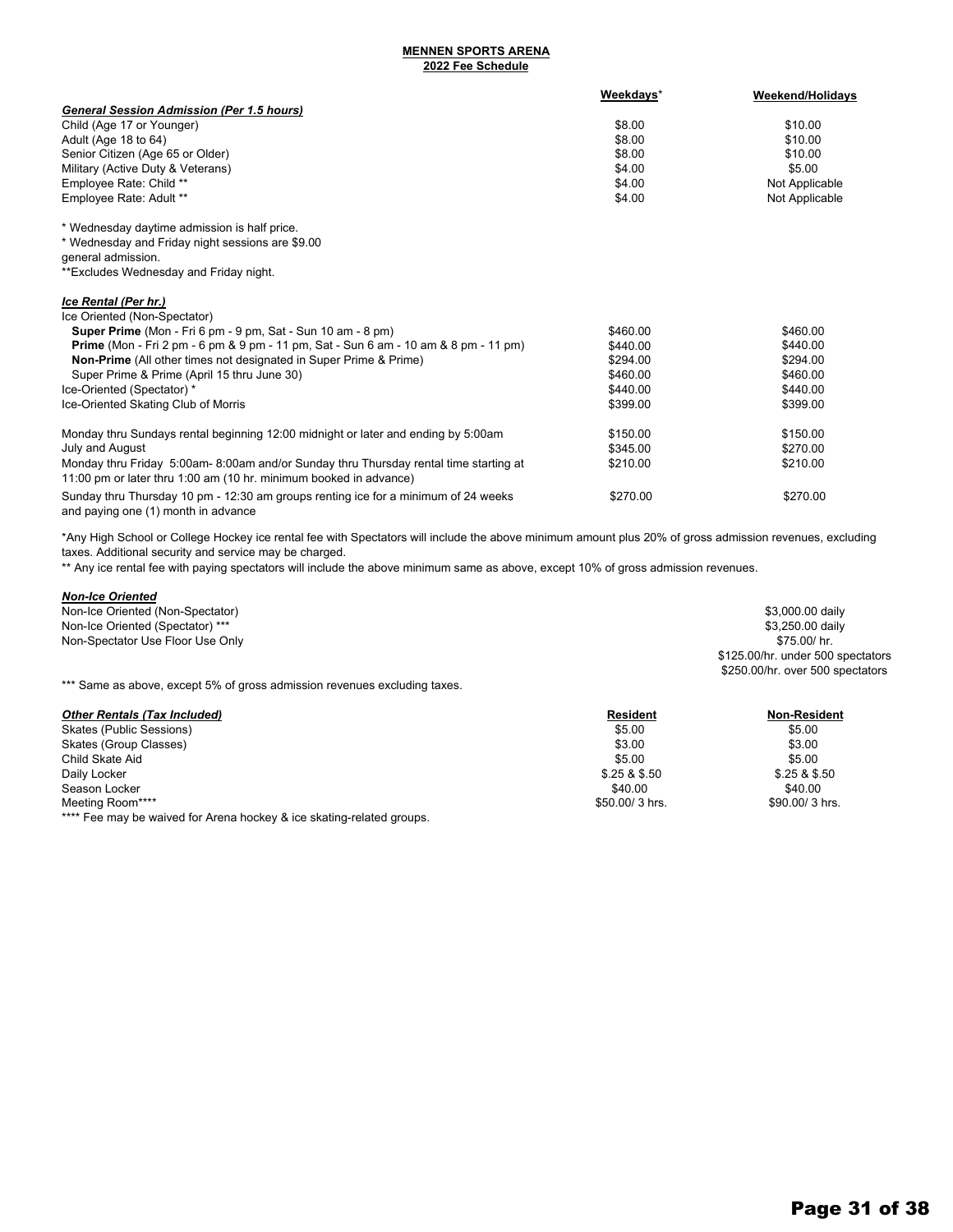### **2022 Fee Schedule MENNEN SPORTS ARENA**

|                                                                                          | - 1 99 991199819                     |                                      |
|------------------------------------------------------------------------------------------|--------------------------------------|--------------------------------------|
| <b>Other Fees</b>                                                                        | <b>Resident</b>                      | Non-Resident                         |
| Weekday Coupon                                                                           | \$80.00/12 admissions                | \$80.00/12 admissions                |
| Evening, Weekend, & Holiday Coupon                                                       | \$100.00/12 admissions               | \$100.00/12 admissions               |
| Weekend & Weekday/Freestyle Dance/ Open (Children & Adults)                              | \$16.00/hour                         | \$16.00/hour                         |
| Freestyle Dance/Open Coupon Book                                                         |                                      |                                      |
| Learn to Skate Program                                                                   | \$160,00/8 weeks                     | \$160,00/8 weeks                     |
| <b>Mennen Ice Session</b>                                                                | \$16/pp if purchased by<br>Trimester | \$16/pp if purchased by<br>Trimester |
|                                                                                          | \$20 & \$30/pp daily walk up         | \$20 & \$30/pp daily walk up         |
| <b>Private Lessons</b>                                                                   | \$18.00-\$40.00/15 minutes           | \$18.00-\$40.00/15 minutes           |
|                                                                                          | \$140.00/6 weeks                     | \$140.00/6 weeks                     |
| Group Class                                                                              | \$150.00/7 weeks                     | \$150.00/7 weeks                     |
|                                                                                          | \$160.00/8 weeks                     | \$160,00/8 weeks                     |
| Group Instruction                                                                        |                                      |                                      |
| Summer Figure Skating School (Prepaid)                                                   |                                      |                                      |
| Summer Figure Skating School (Walk up - Day of Lesson)                                   |                                      |                                      |
| Open Hockey                                                                              | \$10.00                              | \$10.00                              |
| Hockey School (Full Day)                                                                 | \$400.00                             | \$400.00                             |
| Hockey School (Half Day)                                                                 | \$250.00                             | \$250.00                             |
| <b>Cancelled Check Fee</b>                                                               | \$25.00                              | \$25.00                              |
| Indoor Crowd Manager (1 manager for first 1,000 guest, 1 additional for every additional |                                      | \$15.00 per hour per Crowd Manager   |
| 250 guest)                                                                               |                                      |                                      |
| Parties                                                                                  |                                      |                                      |
| Regular (Weekdays) - Includes Skate Rental                                               | \$195,00/22 admissions               | \$195,00/22 admissions               |
| Nights/Weekends - Includes Skate Rental                                                  | \$210.00/22 admissions               | \$210.00/22 admissions               |
|                                                                                          |                                      |                                      |
| <u>High School Hockey</u>                                                                |                                      |                                      |
| <b>Adult Spectator</b>                                                                   | \$6.00                               | \$6.00                               |
| <b>Student Spectator</b>                                                                 | \$5.00                               | \$5.00                               |
| Child Spectator (Under 12)                                                               | \$2.00                               | \$2.00                               |
| <b>College Hockey</b>                                                                    |                                      |                                      |
| <b>Adult Spectator</b>                                                                   |                                      |                                      |
| Child Spectator (Under 12)                                                               |                                      |                                      |
| <b>Parking Lot Rental</b>                                                                |                                      |                                      |
| Daily - (50 Space increments based on availability)                                      |                                      |                                      |
| Outdoor Use Only, exclusive of security                                                  | $$20.00/$ per space                  | \$20.00/ per space                   |
|                                                                                          |                                      |                                      |
| Homosote floor covering, installation and removal                                        | \$2,500.00                           | \$2,500.00                           |
| Filming/Photography - Standard Arena rental fees apply                                   |                                      |                                      |
| <b>Group Rate - Public Skating Sessions</b>                                              |                                      |                                      |
| Monday thru Friday September - April                                                     |                                      |                                      |
| Monday thru Sunday May - August                                                          | \$9.00 per person                    | \$9.00 per person                    |
| <b>Recreation Field Use</b>                                                              |                                      |                                      |
| (Fee charged in accordance with Holiday use policy schedule)                             |                                      |                                      |

### *Benefit Event*

Once per year, one non-profit event will be approved by the Park Commission and one by the Board of County Commissioners for one day of rent-free Arena use. All other fees apply.

### *Cancellation Fee*

Any non-ice or ice special event, program or show that causes the cancellation of regularly-scheduled activities must pay whichever is greater: the prevailing rates or a fee that is equal to 10% above the revenue normally generated during the event time period.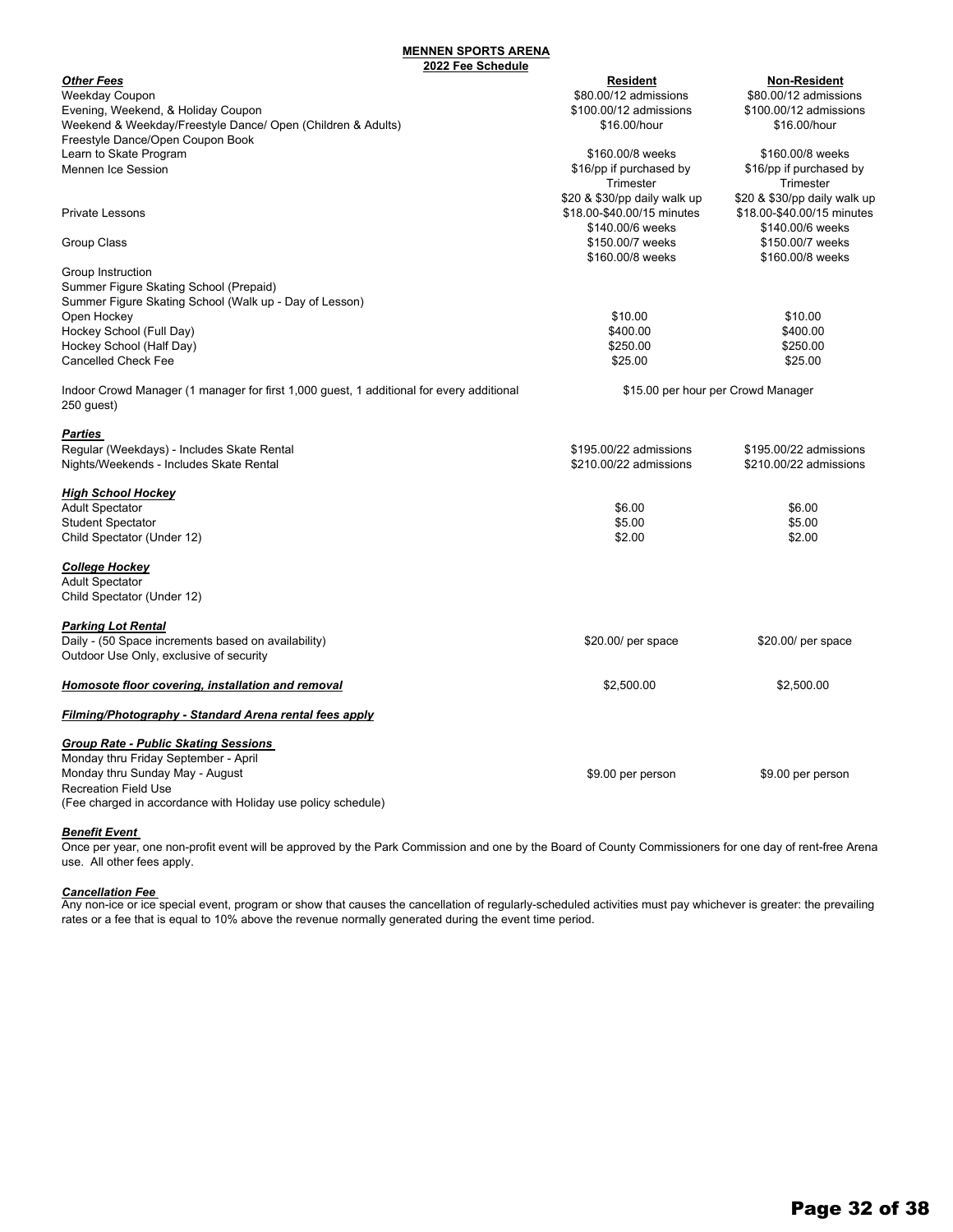| <b>MORRIS COUNTY PARK COMMISSION 2022 CORPORATE FEES</b>                                    |                |                 |          |                              |          |  |
|---------------------------------------------------------------------------------------------|----------------|-----------------|----------|------------------------------|----------|--|
| <b>OUTDOOR FACILITIES</b>                                                                   | <b>WEEKDAY</b> |                 | (Full    | <b>WEEKEND</b>               |          |  |
| <b>CORPORATE FEES</b>                                                                       | MAX            | Day)<br>Mon-Fri |          | &<br>*HOLIDAYS<br>(Full Day) |          |  |
|                                                                                             | #              | Res.            | Non-Res. | Res.                         | Non-     |  |
| <b>BAMBOO BROOK</b>                                                                         |                |                 |          |                              | Res.     |  |
| Garden Reservations (1 Hour Time frames, Capacity is                                        |                |                 |          |                              |          |  |
| according to area chosen)                                                                   |                | 225.00          | 300.00   | 225.00                       | 300.00   |  |
| <b>CENTRAL PARK</b>                                                                         |                |                 |          |                              |          |  |
| <b>Central Park Shelter</b>                                                                 | 125            | 240.00          | 420.00   | 300.00                       | 600.00   |  |
| Amphitheater                                                                                | 25-250         | 240.00          | 420.00   | 300.00                       | 600.00   |  |
|                                                                                             | 250<br>to      |                 |          |                              |          |  |
| Amphitheater                                                                                | 750            | 480.00          | 840.00   | 600.00                       | 1,200.00 |  |
| <b>CRAIGMEUR RECREATION COMPLEX</b>                                                         |                |                 |          |                              |          |  |
| <b>Blue Pavilion</b>                                                                        | 550            | 400.00          | 700.00   | 500.00                       | 1,000.00 |  |
| <b>Red Area</b>                                                                             | 400            | 300.00          | 525.00   | 375.00                       | 750.00   |  |
| <b>Yellow Area</b>                                                                          | 250            | 300.00          | 525.00   | 375.00                       | 750.00   |  |
| <b>COOPER MILL</b>                                                                          |                |                 |          |                              |          |  |
| <b>Picnic Shelter</b>                                                                       | 75             | 175.00          | 325.00   | 250.00                       | 475.00   |  |
| *Additional \$1 fee per person for Mill Tours<br><b>FOSTERFIELDS LIVING HISTORICAL FARM</b> |                |                 |          |                              |          |  |
| <b>Picnic Shelter</b>                                                                       | 75             | 175.00          | 325.00   | 250.00                       | 475.00   |  |
| Tent Area                                                                                   | 150            | 325.00          | 525.00   | 425.00                       | 625.00   |  |
| <b>Non-Historic Grounds (Upper Fields)</b>                                                  |                | 2,000.00        | 2,500.00 | 2,500.00                     | 3,000.00 |  |
| *Additional \$2 fee per person for Farm Admission                                           |                |                 |          |                              |          |  |
| <b>FRELINGHUYSEN ARBORETUM (Hourly Rates)</b>                                               |                |                 |          |                              |          |  |
| Garden Reservations (1 Hour Timeframes, Capacity is                                         |                |                 |          |                              |          |  |
| according to area chosen)                                                                   |                | 225.00          | 300.00   | 225.00                       | 300.00   |  |
| Cutler Pavilion, Rose & Craig Gardens, Perennial Garden                                     |                | 225.00          | 300.00   | 225.00                       | 300.00   |  |
| Scherer Pavilion (35 person maximum capacity)                                               |                | 50.00           | 75.00    | 75.00                        | 100.00   |  |
| Professional and Portrait Photography in non-reservable areas                               |                | 100.00          | 150.00   | 100.00                       | 150.00   |  |
| <b>Marsh Meadow Deck or Water Wise Deck</b>                                                 |                | 225.00          | 300.00   | 225.00                       | 300.00   |  |
| Haggerty Education Center Patio (Only available after 4 pm                                  |                |                 |          |                              |          |  |
| during weekdays or all day on weekends)                                                     |                | 225.00          | 300.00   | 225.00                       | 300.00   |  |
| <b>HEDDEN COUNTY PARK</b>                                                                   |                |                 |          |                              |          |  |
| <b>Picnic Shelter</b><br>(Electric, Svc Road)                                               | 150            | 240.00          | 420.00   | 300.00                       | 600.00   |  |
| <b>Concord Road Picnic Shelter/Tent</b><br>(No Electric)<br><b>LEWIS MORRIS COUNTY PARK</b> | 50             | 180.00          | 315.00   | 225.00                       | 450.00   |  |
| Deer Run Shelter                                                                            | 50             | 180.00          | 315.00   | 225.00                       | 450.00   |  |
| (Electric, Svc Road, Tent)<br>Doe Meadow Picnic                                             | 300            | 220.00          | 385.00   | 275.00                       | 550.00   |  |
| <b>Saturn Playground Picnic Area</b><br>(Reservable)                                        | 25             | 52.00           | 91.00    | 65.00                        | 130.00   |  |
| <b>Mendham Overlook</b>                                                                     | 50             | 90.00           | 157.50   | 112.50                       | 225.00   |  |
| <b>Old Army Picnic Site</b>                                                                 | 50             | 90.00           | 157.50   | 112.50                       | 225.00   |  |
| <b>Sugarloaf A (Shelter)</b><br>(Svc Road, Tent)                                            | 50             | 180.00          | 315.00   | 225.00                       | 450.00   |  |
| <b>Sugarloaf B</b><br>(Restroom, Svc Road, Tent)                                            | 50             | 90.00           | 157.50   | 112.50                       | 225.00   |  |
| <b>Sugarloaf C</b>                                                                          | 50             | 90.00           | 157.50   | 112.50                       | 225.00   |  |
| <b>Sugarloaf D (Shelter)</b>                                                                | 50             | 180.00          | 315.00   | 225.00                       | 450.00   |  |
| <b>Sunrise Lake Beach Tent</b>                                                              |                |                 |          |                              |          |  |
| *Additional \$2 fee per person for access to beach                                          | 75             | 180.00          | 315.00   | 225.00                       | 450.00   |  |
| Sunrise Lake Picnic Area A<br>(Svc Road, Tent)                                              | 150            | 180.00          | 315.00   | 225.00                       | 450.00   |  |
| <b>Sunrise Lake Picnic Area B</b><br>(Svc Road)                                             | 25             | 52.00           | 91.00    | 65.00                        | 130.00   |  |
| Sunrise Lake Picnic Shelter Area C<br>(SVC Road, Tent)                                      | 75             | 180.00          | 315.00   | 225.00                       | 450.00   |  |
| <b>Group Camping Area (Organized Groups)</b>                                                | 40             | 65.00           | N/A      | 65.00                        | N/A      |  |
|                                                                                             |                |                 |          |                              |          |  |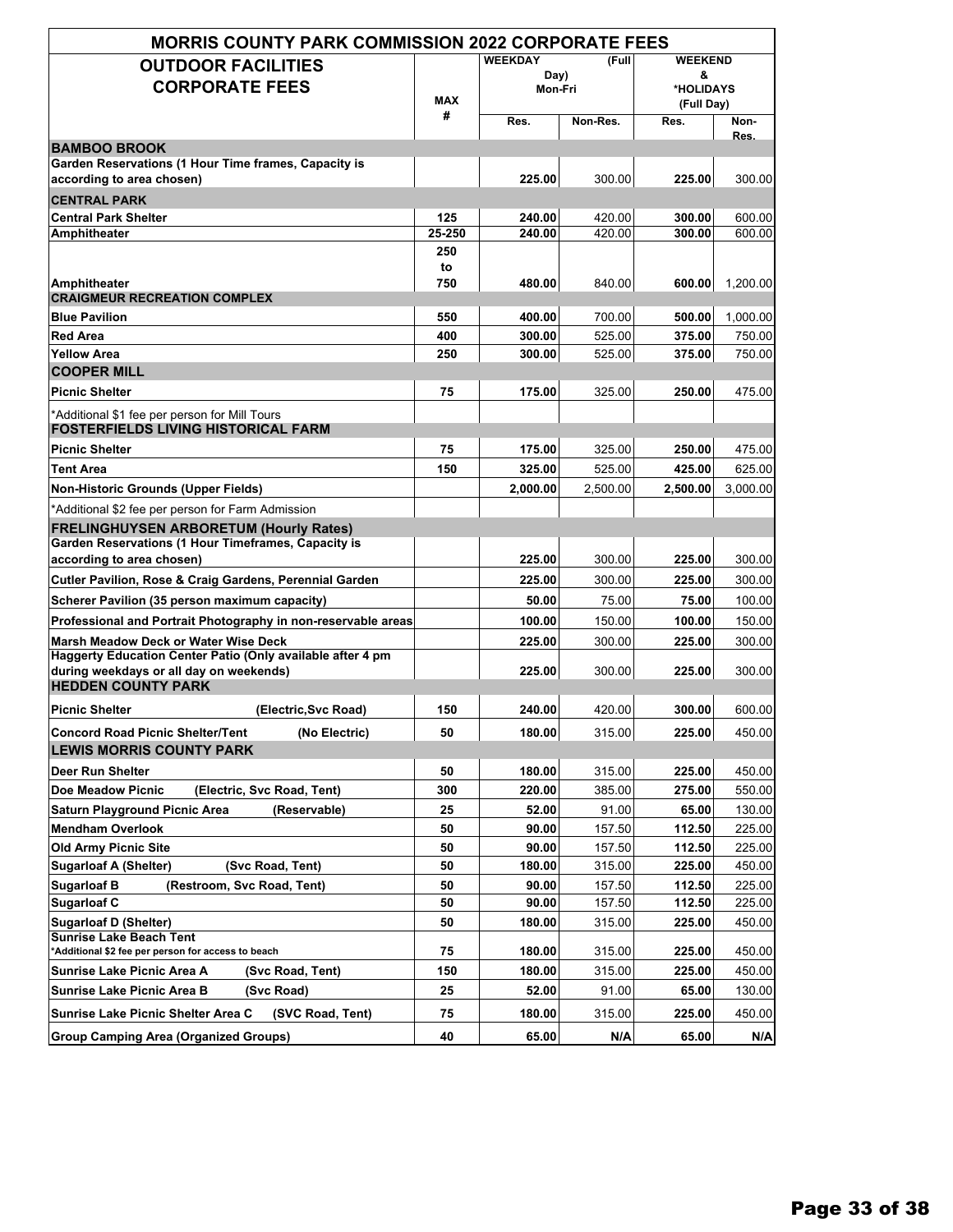|                                                                                                                                                | <b>MORRIS COUNTY PARK COMMISSION 2022 CORPORATE FEES</b> |        |        |                                   |        |              |                                                |  |
|------------------------------------------------------------------------------------------------------------------------------------------------|----------------------------------------------------------|--------|--------|-----------------------------------|--------|--------------|------------------------------------------------|--|
| <b>OUTDOOR FACILITIES</b><br><b>CORPORATE FEES</b>                                                                                             |                                                          | MAX    |        | <b>WEEKDAY</b><br>Day)<br>Mon-Fri |        | (Full        | <b>WEEKEND</b><br>&<br>*HOLIDAYS<br>(Full Day) |  |
|                                                                                                                                                |                                                          | #      | Res.   | Non-Res.                          | Res.   | Non-<br>Res. |                                                |  |
| <b>LOANTAKA BROOK RESERVATION</b>                                                                                                              |                                                          |        |        |                                   |        |              |                                                |  |
| <b>South Street Picnic Shelter</b>                                                                                                             | (Electric, Tent)                                         | 50     | 180.00 | 315.00                            | 225.00 | 450.00       |                                                |  |
| <b>Kitchell Road Picnic Shelter</b>                                                                                                            |                                                          | 100    | 180.00 | 315.00                            | 225.00 | 450.00       |                                                |  |
| <b>Saturn Playground Picnic Area</b>                                                                                                           | (Reservable)                                             | 25     | 52.00  | 91.00                             | 65.00  | 130.00       |                                                |  |
| <b>MAHLON DICKERSON RESERVATION</b>                                                                                                            |                                                          |        |        |                                   |        |              |                                                |  |
| <b>Picnic Shelter/Picnic Site &amp; Ballfield</b>                                                                                              | (Tent, Svc Road)                                         | 100    | 180.00 | 315.00                            | 225.00 | 450.00       |                                                |  |
| <b>OLD TROY COUNTY PARK</b>                                                                                                                    |                                                          |        |        |                                   |        |              |                                                |  |
| <b>Picnic Shelter</b>                                                                                                                          | (Electric, Svc Road)                                     | 60     | 180.00 | 315.00                            | 225.00 | 450.00       |                                                |  |
| <b>PARK SITES</b><br>Designated for Multi-purposes & Chapel (1 hour time frames,                                                               |                                                          |        |        |                                   |        |              |                                                |  |
| Capacity is according to area chosen)                                                                                                          |                                                          |        | 60.00  | 105.00                            | 75.00  | 150.00       |                                                |  |
| PASSAIC RIVER COUNTY PARK                                                                                                                      |                                                          |        |        |                                   |        |              |                                                |  |
| <b>Picnic Site</b>                                                                                                                             |                                                          | 100    | 90.00  | 157.50                            | 112.50 | 225.00       |                                                |  |
| <b>SCHOOLEY'S MOUNTAIN COUNTY PARK</b>                                                                                                         |                                                          |        |        |                                   |        |              |                                                |  |
| <b>Picnic Shelter</b>                                                                                                                          | (Electric, Svc Road)                                     | 250    | 220.00 | 385.00                            | 275.00 | 550.00       |                                                |  |
| <b>Grove Picnic Site</b>                                                                                                                       |                                                          | 75     | 90.00  | 157.50                            | 112.50 | 225.00       |                                                |  |
| <b>Saturn Playground Picnic Area</b>                                                                                                           | (Reservable)                                             | 25     | 52.00  | 91.00                             | 65.00  | 130.00       |                                                |  |
| <b>Amphitheater</b>                                                                                                                            |                                                          | 25-250 | 240.00 | 420.00                            | 300.00 | 600.00       |                                                |  |
|                                                                                                                                                |                                                          | 250    |        |                                   |        |              |                                                |  |
|                                                                                                                                                |                                                          | to     |        |                                   |        |              |                                                |  |
| Amphitheater                                                                                                                                   |                                                          | 750    | 480.00 | 840.00                            | 600.00 | 1,200.00     |                                                |  |
| <b>SILAS CONDICT COUNTY PARK</b>                                                                                                               |                                                          |        |        |                                   |        |              |                                                |  |
| <b>Picnic Shelter</b>                                                                                                                          | (Electric)                                               | 100    | 240.00 | 420.00                            | 300.00 | 600.00       |                                                |  |
| Picnic Area A                                                                                                                                  | (Svc Road)                                               | 25     | 52.00  | 91.00                             | 65.00  | 130.00       |                                                |  |
| <b>Picnic Area B Tent</b>                                                                                                                      | (Svc Road, No Electric)                                  | 50     | 180.00 | 315.00                            | 225.00 | 450.00       |                                                |  |
| Picnic Area C                                                                                                                                  | (Svc Road)                                               | 25     | 52.00  | 91.00                             | 65.00  | 130.00       |                                                |  |
| <b>Picnic Area D Tent</b>                                                                                                                      | (No Electric)                                            | 30     | 180.00 | 315.00                            | 225.00 | 450.00       |                                                |  |
| Picnic Area E, F, or G (each)                                                                                                                  |                                                          | 30     | 90.00  | 157.50                            | 112.50 | 225.00       |                                                |  |
| <b>TOURNE COUNTY PARK</b>                                                                                                                      |                                                          |        |        |                                   |        |              |                                                |  |
| <b>Picnic Shelter</b>                                                                                                                          |                                                          | 75     | 180.00 | 315.00                            | 225.00 | 450.00       |                                                |  |
| <b>Picnic Site</b>                                                                                                                             |                                                          | 50     | 90.00  | 157.50                            | 112.50 | 225.00       |                                                |  |
| <b>Playground Party Area</b><br><b>TRACTION LINE</b>                                                                                           |                                                          | 25     | 52.00  | 91.00                             | 65.00  | 130.00       |                                                |  |
| See General Fees - Athletic/Special/Benefit Events                                                                                             |                                                          |        |        |                                   |        |              |                                                |  |
| All applicable fees apply                                                                                                                      |                                                          |        |        |                                   |        |              |                                                |  |
| <b>WILLOWWOOD ARBORETUM</b>                                                                                                                    |                                                          |        |        |                                   |        |              |                                                |  |
| Garden Reservations (1 Hour Time frames, Capacity is                                                                                           |                                                          |        |        |                                   |        |              |                                                |  |
| according to area chosen)                                                                                                                      |                                                          |        | 225.00 | 300.00                            | 225.00 | 300.00       |                                                |  |
| Picnic Fees include Electricity where applicable and Trash Removal, but not Special Services Fees and/or permits such as Alcohol Permits, etc. |                                                          |        |        |                                   |        |              |                                                |  |
| Park Reservations shall be permitted on all holidays and "weekend" fees will apply.                                                            |                                                          |        |        |                                   |        |              |                                                |  |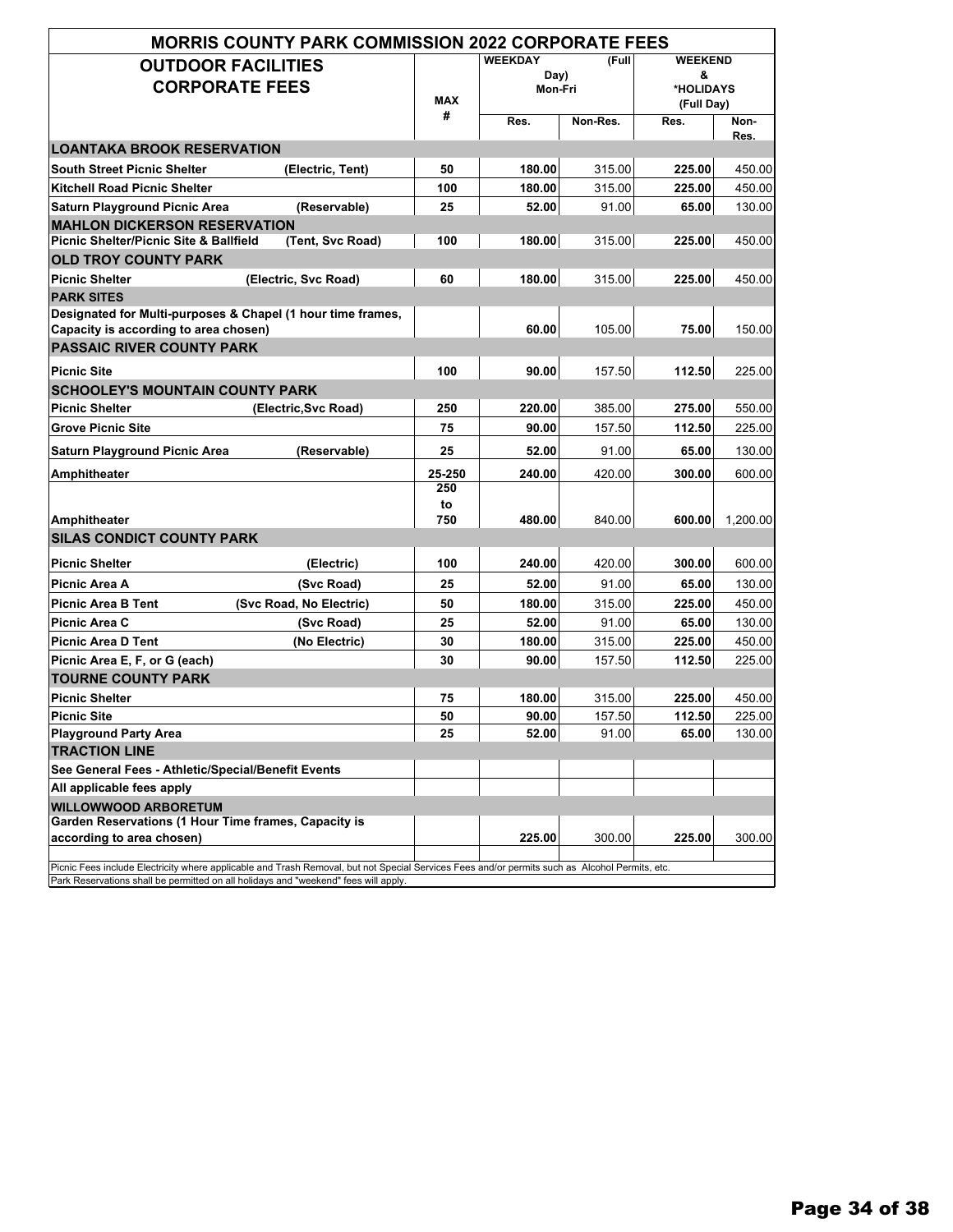| <b>MORRIS COUNTY PARK COMMISSION 2022 NON CORPORATE FEES</b>                                                                                                                        |            |                              |                 |                         |                 |  |
|-------------------------------------------------------------------------------------------------------------------------------------------------------------------------------------|------------|------------------------------|-----------------|-------------------------|-----------------|--|
| <b>OUTDOOR FACILITIES</b>                                                                                                                                                           |            | <b>WEEKDAY</b><br>(Full Day) |                 | <b>WEEKEND</b><br>&     |                 |  |
| <b>NON CORPORATE FEES</b>                                                                                                                                                           | <b>MAX</b> | Mon-Fri                      |                 | *HOLIDAYS<br>(Full Day) |                 |  |
| (includes Non Profit/Government)                                                                                                                                                    | #          | Res.                         | Non-Res.        | Res.                    | Non-<br>Res.    |  |
| <b>BAMBOO BROOK</b>                                                                                                                                                                 |            |                              |                 |                         |                 |  |
| Garden Reservations (1 Hour Timeframes, Capacity is<br>according to area chosen)                                                                                                    |            | 150.00                       | 200.00          | 150.00                  | 200.00          |  |
| * A 50% discount of reservation fees is offered to non-profit organizations who are members of The Friends of Frelinghuysen Arboretum<br><b>CENTRAL PARK</b>                        |            |                              |                 |                         |                 |  |
| <b>Central Park Shelter</b>                                                                                                                                                         | 125        | 120.00                       | 240.00          | 180.00                  | 360.00          |  |
| Amphitheater                                                                                                                                                                        | 25-250     | 200.00                       | 350.00          | 250.00                  | 500.00          |  |
|                                                                                                                                                                                     | 250        |                              |                 |                         |                 |  |
|                                                                                                                                                                                     | to         |                              |                 |                         |                 |  |
| Amphitheater<br><b>CRAIGMEUR RECREATION COMPLEX</b>                                                                                                                                 | 750        | 400.00                       | 700.00          | 500.00                  | 1,000.00        |  |
|                                                                                                                                                                                     |            |                              |                 |                         |                 |  |
| <b>Blue Pavilion</b>                                                                                                                                                                | 550        | 200.00                       | 400.00          | 300.00                  | 600.00          |  |
| Red Area                                                                                                                                                                            | 400        | 150.00                       | 300.00          | 225.00                  | 450.00          |  |
| <b>Yellow Area</b><br><b>COOPER MILL</b>                                                                                                                                            | 250        | 150.00                       | 300.00          | 225.00                  | 450.00          |  |
|                                                                                                                                                                                     |            |                              |                 |                         |                 |  |
| <b>Picnic Shelter</b>                                                                                                                                                               | 75         | 125.00                       | 200.00          | 150.00                  | 275.00          |  |
| *Additional \$1 fee per person for Mill Tours<br><b>FOSTERFIELDS LIVING HISTORICAL FARM</b>                                                                                         |            |                              |                 |                         |                 |  |
| <b>Picnic Shelter</b>                                                                                                                                                               | 75         | 125.00                       | 200.00          | 150.00                  | 275.00          |  |
| <b>Tent Area</b>                                                                                                                                                                    | 200        | 200.00                       | 300.00          | 300.00                  | 400.00          |  |
| Non-Historic Grounds (Upper Fields)                                                                                                                                                 |            | 2,000.00                     | 2,500.00        | 2,500.00                | 3,000.00        |  |
| *Additional \$2 fee per person for Farm Admission                                                                                                                                   |            |                              |                 |                         |                 |  |
| <b>FRELINGHUYSEN ARBORETUM (Hourly Rates)</b><br>Garden Reservations (1 Hour Timeframes, Capacity is                                                                                |            |                              |                 |                         |                 |  |
| according to area chosen)                                                                                                                                                           |            | 150.00                       | 200.00          | 150.00                  | 200.00          |  |
| Cutler Pavilion, Rose & Craig Gardens, Perennial Gardens                                                                                                                            |            | 150.00                       | 200.00          | 150.00                  | 200.00          |  |
| Scherer Pavilion (35 person maximum capacity)<br>Professional & Portrait Photography in non-reservable areas                                                                        |            | 30.00<br>60.00               | 45.00<br>100.00 | 45.00<br>60.00          | 60.00<br>100.00 |  |
| Marsh Meadow Deck or Water Wise Deck                                                                                                                                                |            | 150.00                       | 200.00          | 150.00                  | 200.00          |  |
| <b>Haggerty Education Center Patio (Only available after 4</b>                                                                                                                      |            |                              |                 |                         |                 |  |
| pm during weekdays or all day on weekends)<br>* A 50% discount of reservation fees is offered to non-profit organizations who are members of The Friends of Frelinghuysen Arboretum |            | 150.00                       | 200.00          | 150.00                  | 200.00          |  |
| <b>HEDDEN COUNTY PARK</b>                                                                                                                                                           |            |                              |                 |                         | 450.00          |  |
| <b>Picnic Shelter</b><br>(Electric, Svc Road)                                                                                                                                       | 150        | 120.00                       | 240.00          | 180.00                  | 360.00          |  |
| <b>Concord Road Picnic Shelter/Tent</b><br>(No Electric)<br><b>LEWIS MORRIS COUNTY PARK</b>                                                                                         | 50         | 90.00                        | 180.00          | 135.00                  | 270.00          |  |
| Deer Run Shelter                                                                                                                                                                    | 50         | 90.00                        | 180.00          | 135.00                  | 270.00          |  |
| <b>Doe Meadow Picnic</b><br>(Electric, Svc Road, Tent)                                                                                                                              | 300        | 110.00                       | 220.00          | 165.00                  | 330.00          |  |
| <b>Saturn Playground Picnic Area</b><br>(Reservable)                                                                                                                                | 25         | 26.00                        | 52.00           | 39.00                   | 78.00           |  |
| <b>Mendham Overlook</b>                                                                                                                                                             | 50         | 45.00                        | 90.00           | 67.50                   | 135.00          |  |
| Old Army Picnic Site                                                                                                                                                                | 50         | 45.00                        | 90.00           | 67.50                   | 135.00          |  |
| <b>Sugarloaf A Shelter</b><br>(Svc Road, Tent)                                                                                                                                      | 50         | 90.00                        | 180.00          | 135.00                  | 270.00          |  |
| <b>Sugarloaf B</b><br>(Restroom, Svc Road, Tent)                                                                                                                                    | 50         | 45.00                        | 90.00           | 67.50                   | 135.00          |  |
| Sugarloaf C                                                                                                                                                                         | 50         | 45.00                        | 90.00           | 67.50                   | 135.00          |  |
| <b>Sugarloaf D (Shelter)</b>                                                                                                                                                        | 50         | 90.00                        | 180.00          | 135.00                  | 270.00          |  |
| Sunrise Lake Beach Tent                                                                                                                                                             |            |                              |                 |                         |                 |  |
| *Additional \$2 fee per person for access to beach                                                                                                                                  | 75         | 90.00                        | 180.00          | 135.00                  | 270.00          |  |
| Sunrise Lake Picnic Area A<br>(Svc Road, Tent)                                                                                                                                      | 150        | 90.00                        | 180.00          | 135.00                  | 270.00          |  |
| <b>Sunrise Lake Picnic Area B</b><br>(Svc Road)                                                                                                                                     | 25         | 26.00                        | 52.00           | 39.00                   | 78.00           |  |
| Sunrise Lake Picnic Shelter Area C<br>(SVC Road, Tent)                                                                                                                              | 75         | 90.00                        | 180.00          | 135.00                  | 270.00          |  |
| <b>Group Camping Area (Organized Groups)</b>                                                                                                                                        | 40         | 65.00                        | N/A             | 65.00                   | N/A             |  |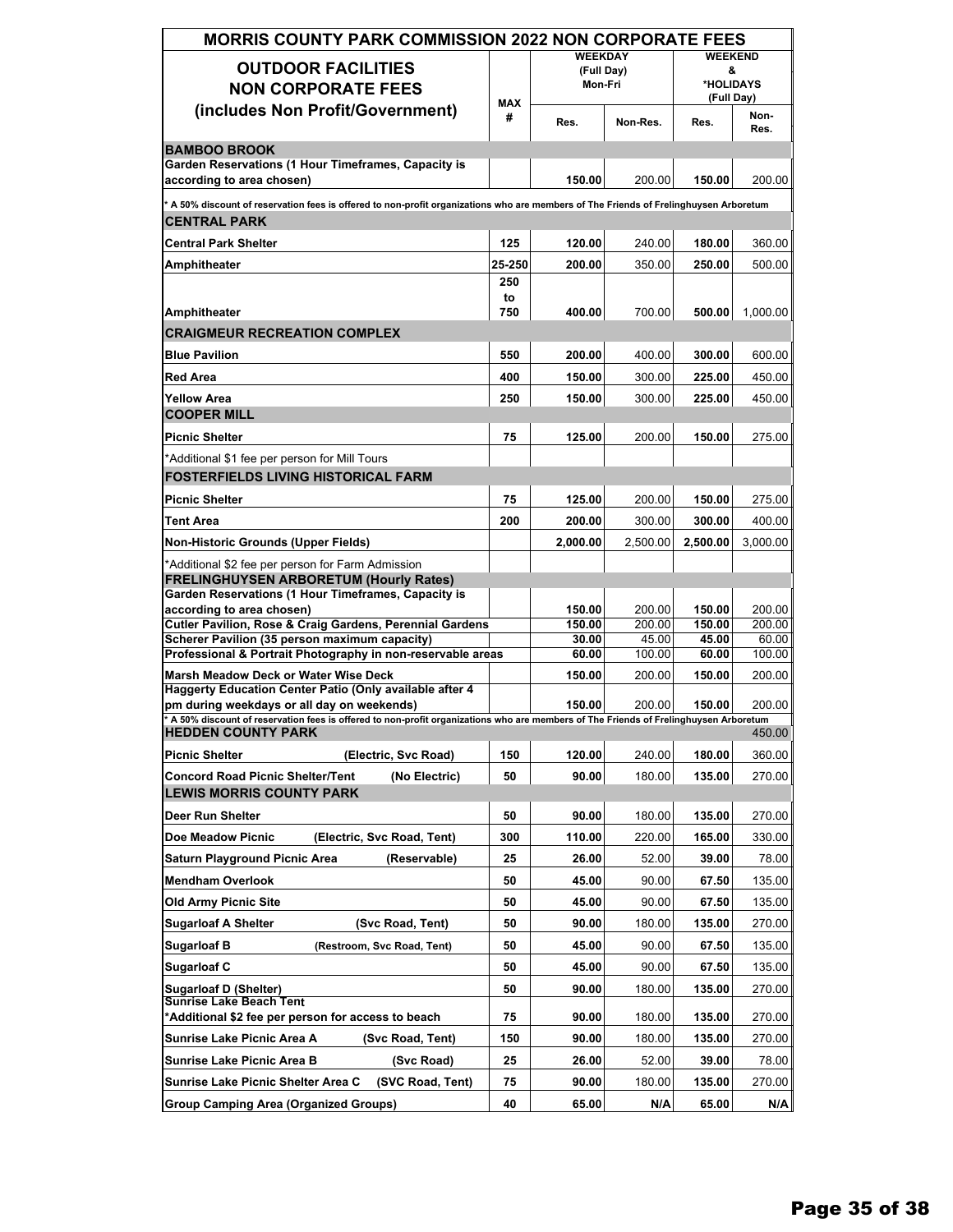| <b>MORRIS COUNTY PARK COMMISSION 2022 NON CORPORATE FEES</b>                                                                                                                                                                          |            |                              |          |                     |              |  |
|---------------------------------------------------------------------------------------------------------------------------------------------------------------------------------------------------------------------------------------|------------|------------------------------|----------|---------------------|--------------|--|
| <b>OUTDOOR FACILITIES</b>                                                                                                                                                                                                             |            | <b>WEEKDAY</b><br>(Full Day) |          | <b>WEEKEND</b><br>& |              |  |
| <b>NON CORPORATE FEES</b>                                                                                                                                                                                                             |            | Mon-Fri                      |          | *HOLIDAYS           |              |  |
| (includes Non Profit/Government)                                                                                                                                                                                                      | <b>MAX</b> |                              |          | (Full Day)          |              |  |
|                                                                                                                                                                                                                                       | #          | Res.                         | Non-Res. | Res.                | Non-<br>Res. |  |
| <b>LOANTAKA BROOK RESERVATION</b>                                                                                                                                                                                                     |            |                              |          |                     |              |  |
| <b>South Street Picnic Shelter</b><br>(Electric, Tent)                                                                                                                                                                                | 50         | 90.00                        | 180.00   | 135.00              | 270.00       |  |
| <b>Kitchell Road Picnic Shelter</b>                                                                                                                                                                                                   | 100        | 90.00                        | 180.00   | 135.00              | 270.00       |  |
| Saturn Playground Picnic Area<br>(Reservable)                                                                                                                                                                                         | 25         | 26.00                        | 52.00    | 39.00               | 78.00        |  |
| <b>MAHLON DICKERSON RESERVATION</b>                                                                                                                                                                                                   |            |                              |          |                     |              |  |
| Picnic Shelter/Picnic Site & Ballfield (Tent, Svc Road)                                                                                                                                                                               | 100        | 90.00                        | 180.00   | 135.00              | 270.00       |  |
| <b>OLD TROY COUNTY PARK</b>                                                                                                                                                                                                           |            |                              |          |                     |              |  |
| <b>Picnic Shelter</b><br>(Electric, Svc Road)                                                                                                                                                                                         | 60         | 90.00                        | 180.00   | 135.00              | 270.00       |  |
| <b>PARK SITES</b>                                                                                                                                                                                                                     |            |                              |          |                     |              |  |
| Designated for Multi-purposes & Chapel (1 hour time                                                                                                                                                                                   |            |                              |          | 75.00               |              |  |
| frames, Capacity is according to area chosen)                                                                                                                                                                                         |            | 60.00                        | 105.00   |                     | 150.00       |  |
| Photos (Capacity is according to area chosen)<br><b>PASSAIC RIVER COUNTY PARK</b>                                                                                                                                                     |            | 28.00                        | 49.00    | 35.00               | 70.00        |  |
|                                                                                                                                                                                                                                       |            |                              |          |                     |              |  |
| <b>Picnic Site</b><br><b>SCHOOLEY'S MOUNTAIN COUNTY PARK</b>                                                                                                                                                                          | 100        | 45.00                        | 90.00    | 67.50               | 135.00       |  |
|                                                                                                                                                                                                                                       |            |                              |          |                     |              |  |
| Picnic Shelter (Electric, Svc Road)                                                                                                                                                                                                   | 250        | 110.00                       | 220.00   | 165.00              | 330.00       |  |
| <b>Grove Picnic Site</b>                                                                                                                                                                                                              | 75         | 45.00                        | 90.00    | 67.50               | 135.00       |  |
| Saturn Playground Picnic Area<br>(Reservable)                                                                                                                                                                                         | 25         | 26.00                        | 52.00    | 39.00               | 78.00        |  |
| Amphitheater                                                                                                                                                                                                                          | 25-250     | 200.00                       | 350.00   | 250.00              | 500.00       |  |
|                                                                                                                                                                                                                                       | 250<br>to  |                              |          |                     |              |  |
| Amphitheater                                                                                                                                                                                                                          | 750        | 400.00                       | 700.00   | 500.00              | 1,000.00     |  |
| <b>SILAS CONDICT COUNTY PARK</b>                                                                                                                                                                                                      |            |                              |          |                     |              |  |
| <b>Picnic Shelter</b><br>(Electric)                                                                                                                                                                                                   | 100        | 120.00                       | 240.00   | 180.00              | 360.00       |  |
| (Svc Road)<br>Picnic Area A                                                                                                                                                                                                           | 25         | 26.00                        | 52.00    | 39.00               | 78.00        |  |
| <b>Picnic Area B Tent</b><br>(Svc Road, No Electric)                                                                                                                                                                                  | 50         | 90.00                        | 180.00   | 135.00              | 270.00       |  |
| Picnic Area C                                                                                                                                                                                                                         | 25         | 26.00                        | 52.00    | 39.00               | 78.00        |  |
| <b>Picnic Area D Tent</b><br>(No Electric)                                                                                                                                                                                            | 30         | 90.00                        | 180.00   | 135.00              | 270.00       |  |
| Picnic Area E,F, or G (each)                                                                                                                                                                                                          | 30         | 45.00                        | 90.00    | 67.50               | 135.00       |  |
| <b>TRACTION LINE</b>                                                                                                                                                                                                                  |            |                              |          |                     |              |  |
| See General Fees - Athletic/Special/Benefit Events                                                                                                                                                                                    |            |                              |          |                     |              |  |
| All applicable fees apply                                                                                                                                                                                                             |            |                              |          |                     |              |  |
| <b>TOURNE COUNTY PARK</b>                                                                                                                                                                                                             |            |                              |          |                     |              |  |
| <b>Picnic Shelter</b>                                                                                                                                                                                                                 | 75         | 90.00                        | 180.00   | 135.00              | 270.00       |  |
| Picnic Site                                                                                                                                                                                                                           | 50         | 45.00                        | 90.00    | 67.50               | 135.00       |  |
| <b>Playground Party Area</b>                                                                                                                                                                                                          | 25         | 26.00                        | 52.00    | 39.00               | 78.00        |  |
| <b>WILLOWWOOD ARBORETUM</b>                                                                                                                                                                                                           |            |                              |          |                     |              |  |
| Garden Reservations (1 Hour Time frames, Capacity is<br>according to area chosen)                                                                                                                                                     |            | 150.00                       | 200.00   | 150.00              | 200.00       |  |
|                                                                                                                                                                                                                                       |            |                              |          |                     |              |  |
| Picnic Fees include Electricity where applicable and Trash Removal, but not Special Services Fees and/or permits such as Alcohol Permits, etc.<br>Park Reservations shall be permitted on all holidays and "weekend" fees will apply. |            |                              |          |                     |              |  |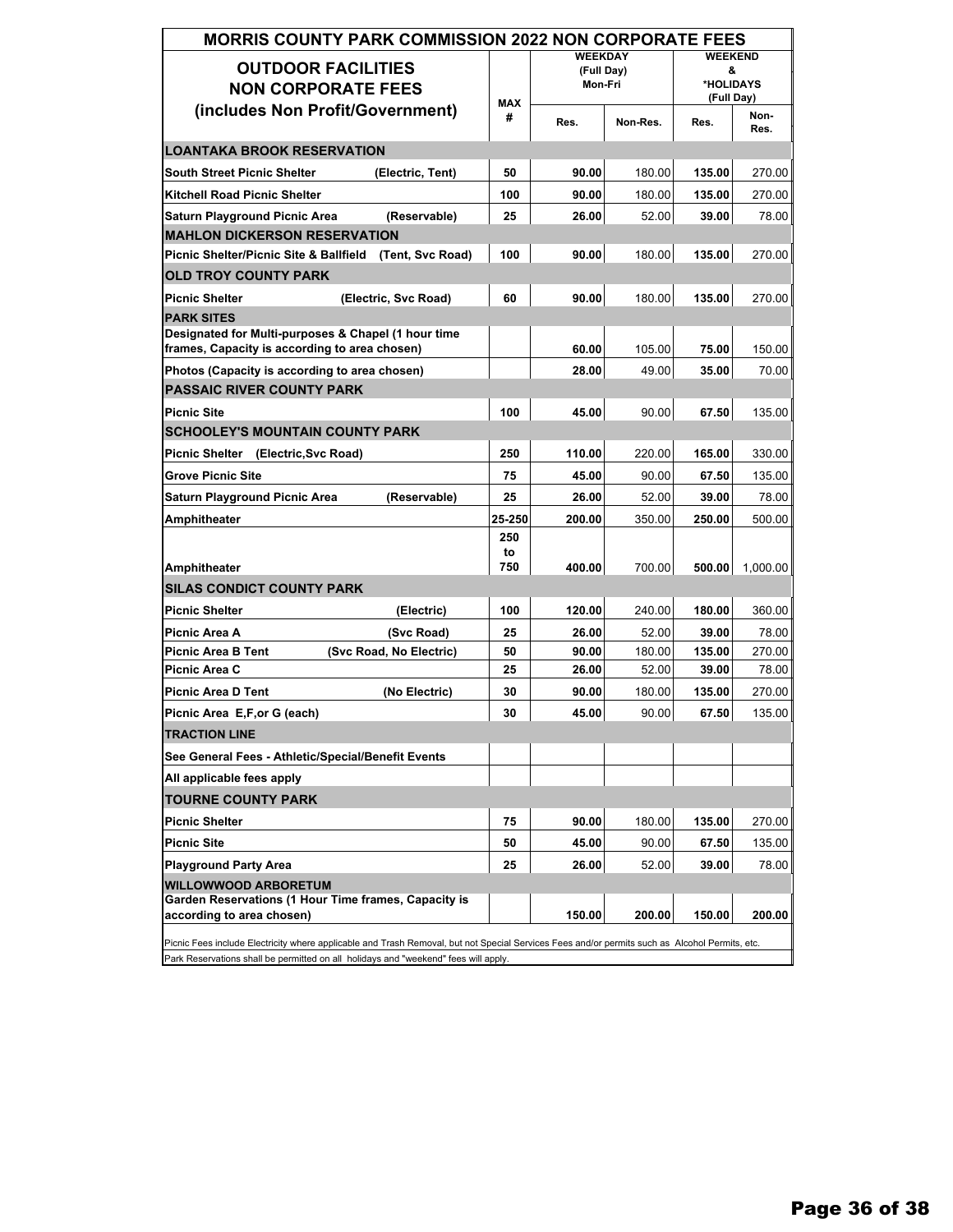### **Seaton Hackney Stables 2022 Fee Schedule**

| RIDING LESSONS, TROOP, PEP, & TRAIL<br><b>RIDE LESSONS &amp; IEA CARDS</b>               | <b>EACH</b><br><b>OCCURENCE</b> | <b>CARD OF 8 AND LOYALTY CARD</b><br>(CARD OF 8 LESSONS)                                                                                                                                                          |                                   |                      | <b>REMARKS</b>                                                                   |  |  |
|------------------------------------------------------------------------------------------|---------------------------------|-------------------------------------------------------------------------------------------------------------------------------------------------------------------------------------------------------------------|-----------------------------------|----------------------|----------------------------------------------------------------------------------|--|--|
| 1/2 hour Private Lesson                                                                  | 60                              | 450                                                                                                                                                                                                               |                                   |                      | 1hr Private Lessons are not recommended                                          |  |  |
| 1-hour Private Lesson                                                                    | 90                              | 680                                                                                                                                                                                                               |                                   |                      | for young children. A combination of Troop                                       |  |  |
| 1-hour Semi-Private Lesson                                                               | 75                              | 575                                                                                                                                                                                                               |                                   |                      | and 1/2hr Privates provide the best<br>possible exposure and learning experience |  |  |
| 1-hour Group Lesson                                                                      | 60                              | 450                                                                                                                                                                                                               |                                   |                      |                                                                                  |  |  |
| IEA Riding Card (Monthly for 5 months)                                                   | 495                             | A \$1004/month value that includes *up to 6 lessons of choice, 4 or 5 practice sessions with<br>Instructor, and coaching at one monthly Show IEA riders also get a free weekly, supervised<br>self-practice hack. |                                   |                      |                                                                                  |  |  |
| <b>Troop Program &amp; PEP Troop</b>                                                     | 325                             | Riders follow a structured riding program from<br>Beginner to Advanced Show Level                                                                                                                                 |                                   |                      | small groups of 4-5 riders                                                       |  |  |
| <b>PEP Program</b><br>PEP - Petite Equestrian Program                                    | 295                             | Special Program for 3yr-7yr                                                                                                                                                                                       |                                   |                      |                                                                                  |  |  |
| <b>BIRTHDAY PARTIES</b>                                                                  | 585                             | Learning Activities, pony rides, mini cart rides,<br>Pizza and Drinks                                                                                                                                             | Separate Groups for 3-5 and 5-7   |                      |                                                                                  |  |  |
|                                                                                          | $60*$                           | 3 + riders, each                                                                                                                                                                                                  |                                   |                      | Trail Rides are riding lessons on the<br>trails, a more relaxing and less        |  |  |
| 1-hr Trail Ride Lessons*<br>in beautiful Loantaka Park<br>*Per person on same Trail Ride | $75*$                           | 2 riders, each                                                                                                                                                                                                    |                                   |                      | confining experience than in the<br>fenced-in riding ring. They are priced       |  |  |
|                                                                                          | $90*$                           | Single Rider / Private                                                                                                                                                                                            |                                   |                      | like riding lessons and include<br>instructors and side-walkers.                 |  |  |
| <b>EQUISHARETM &amp; HALF-LEASING</b>                                                    |                                 | <b>MONTHLY</b>                                                                                                                                                                                                    | <b>3-MONTHS</b><br><b>PRFPAIN</b> |                      | <b>WEEKLY</b>                                                                    |  |  |
| Equishare (3 weekly x 3hr visits)<br>All horse-related expenses paid by the Stables      |                                 | 495                                                                                                                                                                                                               | 1350                              |                      | 200                                                                              |  |  |
| Half-Lease (3 full days/week)<br>All horse-related expenses paid by the Stables          |                                 | 695                                                                                                                                                                                                               | 1900                              |                      | 300                                                                              |  |  |
| <b>SEATON HACKNEY SUMMER CAMP</b>                                                        |                                 | <b>Intermediate or advanced SUMMER</b>                                                                                                                                                                            |                                   | <b>FLEX CAMP ANY</b> | <b>FlexCamp NOT available during</b>                                             |  |  |
| <b>Regular Camp (Levels 1A to 2C)</b>                                                    | CAMP (Levels 3A & Up)           |                                                                                                                                                                                                                   | <b>TIME ANY DAY*</b>              |                      | <b>Summer Camp</b>                                                               |  |  |
| <b>495/WEEK</b><br>Half-Day:                                                             |                                 | N/A                                                                                                                                                                                                               | 70 / HALF-DAY                     |                      |                                                                                  |  |  |
| 695/WEEK<br>Full-Day:                                                                    |                                 | (up to 4 hours)<br><b>795/WEEK</b><br><b>106 / FULL DAY</b><br>(4 to 8 hours)                                                                                                                                     |                                   |                      | Drop &Pick up at Your own convenience!                                           |  |  |

**NOTE ABOUT INTERMEDIATE & ADVANCED SUMMER CAMP**

Intermediate and Advanced Camps involve multiple outings, are Full-Day only and may include away from the Barn outings. Parents understand that by enrolling in these they allow their children to be transported by our staff to these activities.. By taking advantage of the many discounts we offer (on a timely basis!): Early Bird, Sibling, Multiple Weeks, CIT/Volunteering options, etc...you can substantially reduce **your camp fees !**

### SHS Boarding Packages

### **\$895\*** *FULL‐BOARD* **:**

WE PROVIDE STALL CLEANING, FEED, HAY AND WATER AND TURN‐OUT.

THESE SERVICES ARE ALSO INCLUDED IN FUL‐ BOARD : SUPPLEMENTING\*, (UN)BLANKETING\*, (UN)WRAPPING\*, HANDLING FOR FARRIER, DENTIST, VETERINARIAN, INDIVIDUAL TURN‐OUT, ETC… **\*THESE ITEMS MUST BE SUPPLIED BY OWNER**

### **\$1375\*** *TRAINING BOARD* : IN ADDITION TO THE FULL‐BOARD ABOVE, WE PROVIDE 3 X 45 MINUTES

**WEEKLY** SESSIONS (12 PER MONTH). THESE SESSIONS CAN BE: LESSONS TO OWNER, WORK UNDER SADDLE BY TRAINER OR ASSISTANT, LUNGEING SESSIONS, SPECIAL SCHOOLING/HANDLING/GROOMING, OR ANY COMBINATION THEREOF.

### **Multiple stalls discounts**

2nd stall: 10% off per horse 3rd stall: 15% off per horse 4th stall & up: 20% off per horse

### **Smaller Equines discounts**

11h to 13h: 25% off under 11h: 50% off

### **Please note:**

Boarding rates include a NJ Sales Tax on the stall rental and the feeding portion of the board as specified on the Boarding Agreement**.**

Boarder may alternate between the above types of Board, but....

Minimum commitment for each type is one month.

Additional services are available and quoted upon request.

Boarding Agreements are for three months and automatically renewed.

Rates may change upon a two‐month notification to the boarder.

Boarders may need to carry own liability insurance.

A \$500 deposit is required from all boarders.